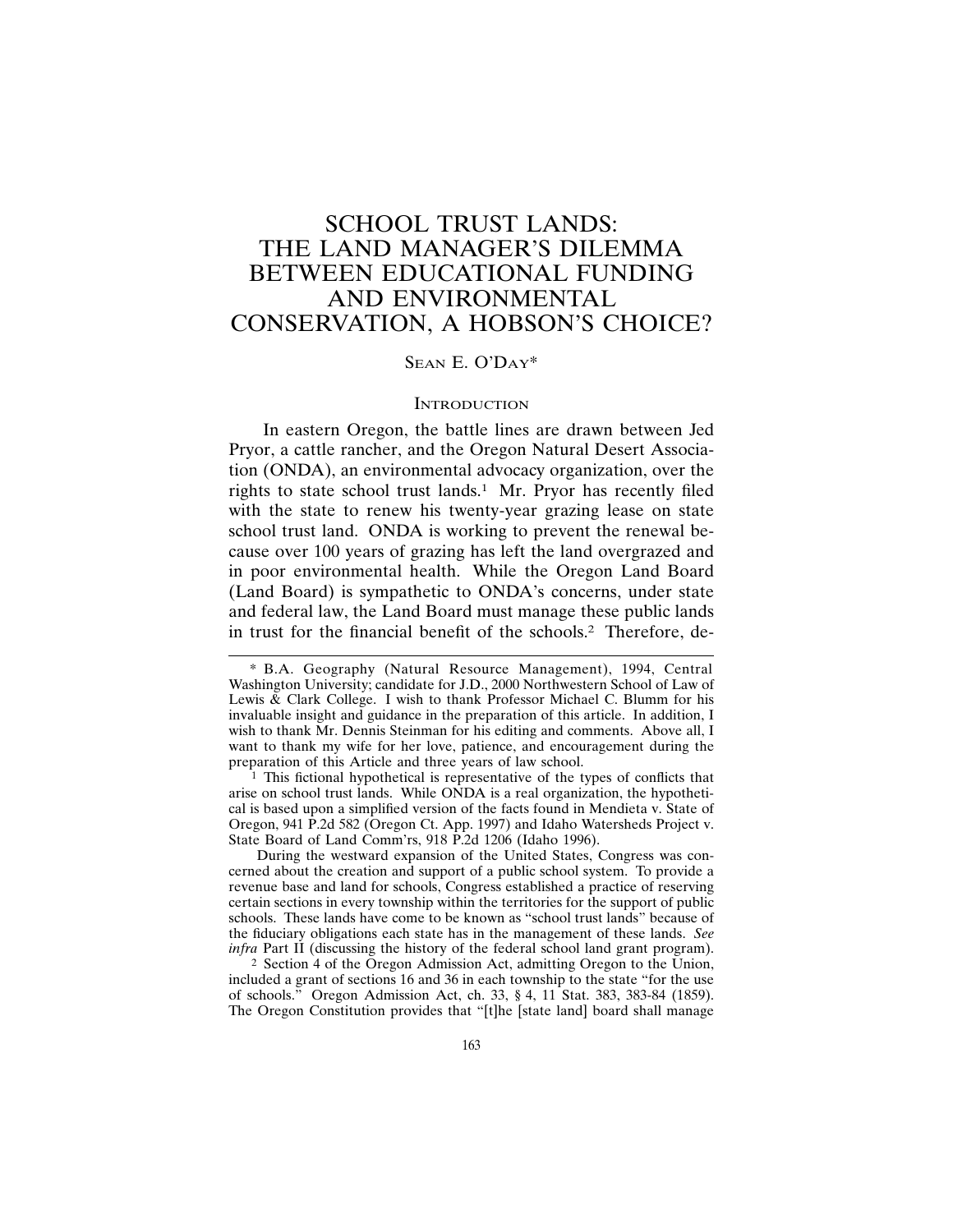spite the environmental problems continued grazing will bring, the Land Board is bound by the trust to maximize revenues from these lands to fund public schools.3 The Land Board finds itself in what it believes to be a classic Hobson's choice;<sup>4</sup> despite its recognition of the need to rehabilitate the range resource, it must collect revenues from the land for its beneficiaries. In the end, the Land Board, with full knowledge of the environmental consequences, resigns itself to its Hobson's choice and issues the lease.

Oregon is not unique in its dilemma. Almost every western state that was granted federal land at statehood for school purposes has encountered this conflict.<sup>5</sup> When the grants were made, the federal government placed conditions in the states' enabling acts<sup>6</sup> to manage these lands for the benefit of schools. Accordingly, many of these conditions were mirrored or expanded

4 A Hobson's choice is not really a choice at all. The phrase is used to describe those situations where one must either take that which is offered or nothing. A Hobson's choice presents itself in the management of trust lands because the land manager has no choice but to manage these lands for the benefit of the trust beneficiaries. Historically, this trust obligation has resulted in school trust land managers placing a priority on revenue maximization at the expense of other considerations such as resource protection. The phrase derives from the practice of Thomas Hobson, (1544-1631) of Cambridge, England, who rented horses and gave his customers only one choice, that of the horse nearest the stable door. *See* WEBSTER'S NEW UNIVERSAL UNABRIDGED DIC-TIONARY 909 (1996).

5 The Hobson's choice between environmental preservation and resource maximization on school lands is uniquely western. For states lying east of the 100th meridian, where the land was fairly uniform and valuable for agricultural purposes and populations were growing steadily, the states successfully funded public education programs by selling the lands to farmers and depositing the proceeds into permanent school funds. However, for states west of the 100th meridian, where the land was more arid and diverse in topography, there was less of a market for the land. The value of the land for mineral, grazing and logging activities was not recognized until the late 1800s. Consequently, several western states retain control over much of their original grants. *See* Alan V. Hager, *State School Lands: Does the Federal Trust Mandate Prevent Preservation?* 12 NAT. RESOURCES & ENV'T 39, 40 (1997).

6 An enabling act is a generic term referring to the legislation passed by Congress conferring upon a territorial government the authority to create a state. *See infra* notes 80-85 and accompanying text (discussing the road to statehood).

lands under its jurisdiction with the object of obtaining the greatest benefit for the people of this state." OR. CONST. art. VIII, § 5.

<sup>3</sup> The most recent Oregon State Attorney General Opinion on the issue concluded that the language found in the Admission Act and Oregon Constitution requires the State Land Board to manage state school lands in a way that maximizes revenue for schools. 46 Op. Or. Att'y Gen. 468 (1992).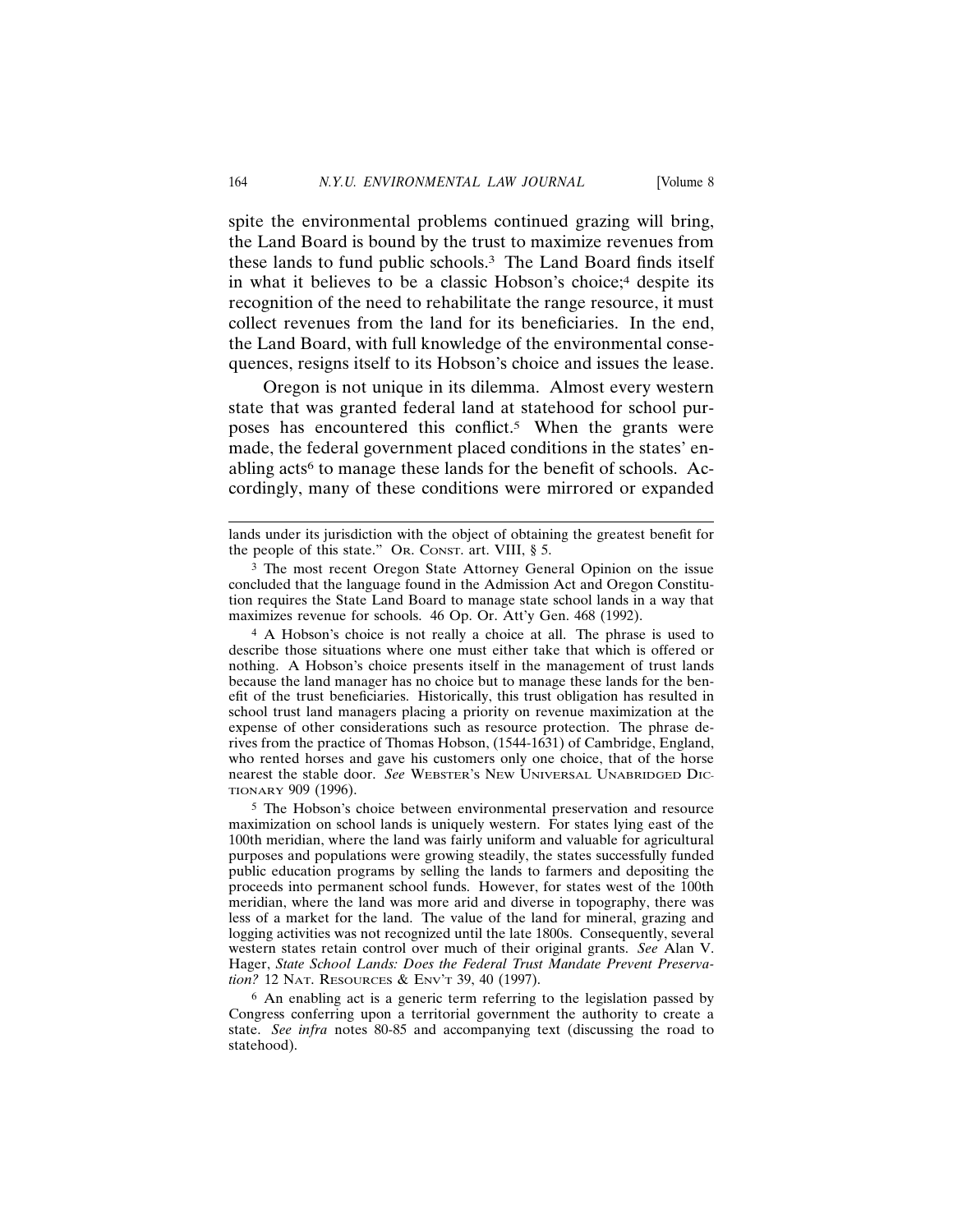upon in state constitutions.7 Modern judicial and administrative interpretations of the enabling acts and constitutions of grant land states have concluded that state land managers are under a trust obligation that requires them to maximize revenues from the use of those lands.8 When taken together, these holdings comprise a body of case law referred to, in this Article, as the modern school land trust doctrine.9

<sup>7</sup> The enactment of a state constitution is the concluding event in the creation of a state. The state constitution sets forth not only the system of government for that state, but also incorporates those conditions set forth in the enabling act by Congress. The documents, in essence, serve as an offer and acceptance for the creation of a state. Consequently, when examining state constitutional issues, the state's enabling act must also be consulted. *See*, *e.g.*, Branson Sch. Dist. v. Romer, 161 F.3d 619 (10th Cir. 1998) (consulting the Colorado Enabling Act while considering proposed a proposed amendment to the Colorado Constitution).

<sup>8</sup> Twelve different state and federal courts have reached the conclusion that state school trust lands are subject to a trust obligation that requires state land managers to seek market value from the sale/lease of state school land resources. *See* State v. University of Alaska, 624 P.2d 807, 813 (Alaska 1981); Gladden Farms, Inc. v. State, 633 P.2d 325, 329-30 (Ariz. 1981); Idaho Watershed Project v. State Bd. of Land Comm'rs, 918 P.2d 1206, 1211 (Idaho 1996); Department of State Lands v. Pettibone, 702 P.2d 948, 953-54 (Mont. 1985); State Bd. of Educ. Lands & Funds v. Jarchow, 362 N.W.2d 19, 26 (Neb. 1985); Oklahoma Educ. Ass'n v. Nigh, 642 P.2d 230, 235-36 (Okla. 1982); Kanaly v. State, 368 N.W.2d. 819, 822-24 (S.D. 1985); National Parks and Conservation Ass'n v. Board of State Lands, 869 P.2d 909, 920-21 (Utah 1993); County of Skamania v. State, 685 P.2d 576, 583 (Wash. 1984) Riedel v. Anderson, 972 P.2d 586, 587 (Wyo. 1999); *see also infra* note 30 and accompanying text. While the courts in North Dakota and Oregon have yet to address this issue, the attorneys general in each state have reached consistent conclusions. *See* 1990 Op. N.D. Att'y Gen. 94 (1990); 46 Op. Or. Att'y Gen. 468 (1992). *See infra* note 31 and accompanying text. Of those states west of the 100th meridian, only California and Colorado have rejected the notion of such a strict trust obligation. *See* Branson Sch. Dist. v. Romer, 161 F.3d 619, 636-43 (10th Cir. 1998); 41 Op. Cal. Att'y Gen. 202 (1963). *See infra* notes 170, 264 and accompanying text. Kansas and Nevada have yet to address the issue in any form.

<sup>&</sup>lt;sup>9</sup> The doctrine is relatively new to public land law. Consequently, when compared with other public land law doctrines, there is little case law directly addressing the state's obligation to maximize revenues. Sally Fairfax, Jon Souder, and Gretta Goldenman were instrumental in summarizing the conventional wisdom surrounding school trust lands into a recognizable legal doctrine. *See* Sally K. Fairfax et al., *The School Trust Lands: A Fresh Look at Conventional Wisdom*, 22 ENVTL. L. 797 (1992). Professors Fairfax and Souder have dedicated a large part of their professional careers researching, writing and consulting on the subject of school trust lands. *See, e.g*.*,* JON A. SOUDER & SALLY K. FAIRFAX, STATE TRUST LANDS: HISTORY, MANAGEMENT, AND SUSTAINA-BLE USE (1996). Fairfax and Souder's prior works were invaluable to obtaining an understanding of school land trust law and in preparing this article.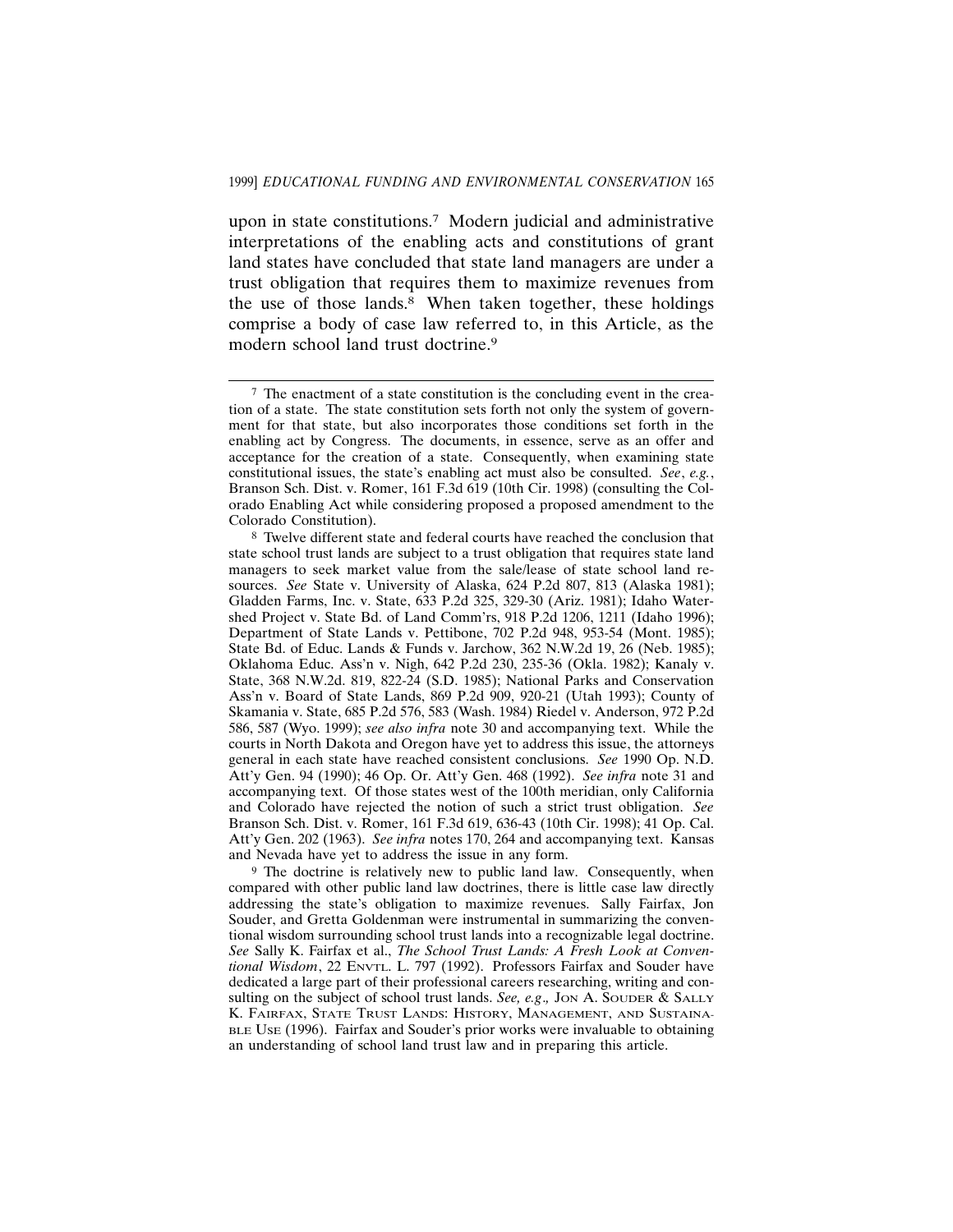This Article examines the history and evolution of the modern school land trust doctrine and suggests four means by which states, despite the obligation to maximize revenues, can, and in some instances are required to, incorporate conservation and preservation goals into the management of school lands. Some commentators have argued that the adoption of the strict trust obligation by many western courts is inappropriate<sup>10</sup> and any attempt to incorporate environmental values is at odds with a strict trust obligation.11 According to these commentators, without the flexibility that repealing or loosening the doctrine would bring, states will be unable to make their school land management programs more responsive to environmental concerns.12 While these arguments are appealing and perhaps persuasive, this Article takes the position that such a repeal of the trust is politically unlikely.13

Rather than attacking the school land trust doctrine, this Article suggests that states concerned about the preservation of school lands must find other ways to incorporate conservation principles into their systems of school land management. This Article explores four possible options that allow states to incorporate environmental values into the management of the school lands while maintaining their duty to the beneficiaries to maximize revenues from these lands. Three of the options discussed are legislative solutions to the dilemma. The fourth option allows states to resolve the dilemma through litigation. All four options achieve the same end. They provide a means by which

<sup>10</sup> *See* Fairfax et al., *supra* note 9, at 847 (criticizing the Washington State Supreme Court for invisibly incorporating Arizona's statehood bargain into Washington's by its reliance on the United States Supreme Court interpretation of the Arizona–New Mexico enabling act in Lassen v. Arizona *ex rel*. Ariz. Highway Dep't, 385 U.S. 458 (1967)). *See also* John B. Arum, *Old-growth Forests on State School Lands—Dedicated to Oblivion?—Private Trust Theory and the Public Trust*, 65 WASH. L. REV. 151, 160 (1990); Daniel J. Chasan, *In Forests We Trust: State's Obligation to Public Trust Beneficiaries as Strong as Obligation to Public Schools*, SEATTLE POST-INTELLIGENCER, Jan. 16, 2000, at C1.

<sup>11</sup> *See id*. at 892; *see also* Kedric A. Bassett, *Utah's School Trust Lands: Dilemma in Land Use Management and the Possible Effect of Utah's Trust Land Management Act*, 9 J. ENERGY L. & POL'Y 195 (1989); Tacy Bowlin, *Rethinking the ABCs of Utah's School Trust Lands*, 1994 UTAH L. REV. 923 (1994).

<sup>12</sup> *See* Bassett, *supra* note 11; Bowlin, *supra* note 11.

<sup>13</sup> Aside from the fact that calling for the removal of a century old doctrine which guarantees funds for education is politically difficult, repeal of the doctrine would involve legal barriers as well. Once a state has adopted the notion of a trust, the state is unable to repeal or modify the trust arrangement unilaterally. *See infra* note 219 and accompanying text.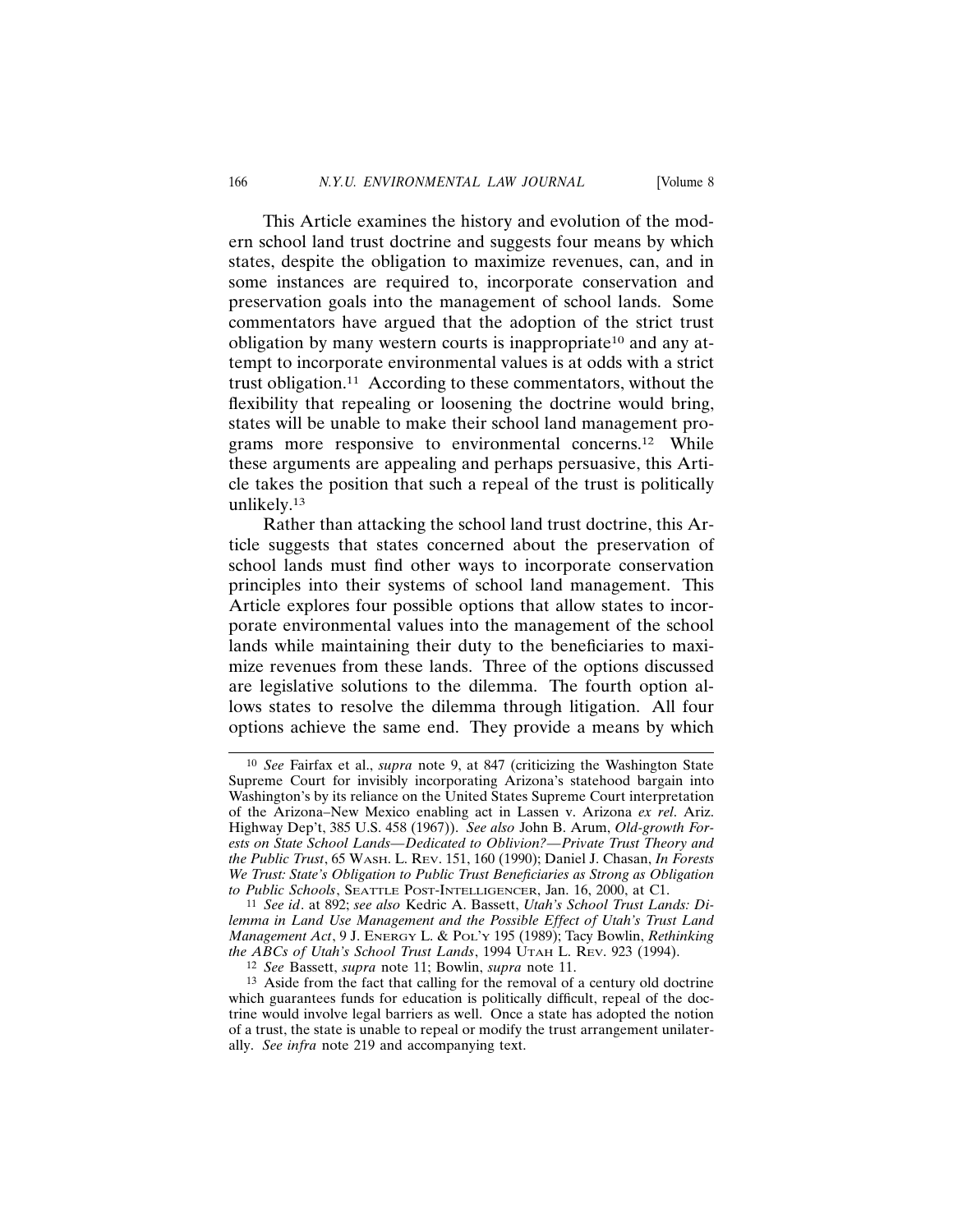states can preserve the environmental values of these lands while still meeting their fiduciary obligations, thus eliminating their Hobson's choice.

# I

# **BACKGROUND**

Following the Revolutionary War, Congress began its preparations for the development of a unified nation of states. It believed that free public education was an essential component of a successful democracy<sup>14</sup> and recognized that new states lacked a tax base from which to fund schools.15 In the interest of placing states on somewhat equal footing,<sup>16</sup> Congress began to look for a way to compensate for this inequity.

It does so by granting the territorial states fee title to portions of the federal estate.17 Portions of each township were reserved for the purpose of supporting the public schools of the territorial states.18 To ensure that these lands would remain a viable resource for supporting public education, Congress specifically mandated that these lands "shall be reserved . . . for the maintenance of public schools."19 Management of these lands

<sup>14</sup> The link between education and democracy was one of two primary forces behind the implementation of the school land grants. *See infra* Parts II.A-B.

<sup>15</sup> Unlike the western territories, when the thirteen original colonies became states, they retained sovereign control over the lands within their borders. The federal government oversaw the land outside of the states' borders as federal territories. As Congress created new states of the territories (territorial states), Congress retained ownership of most of the land within the new states' borders. While both types of states were able to collect taxes from privately held lands to fund governmental programs, including public education, states could not tax land owned by the federal government. Consequently, when compared with the colonial states, territorial states had a smaller tax base from which to fund public education. *See* National Parks & Conservation Ass'n v. Board of State Lands*,* 869 P.2d 909, 917 (Utah 1993).

<sup>16</sup> The realization that all states would need to be equal was the other primary motivation for the implementation of the school land grants. *See infra* Part II.B.

<sup>17</sup> *See* 46 Op. Or. Att'y Gen. 468 (1992); *see also* SOUDER & FAIRFAX, *supra* note 9, at 17-33.

<sup>18</sup> *See* 46 Op. Or. Att'y Gen. 468 (1992).

<sup>19</sup> The General Land Ordinance of 1785, *reprinted in* 28 JOURNALS OF THE CONTINENTAL CONGRESS 375 (Jon Fitzpatrick, Ed. 1933). Similar language can be found in the enabling act or constitution, or both, of every western state.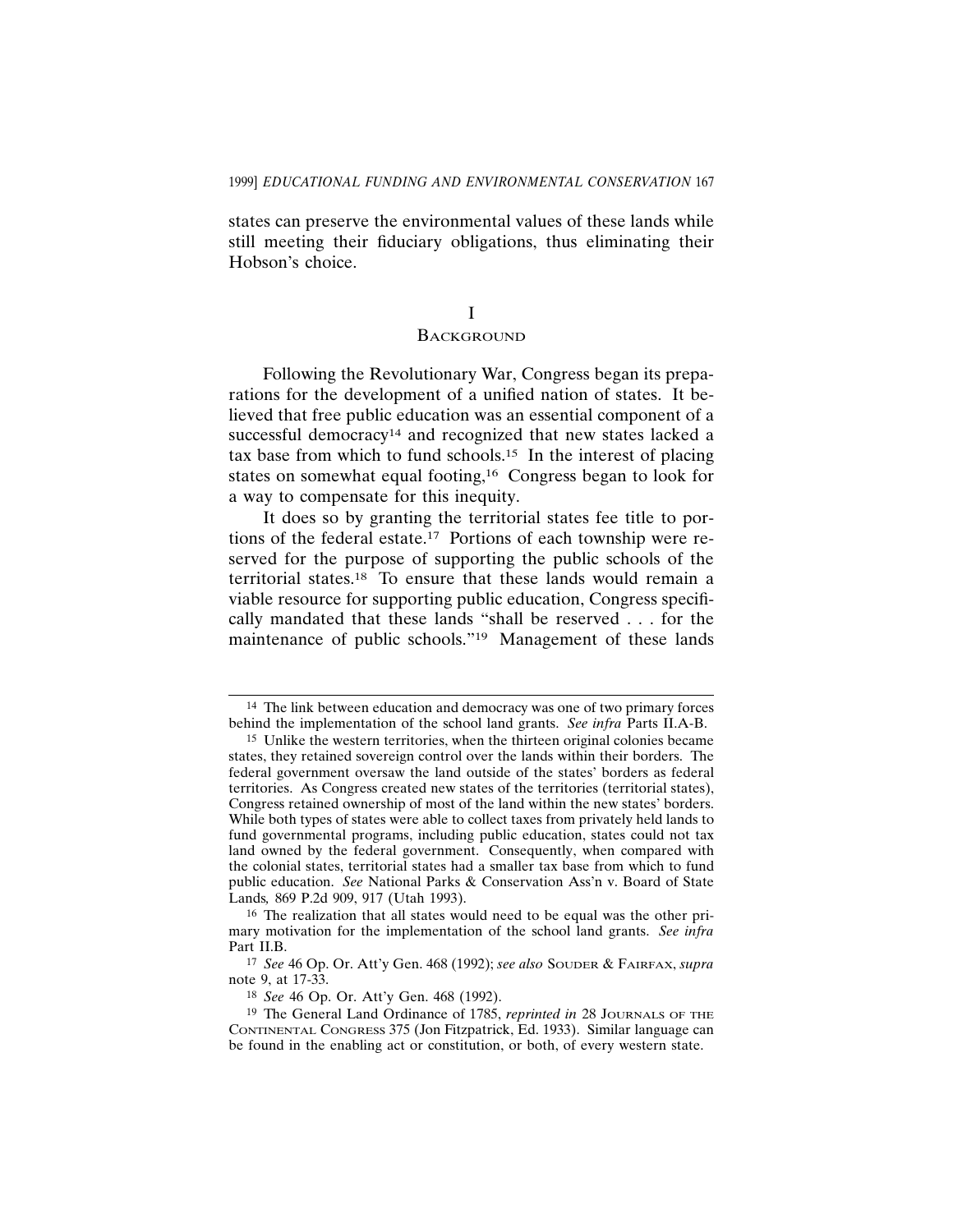has been repeatedly interpreted as a trust by both state and federal courts.20

The notion of what is required by these trusts has changed dramatically over time. In the nineteenth-century, land grants were a primary source of support for public schools, albeit subject to relatively unfettered disposal by the states, in the form of uncompensated rights-of-way, for example.21 However, midtwentieth century judicial interpretations have imposed a more strict trust obligation to manage the school lands with the goal of maximizing revenues for schools.22 This judicially created obligation to maximize income has made the states focus their attention more on resource leasing and extraction than on conservation.23

Surprisingly, the obligation to maximize revenues is a recent development in public land law. For over 100 years, Congress granted school land to the states with only a loose obligation to manage the lands for the benefit of schools.<sup>24</sup> The notion that the state school lands were subject to special limitation was first recognized by the United States Supreme Court in 1919 when it was called upon to interpret the New Mexico–Arizona Enabling Act25 in *Ervien v. United States*. 26 In *Ervien*, the Court held that the act and state constitutions required these states to hold

23 *See* Fairfax et al., *supra* note 9, at 799 (noting that most state trust land managers and virtually all contemporary commentators believe that "the principle goal — the overriding purpose — of the trust administrative agencies is to secure the highest monetary return.").

24 Early in the development of school lands jurisprudence, the Supreme Court interpreted the sparse wording of land grants for Michigan and Alabama as creating nothing more than honorary obligations to use the lands for school purposes. *See* Alabama v. Schmidt, 232 U.S. 168, 173-74 (1914).

<sup>20</sup> *See* SOUDER & FAIRFAX, *supra* note 9, at 33-36 (discussing the emergence and evolution of the conventional wisdom that the management of the school land grants is subject to a trust).

<sup>21</sup> *See id.; see also infra* Part II.C.4.

<sup>22</sup> *See, e.g.*, Lassen v. Arizona *ex rel* Ariz. Highway Dep't, 385 U.S. 458 (1967). *Lassen* involved a challenge to the state highway department's proposed placement of a state highway over school lands. The highway department believed it did not have to compensate the trust for the use of the lands because highways would bring in more residents, which in turn would benefit the schools. The Supreme Court rejected this argument, and held that the state was responsible for obtaining the full market value for the use of these lands, regardless of who the user was, or the spin off effects of that use. From this case arose the notion that the states must manage these lands for the maximum benefit of the trustees.

 $25$  New Mexico—Arizona Enabling Act, ch. 310, 36 Stat. 557 (1910).

<sup>26</sup> 251 U.S. 41 (1919).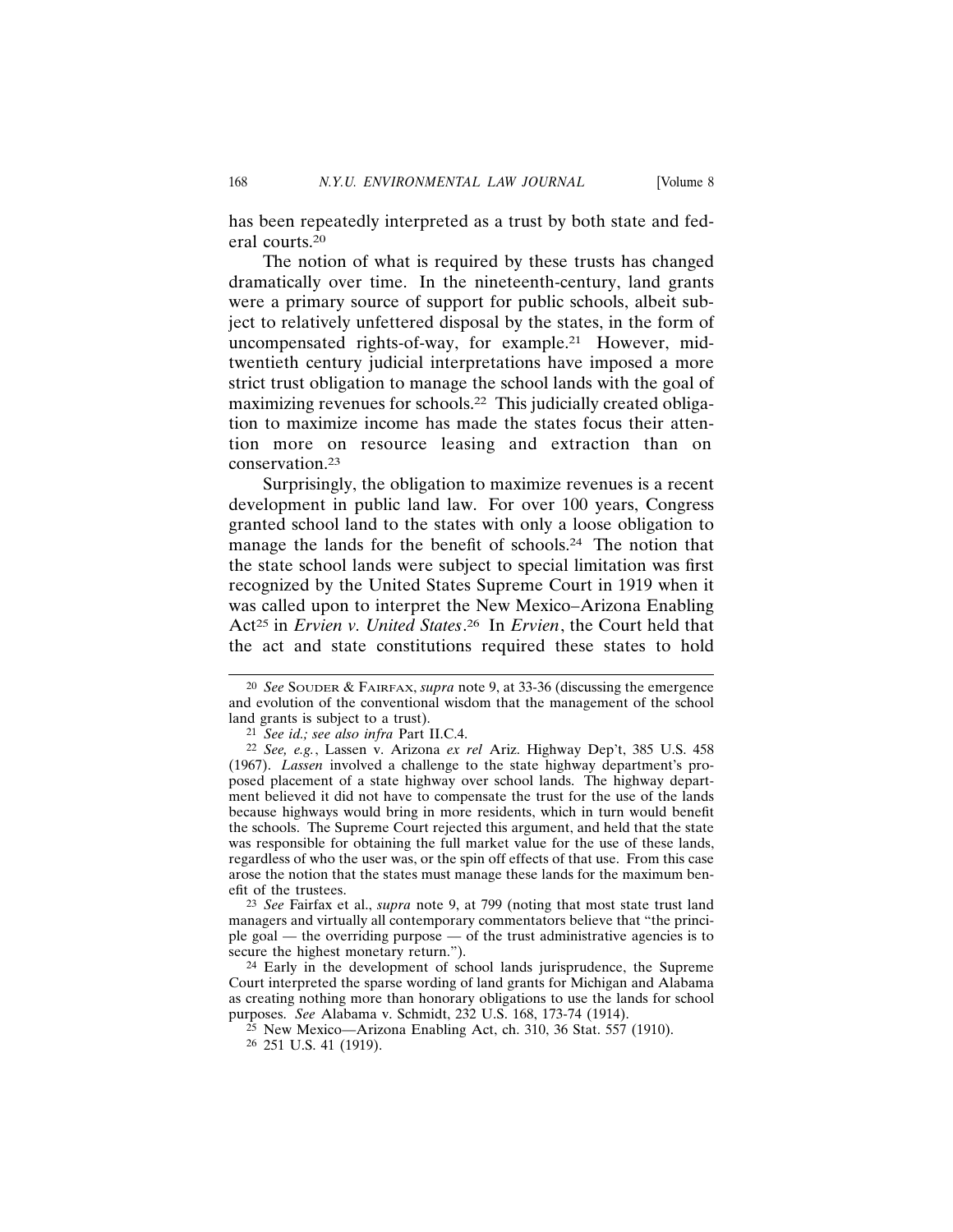school lands in a trust.<sup>27</sup> However, the Supreme Court did not define the parameters of this trust until 1967, when it decided *Lassen v. Arizona*. 28 In *Lassen*, the Court explained that the trust recognized in *Ervien* required states to manage school lands for one purpose: to obtain full market value from the resources on these lands to fund schools.29

While the *Ervien* and *Lassen* decisions involved only Arizona and New Mexico's enabling act, other state and federal courts have adopted these holdings as controlling, rather than independently construing each state's constitution and enabling acts.30 Likewise, many state attorney generals have relied upon *Ervien* and *Lassen* when advising their respective state legislatures and land boards of the states' duties and obligations in managing the school grant lands.31 Collectively *Ervien*, *Lassen*, and their progeny have resulted in a dominant-use system of land management for state school trust lands. Today, with the exception of California<sup>32</sup> and Colorado,<sup>33</sup> most western states believe they have an obligation to maximize revenues from school trust lands.<sup>34</sup>

Since adopting the modern school land trust doctrine into their jurisprudence, western states have struggled with how this obligation fits within their overall school land management schemes.<sup>35</sup> As the nation has entered the twenty-first century

31 *See, e.g.,* 1990 Op. N.D. Att'y Gen. 94 (1990) (stating that the state is bound to utilize all revenues from these lands for school purposes).

32 California has never recognized that a trust obligation exists. *See infra* note 171 and accompanying text.

33 Unlike California, Colorado recognizes that there is a trust obligation. However, citizens of Colorado recently passed an amendment to their state constitution requiring that these lands be managed with stewardship principles, not revenue maximization, in mind. *See* Branson School District v. Romer, 161 F.3d 619, 626-27 (10th Cir. 1998); *see also infra* Part IV.A.1 for a discussion of the *Branson* decision.

34 California is the only western state to expressly deny the existence of a trust on its school lands. *See infra* note 170 and accompanying text.

<sup>27</sup> *See Ervien*, 251 U.S. at 45-47.

<sup>28</sup> 385 U.S. 458 (1967).

<sup>29</sup> *See Lassen*, 385 U.S. at 466-70.

<sup>30</sup> *See, e.g.,* State v. University of Alaska, 624 P.2d 807, 811 (Alaska 1981); Gladden Farms, Inc. v. State, 633 P.2d 325, 329-30 (Ariz. 1981); Department of State Lands v. Pettibone, 702 P.2d 948, 953 (Mont. 1985); Oklahoma Educ. Ass'n v. Nigh, 642 P.2d 230, 235 nn. 6-7 (Okla.1982); National Parks and Conservation Ass'n v. Board of State Lands, 869 P.2d 909, 918 (Utah 1993); County of Skamania v. State, 685 P.2d 576, 580-83 (Wash. 1984).

<sup>35</sup> *See* Fairfax et al.*, supra* note 9, at 892-908.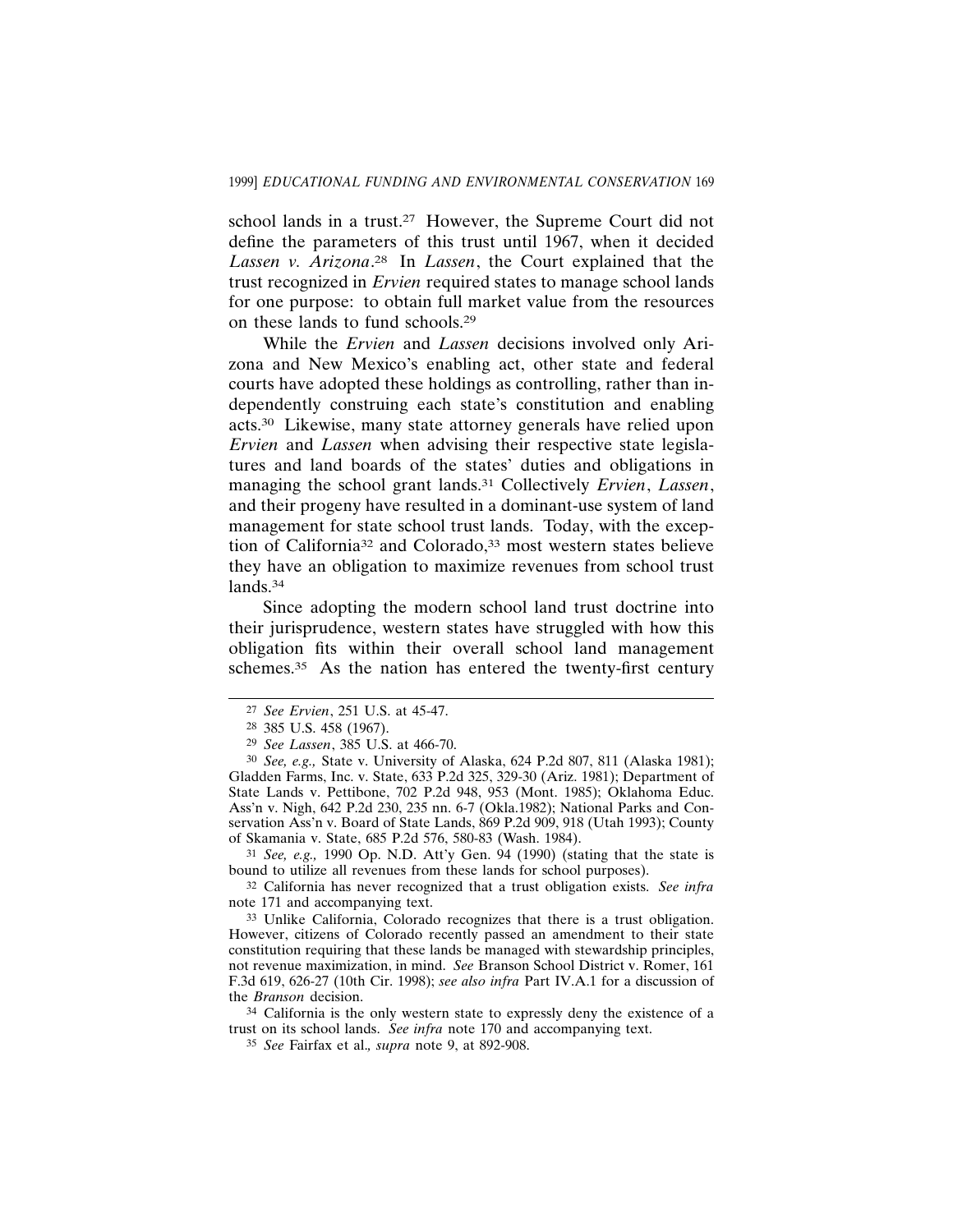with an increasing awareness of the value of environmental health, states are realizing the burdens this doctrine places on efforts to protect natural resources. $36$  As a consequence, these states are questioning whether the trust obligation impedes them from managing these lands for long-term conservation purposes.37 This Article argues that the trust imposes no such impediment.

While it is unrealistic to believe that, so long as the courts recognize an obligation to maximize revenues, conservation and preservation interests can replace the current management scheme, there are at least four ways conservation interests can have an impact on how states manage trust lands. Through their legislatures, those concerned with the management of state lands can seek three forms of reform. First, because the obligation to maximize revenues is based upon notions of common law trust principles, the legislature can take advantage of the flexibility in these principles to infuse environmental interests into school trust land management. Second, the legislatures can use their powers to enact statutes of general application that impose environmental protection requirements on school land managers that would run concurrently with the trust obligation. Third, legislatures can remove environmentally sensitive lands from the trust by authorizing the purchase of school lands by agencies that are more "resource friendly."

For states with legislatures that are unwilling to implement one of these legislative approaches, those concerned with the management of school lands can take action on their own to conserve these lands by purchasing leases and using them for conservation purposes. This Article refers to this practice as conservation leasing. To the extent that the state would deny the purchaser the ability to put the land to a conservation use, the state would be violating the trust. Under the modern school land trust doctrine, states must concern themselves only with maximizing long term revenues from these lands for the benefit of the schools.<sup>38</sup> Accordingly, where a purchaser will engage in an activity that does not harm the potential for future revenues and has the ability to pay, the state has no choice but to award the

<sup>36</sup> *See* Hager, *supra* note 5, at 39.

<sup>37</sup> *See id.*

<sup>38</sup> *See* Lassen v. Arizona *ex rel* Ariz. Highway Dep't, 385 U.S. 458, 466-67 (1967).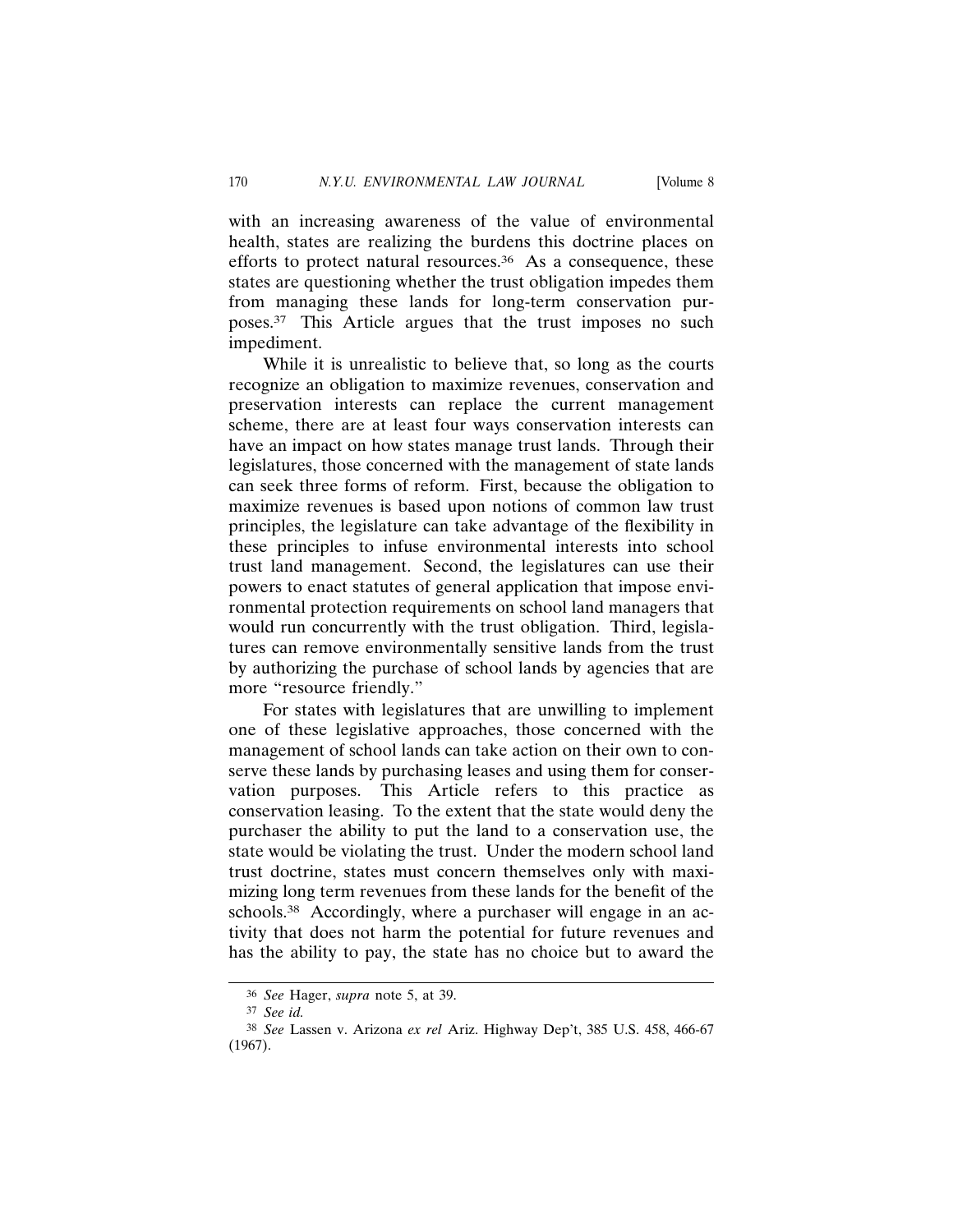lease to the highest bidder. A state's failure to award a conservation lease in this situation would be a violation of its trust obligations.

In *Idaho Watersheds Project v. State Board of Land Commissioners*, 39 the Idaho Supreme Court affirmed that the role of the school trust manager is to secure the maximum long-term financial return for the schools through competitive leases. This is true regardless of whether the successful bidder will use the lease for resource extraction<sup>40</sup> or leave the resource in its natural state.<sup>41</sup> Because the trust is derived in part from state constitutions, environmental groups have a constitutional right to participate in competitive leasing programs.42 Therefore, any denial of that right by the state would be unconstitutional and in violation of its fiduciary duties.

Part II of this Article traces the history of the federal school land grant program and explores the sequence of enabling statutes that led to the concept of a school land trust. Part III discusses recent judicial decisions that emphasize income maximization as the primary obligation of school land managers and explains how several western courts were misguided in their adoption of this principle. Part IV examines how state legislatures can infuse environmental interests into the management of school trust lands through: 1) the use of trust law to redefine and clarify how the trust is to be administered; 2) the enforcement of environmental requirements on school land managers through statutes of general application; and 3) removal of the lands from the trust through inter-agency land exchanges and transfers. Part V discusses a fourth option for incorporating environmental interests into the management of school trust lands – the purchase of leases by environmental interests through competitive bids. This part argues that the school trust doctrine demands that states remove barriers that prevent environmental interests from participating in competitive bidding for school trust land leases. This Article concludes by suggesting that, even if states remain

<sup>39</sup> 918 P.2d 1206 (Idaho 1996).

<sup>40</sup> As used in this Article, the term "resource extraction" encompasses all resource based activities on state school lands such as grazing and agricultural leasing. This term's application is not limited to those activities whereby a raw product is removed from the lands for market such as timber harvesting or mining.

<sup>41</sup> *See Idaho Watersheds Project*, 918 P.2d at 1211.

<sup>42</sup> *See infra* Part III.A-B.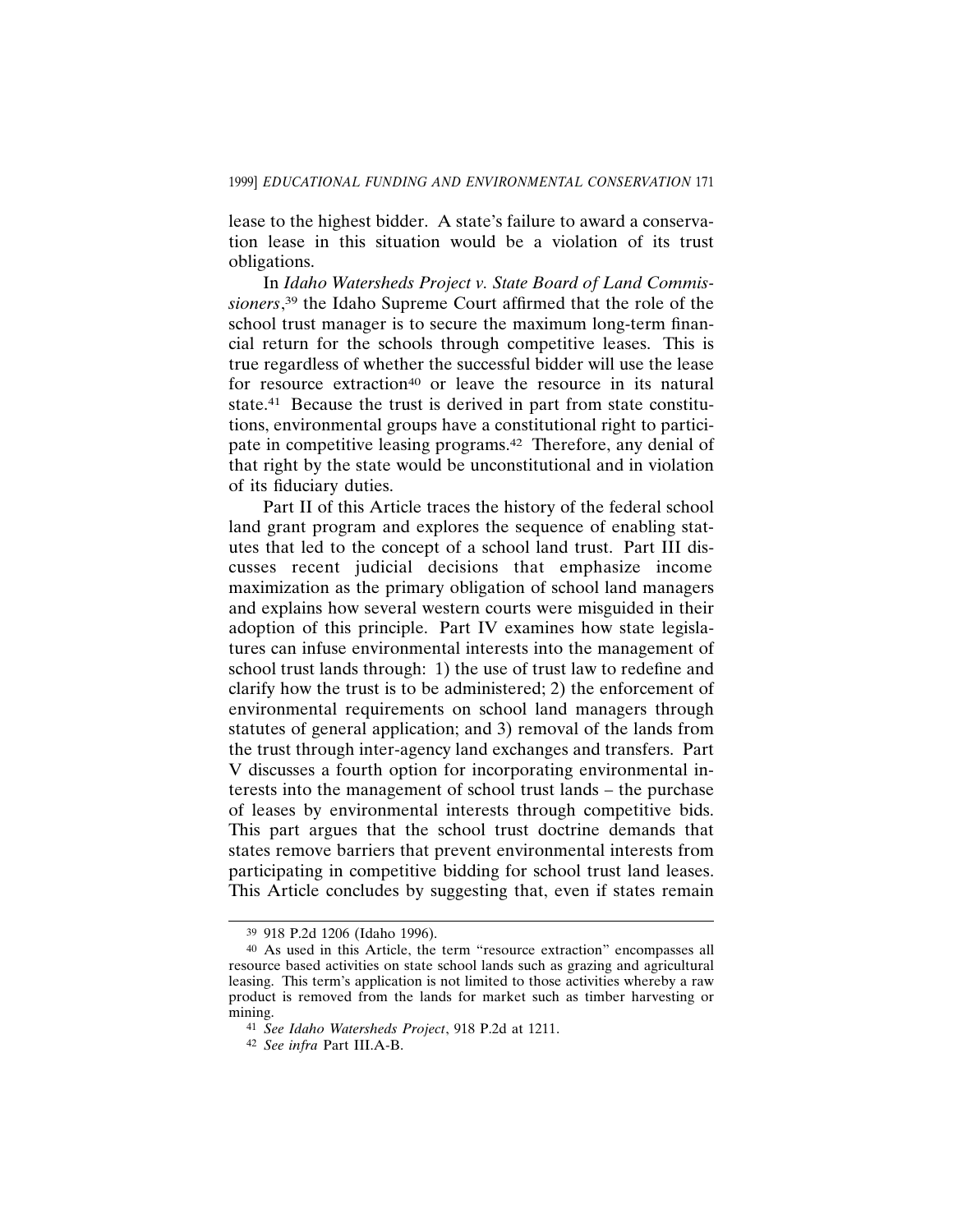bound by the strict trust obligation to maximize revenue, it does not necessarily follow that they must sacrifice conservation and preservation goals.

#### II

# HISTORY OF THE SCHOOL LAND GRANTS: THE FOUNDATIONS OF THE TRUST

Attempts to incorporate environmental concerns into the administration of the school land trust doctrine are unlikely to succeed without an understanding of the historical roots of the doctrine. Consequently, this Article begins with an exploration of the historical context from which the school land trust doctrine developed.

# A. *The Land Ordinance of 1785 and Section 16*

The practice of granting lands for the support of common schools is not uniquely American. Scholars have traced the first recorded transfer of land for common schools to the reign of King Henry V in England.<sup>43</sup> In colonial America, it was a wellestablished tradition for individuals to grant land in support of local schools,<sup>44</sup> a tradition most common in Massachusetts, New York, Connecticut, and New Hampshire.<sup>45</sup> From this origin, the practice steadily developed away from private grants to governmental grants of land for public schools.46

The first nationwide effort in the United States to grant lands for schools began with the passage of the General Land Ordinance in 1785 (Ordinance).<sup>47</sup> The Continental Congress enacted the Ordinance to remedy concerns over how the new country was going to apportion and develop its territorial properties.<sup>48</sup> It intended to use cheap land and free education to entice settlers to the West.49 However, before converting the wild frontier into

<sup>43</sup> *See* Fairfax et al., *supra* note 9, at 803 (citing HOWARD C. TAYLOR, THE EDUCATIONAL SIGNIFICANCE OF THE EARLY FEDERAL LAND ORDINANCES 12- 22 (1922)).

<sup>44</sup> *See id.*

<sup>45</sup> *See id.* at 803-04.

<sup>46</sup> *See id.*

<sup>47</sup> *See* The General Land Ordinance of 1785, *reprinted in* 28 JOURNALS OF THE CONTINENTAL CONGRESS, *supra* note 19, at 375.

<sup>48</sup> *See* HAROLD M. HYMAN, AMERICAN SINGULARITY: THE 1787 NORTH-WEST ORDINANCE, THE 1862 HOMESTEAD AND MORRILL ACTS, AND THE 1944 GI BILL 19-25 (1986).

<sup>49</sup> *See* HYMAN, *supra* note 48, at 19-21.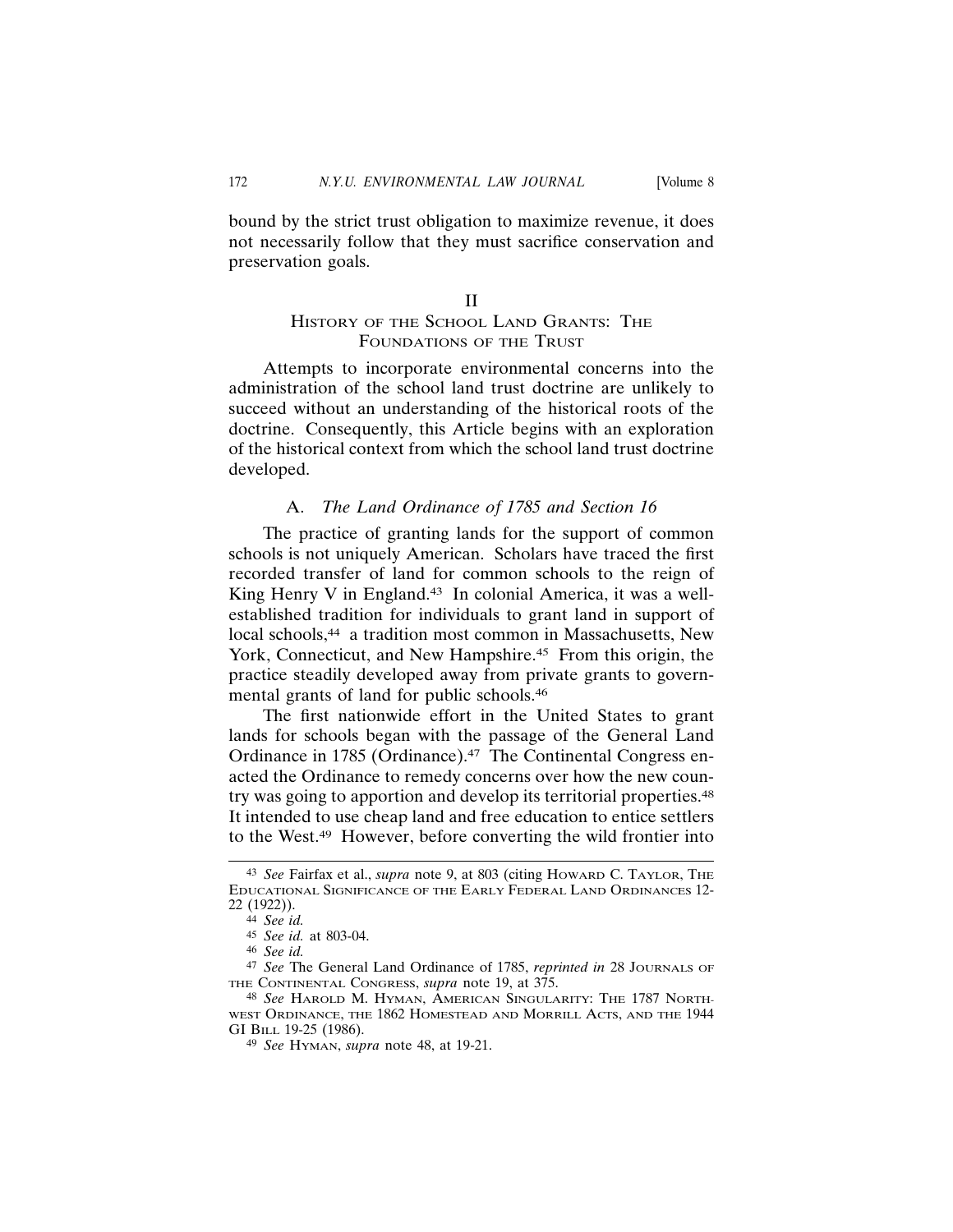a civilized domain, Congress recognized that it needed to first take an inventory of its holdings and set out an orderly plan for settlement.

Congress enacted the General Land Ordinance in 1785 to begin this process. The Ordinance authorized the initiation of the township and range rectangular survey, under which all federal territorial lands were to be surveyed and divided into townships six miles square.<sup>50</sup> Each township was then subdivided into thirty-six numbered sections of one square mile  $(640 \text{ acres})$ .<sup>51</sup> Each one-mile section was further divided into fourths, and then again into fourths until the land was divided into forty-acre sections.<sup>52</sup>

Consistent with Congress' goal of providing a foundation for the orderly settlement of western lands, upon completion of the survey, the Ordinance specified uses for particular sections of each township. This early form of land-use planning led to the rectangular pattern of development commonly referred to as checker-boarding, which left a profound imprint on the western landscape that one can still see today.<sup>53</sup>

It was at this stage in the survey process that the Ordinance set forth the foundation for the school land grants. During this time in United States history, the federal government was land rich and cash poor.54 Congress realized it did not have the treasury necessary to support public programs essential for the development of the West, such as public education, so it turned to its most valuable resource – land. Consequently, the Ordinance arbitrarily reserved all township sections numbered sixteen "for the maintenance of public schools within the said township."55 Early on, the states, primarily those of the Midwest and South, used

<sup>50</sup> *See* The General Land Ordinance of 1785, *reprinted in* 28 JOURNALS OF THE CONTINENTAL CONGRESS, *supra* note 19, at 375.

<sup>51</sup> *See id.* at 376.

<sup>52</sup> *See* Fairfax et al., *supra* note 9, at 805 n. 20.

<sup>53</sup> *See* Melinda Bruce & Teresa Rice, *Controlling the Blue Rash: Issues and Trends in State Land Management*, 29 LAND & WATER L. REV. 1, 17 (1994).

<sup>54</sup> *See* PETER S. ONUF, STATEHOOD AND UNION: A HISTORY OF THE NORTHWEST ORDINANCE xix, 2, 4 (1987) (noting that Congress saw future sales of western lands as an "amazing resource" for paying off the nation's Revolutionary War debts).

<sup>55</sup> The General Land Ordinance of 1785, *reprinted in* 28 JOURNALS OF THE CONTINENTAL CONGRESS, *supra* note 19, at 378.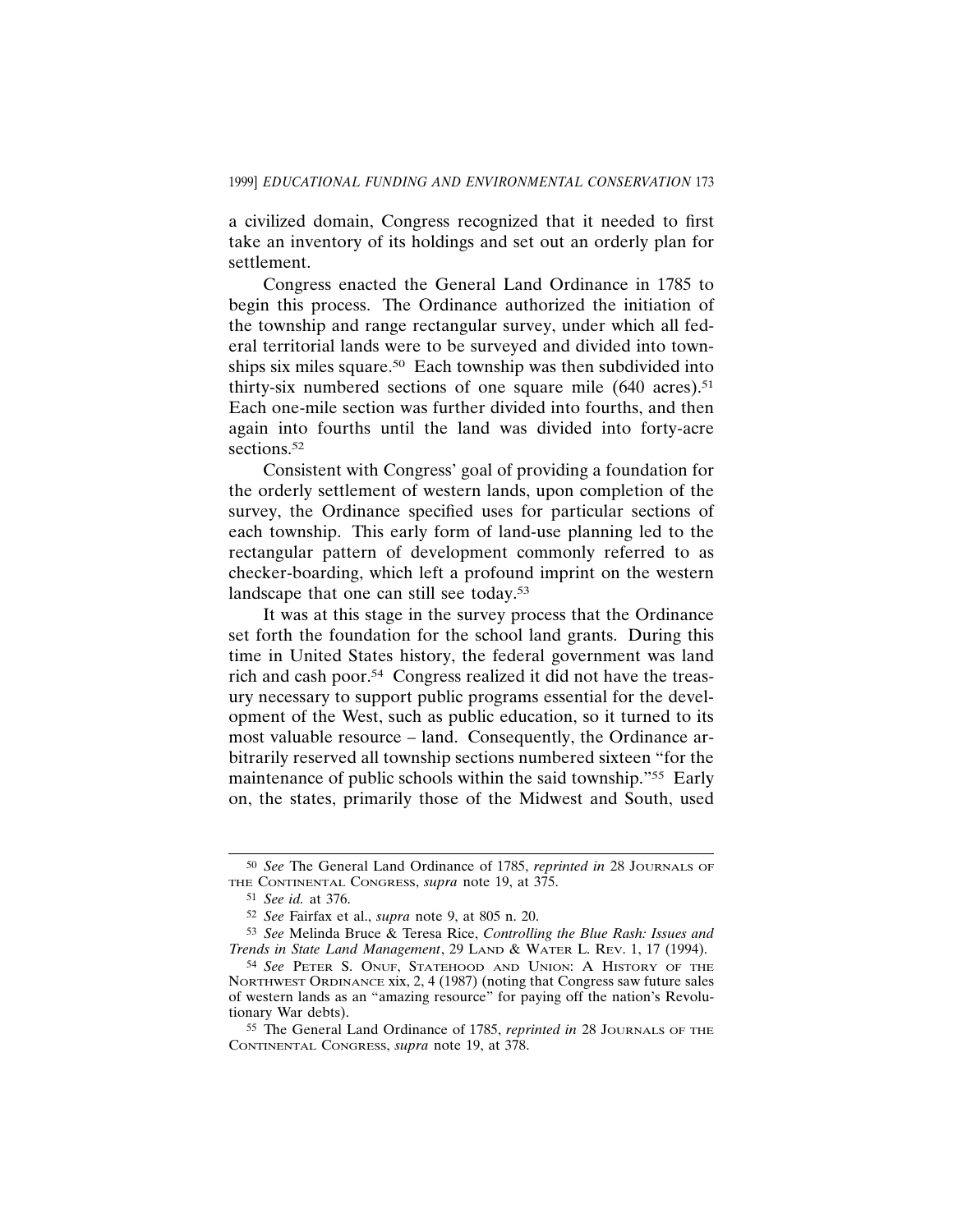these lands to support public schools by selling large portions to farmers.<sup>56</sup>

Congress had intended that, along with the other provisions in the General Land Ordinance, the school land grants would help provide the stability that was needed to encourage further westward expansion of the United States.<sup>57</sup> However, Congress would later discover that free education was not enough to encourage settlement. Those heading west wanted more than just the promise of free education; they wanted assurance that as territorial citizens they would have the same rights they enjoyed as citizens of the original thirteen colonies.<sup>58</sup> As a result, settlement of the West did not truly begin until Congress put the school land grants to their full potential in the passage of the Northwest Ordinance of 1787.59

#### B. *The Northwest Ordinance of 1787 and Equal Footing*

Some commentators claim that, excepting the Constitution, the Northwest Ordinance did more to save the Union than any other document.60 With the expectation that the promise of statehood would drive westward expansion,<sup>61</sup> Congress passed the Northwest Ordinance to provide a means by which the residents of the settled lands could establish territorial governments

60 *See, e.g.,* HYMAN, *supra* note 48, at 20 (citing RAY ALLEN BILLINGTON, WESTWARD EXPANSION 217 (1949).

<sup>56</sup> *See* Hager, *supra* note 5, at 40.

<sup>57</sup> *See* HYMAN, *supra* note 48, at 23-24; ONUF, *supra* note 54, at 38-39.

<sup>58</sup> *See* ONUF, *supra* note 54, at 52.

<sup>59</sup> *See* Northwest Ordinance, *reprinted in* 32 JOURNALS OF THE CONTINEN-TAL CONGRESS 334 (1934). The Northwest Ordinance was passed on July 13, 1787, just two years before the Constitution of the United States was adopted. The Supreme Court has held that the Northwest Ordinance was superseded by the adoption of the Constitution. *See* Chapin v. Fye, 179 U.S. 127, 130 (1900). However, the Northwest Ordinance remains an important policy document for courts because it provides a key to interpreting the Constitution. *See generally* Denis P. Duffey, *The Northwest Ordinance as a Constitutional Document*, 95 COLUM. L. REV. 929 (1995).

<sup>61</sup> The drafters of the ordinance believed that the western territories had an endless supply of resources that would meet the needs of the young nation. They believed it was the manifest destiny of humankind to possess and conquer these resources. Modern scholars have surmised that the combination of these views resulted in what many refer to as the "frontier ethic". *See generally* Eric T. Freyfogle, *The Owning and Taking of Sensitive Lands*, 43 UCLA L. REV. 77, 95-97 (1995).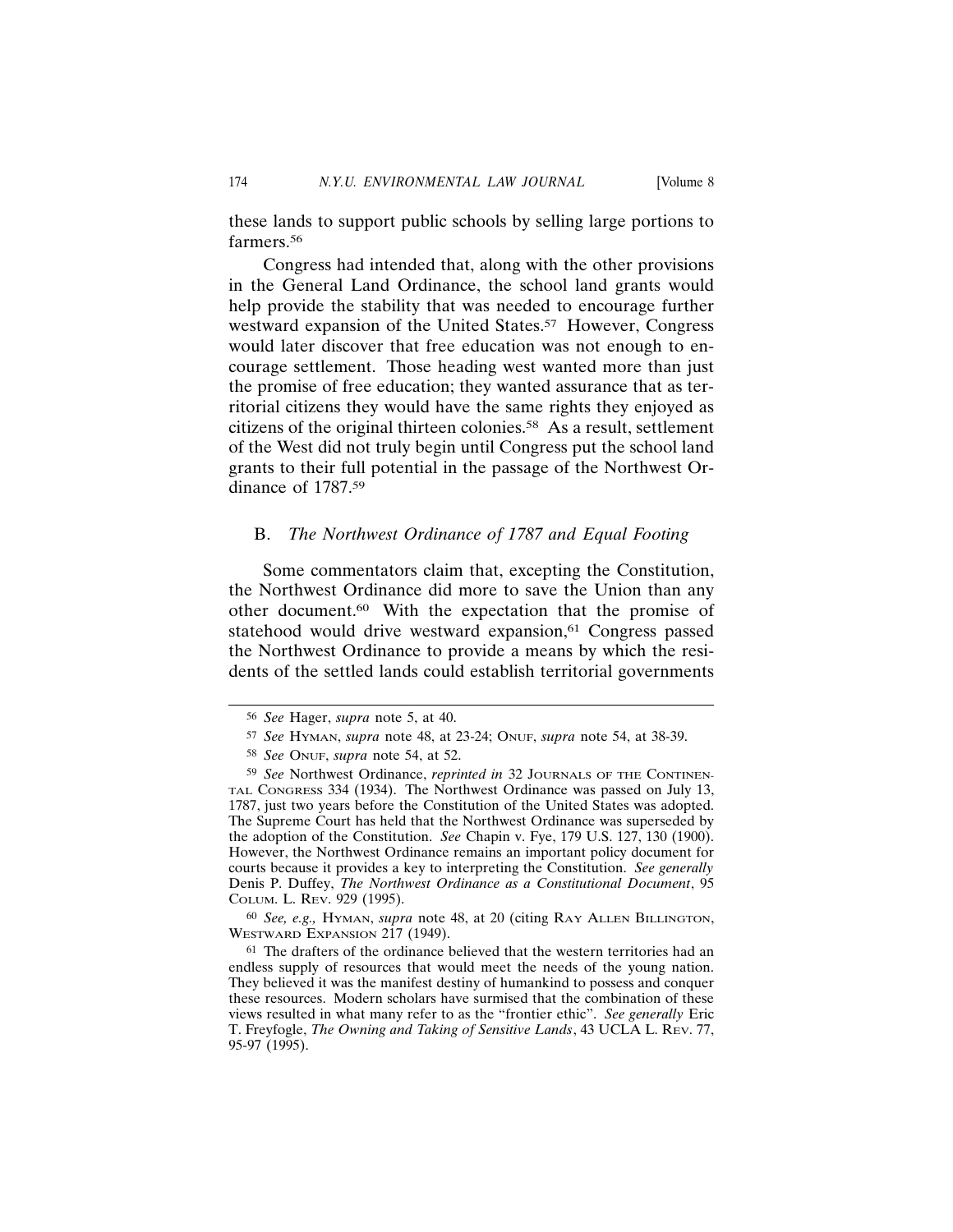and make the transition into statehood.62 As with the 1785 Land Ordinance, Congress retained its vision of public education as an enticement for settlement.63 At the same time, however, Congress understood that the newly created states would need to be placed on equal footing with the original thirteen states in order for the West to be attractive for settlement.<sup>64</sup> From these seemingly different incentives sprang the system of school land grants that would endure for the next 150 years.

Congress had already stressed the importance of a free system of education in the General Land Ordinance. In the Northwest Ordinance, however, Congress interwove its commitment to public education with the settlement of future states.65 Congress believed that publicly supported education would create literate, free citizens who would staff the governments envisioned in the Northwest Ordinance.<sup>66</sup> In support of this vision, article III of that act declared that "[r]eligion, [m]orality, and knowledge being necessary to good government and the happiness of mankind, [s]chools and the means of education shall forever be encouraged."67 The theory that education lead to better government remained a central rationale for the federal government when granting lands to the states as a source of school funding.

While creating an association between the virtues of free education and statehood advanced the development of free public education, the inclusion of the equal footing doctrine in the Northwest Ordinance was equally instrumental in guiding the development of the school land grants.<sup>68</sup> At the time the United

<sup>62</sup> The Northwest Territory, as contemplated by the Northwest Ordinance would be a land in which slavery was prohibited, religious pluralism tolerated, and education promoted. *See* Northwest Ordinance, 32 JOURNALS OF THE CONTINENTAL CONGRESS at 340, 343.

<sup>63</sup> Congress' notion that education was a basic tenant of a civilized society is evidenced in the Land Ordinance of 1785, Northwest Ordinance, and the 1789 Constitution. For a discussion of the similarities of these three documents and the connection between education and statehood, see HYMAN, *supra* note 48, at 20-25.

<sup>64</sup> *See* ONUF, *supra* note 54, at 1, 51-52, 67*.*

<sup>65</sup> *See* HYMAN, *supra* note 48, at 24.

<sup>66</sup> *See id.*

<sup>67</sup> Northwest Ordinance, 32 JOURNALS OF THE CONTINENTAL CONGRESS at 340.

<sup>68</sup> The equal footing doctrine has become so ingrained in our system of federalism that many people mistakenly look for it in the Constitution. While Article IV, Section 3 of the Constitution grants Congress the power to admit new states, it is silent on the relationship between existing and newly admitted states. *See* Fairfax et al., *supra* note 9, at 806 n. 23; *see also* Coyle v. Smith, 221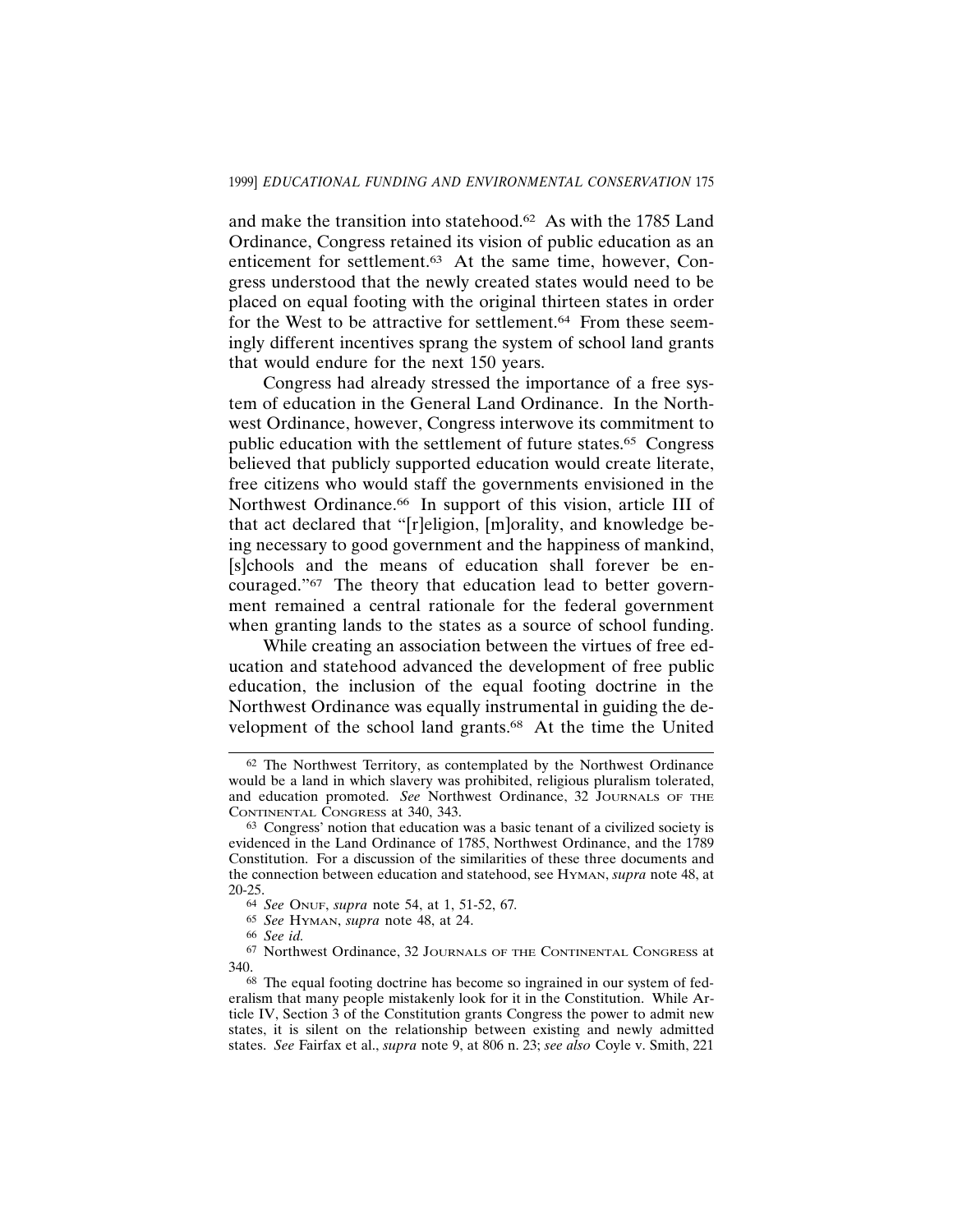States declared independence, the original colonies owned all of their lands and could support public education through the collection of taxes from privately held lands.<sup>69</sup> However, the new states that joined the Union were created out of lands that belonged to the United States as territories, which were exempt from state taxation.70 The drafters realized the reduction in tax base would limit the resources available for public education funding, which they saw as a foundation for successful settlement.<sup>71</sup> To secure funding for public education and to ensure equality among the states, Congress' announcement in article III of the Northwest Ordinance that "[s]chools and the means of education shall forever be encouraged"72 carried forward its earlier promise in the General Land Ordinance of 1785 to grant lands for the support of the schools.<sup>73</sup> As a consequence, the retention of Congress' plan to grant states federal lands for the support of schools was fueled by both a desire to place all states on an equal footing and a vision that those states would be settled by an enlightened people.

Article V of the Northwest Ordinance provided that Congress would admit each new state on an equal footing with existing states.74 Congress hoped this provision of equality and independence to unsettled territories would prevent a potential rebellion or a possible swing in allegiance by occupants of the territories.75 Congress realized that without a provision whereby territories could become states on an equal footing with the ruling states, the new nation would fragment.76 In short, the equal footing provision of the Northwest Ordinance was included to help prevent western territories from ceding from the United

75 *See* Jack E. Eblen, *Origins of the United States Colonial System: The Ordinance of 1787*, 51 WIS. MAG. HIST. 294, 302, 311 (1968).

U.S. 559, 566-67 (1911) (noting that equal footing language was subsequently included in several state enabling acts).

<sup>69</sup> *See* Andrus v. Utah, 446 U.S. 500, 522 (1979) (Powell, J., dissenting).

<sup>70</sup> *See id.*

<sup>71</sup> *See id.*; HYMAN, *supra* note 48, at 24.

<sup>72</sup> The Northwest Ordinance, 32 JOURNALS OF THE CONTINENTAL CON-GRESS at 340.

<sup>73</sup> *See* The General Land Ordinance of 1785, *reprinted in* 28 JOURNALS OF THE CONTINENTAL CONGRESS, *supra* note 19, at 378.

<sup>74</sup> *See* The Northwest Ordinance, 32 JOURNALS OF THE CONTINENTAL CON-GRESS at 342.

<sup>76</sup> *See* ONUF, *supra* note 54, at 1, 51, 67-68.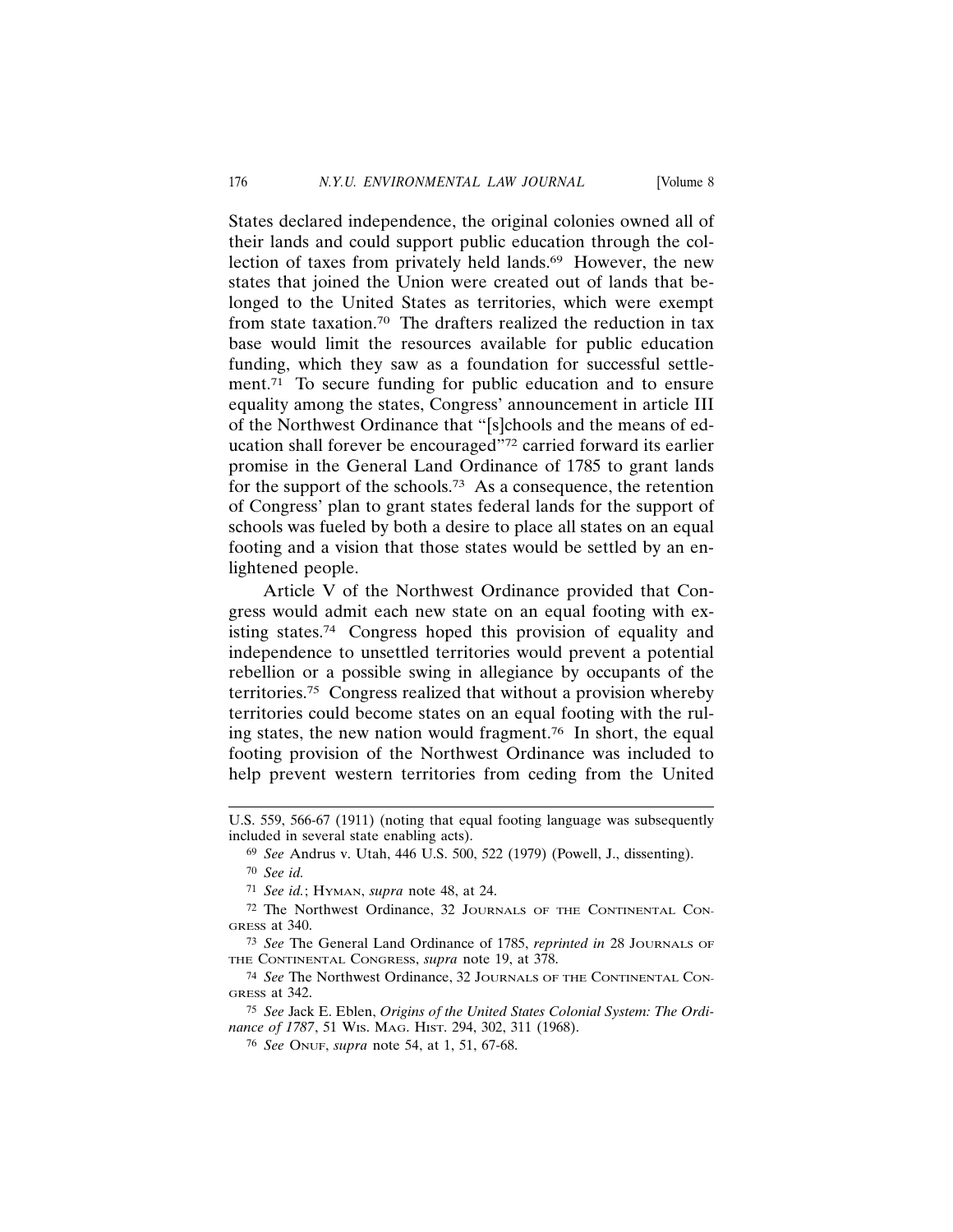States due to internal insurrection or external influence.<sup>77</sup> Congress understood that any imbalance in power or standing between old states and new states would discourage settlement because pioneers would be less willing to surrender the political privileges of a state that would have more power than a territory yet to be granted statehood.78 While the equal footing doctrine has been relied upon to resolve issues that might have otherwise fractured the new nation,<sup> $79$ </sup> it was also instrumental in driving the creation of the school land grants. In a comprehensive fashion, the Northwest Ordinance also tied the administration of these grants to the statehood process.

The road to statehood under the Northwest Ordinance was a cooperative process between the soon-to-be-state and Congress. Once the government had finished its survey under the General Land Ordinance of 1785, the Northwest Ordinance authorized Congress to organize the land as a territory and appoint a territorial governor.80 When the territory reached a population of 5,000 free white men, it could elect a local legislature and begin some self-governance.<sup>81</sup> At a population of 60,000, the territory could petition Congress to become a state.<sup>82</sup> Once Congress approved the petition, it passed an enabling act.83 The enabling act set forth the provisions of statehood and allowed the state to convene a constitutional convention to draft a constitution.84 Once created, the territorial legislature submitted the state constitution to Congress for acceptance, after which Congress would admit the state to the Union.85 It was through the interplay of petitions, enabling acts, and constitutions that states bargained for their identity.

85 *See id.*

<sup>77</sup> *See* James R. Rasband*, The Disregarded Common Parentage of the Equal Footing and Public Trust Doctrines*, 32 LAND & WATER L. REV. 1, 34 (1997).

<sup>78</sup> *See* HYMAN, *supra* note 48, at 20 (citing RAY ALLEN BILLINGTON, WEST-WARD EXPANSION 217 (1949)).

<sup>79</sup> *See* Rashband, *supra* note 77, at 30-34.

<sup>80</sup> *See* SOUDER & FAIRFAX, *supra* note 9, at 18.

<sup>81</sup> *See id.*

<sup>82</sup> *See id.*

<sup>83</sup> *See id*. Not all states had an enabling act. A total of 15 states entered the Union without an enabling act. *See id*. at 25. Oregon, for instance, was not admitted into the Union through an enabling act. *See* Oregon Admission Act, ch. 33, 11 Stat. 383 (1859).

<sup>84</sup> *See* SOUDER & FAIRFAX, *supra* note 9, at 25.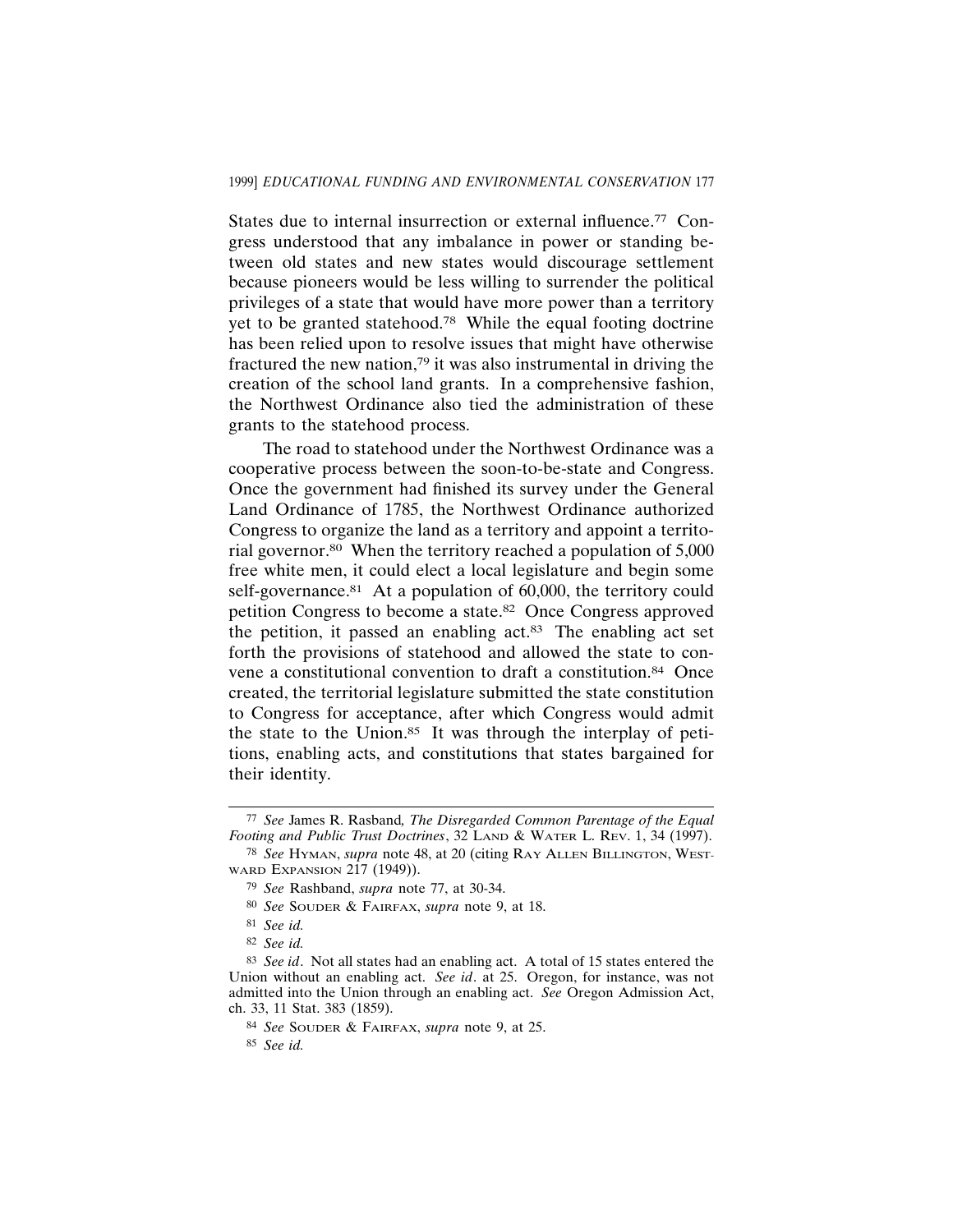By virtue of its provisions for land ownership and public education, the Northwest Ordinance "institutionalized the pursuit of happiness."86 As Professor Ray Allen Billington wrote, "[m]en could now leave the older states assured that they were not surrendering their legal protections and ultimate political privileges."87 By passing the Northwest Ordinance, within just two years of signing the Constitution, Congress had laid the foundation for a unified nation of educated citizens, and the settlement of the West began.

# C. *The Evolution of the School Grants and Self-imposition of a Trust*

While the Land Ordinance of 1785 and the Northwest Ordinance of 1787 established the foundation for the granting of land, the terms and conditions of the grants did not evolve into a trustlike obligation until the admission of new states to the Union.<sup>88</sup> Therefore, the body of modern school trust law obtains its substance more from the admission agreements than from the original statutes. While adding a certain level of complexity to the doctrine, this creates the opportunity for confusion and misunderstandings regarding what the doctrine truly requires of both land managers and the courts.

One of the primary misconceptions of school land trust law is based upon the rationale that trusts are created to protect property from misuse. Several courts, including at one time, the United States Supreme Court,<sup>89</sup> have incorrectly assumed that the existence of the school land trusts today are an indication that Congress did not trust the states in the management of the school lands.<sup>90</sup> This assumption has perpetuated a view among modern courts and state legislatures that the trust is a strict obligation and states are not to be given any flexibility in managing

<sup>86</sup> HYMAN, *supra* note 48, at 20.

<sup>87</sup> *Id.* (quoting RAY ALLEN BILLINGTON, WESTWARD EXPANSION 217 (1949)).

<sup>88</sup> One historian has suggested that until the admission of Ohio, it was unclear whether Congress would ultimately make good on its promises made in the Northwest Ordinance, including the public education provisions. *See* ONUF, *supra* note 54, at 82.

<sup>89</sup> *See* Lassen v. Arizona *ex rel* Ariz. Highway Dep't, 385 U.S. 458, 463-64 (1967).

<sup>90</sup> *See*, *e.g.*, Princess Plaza Partners v. State, 928 P.2d 638, 643 (Ariz. 1995); Fain Land & Cattle Co. v. M.J. Hassell, 790 P.2d 242, 244 (Ariz. 1990); Murphy v. State, 181 P.2d 336, 344-46 (Ariz. 1947).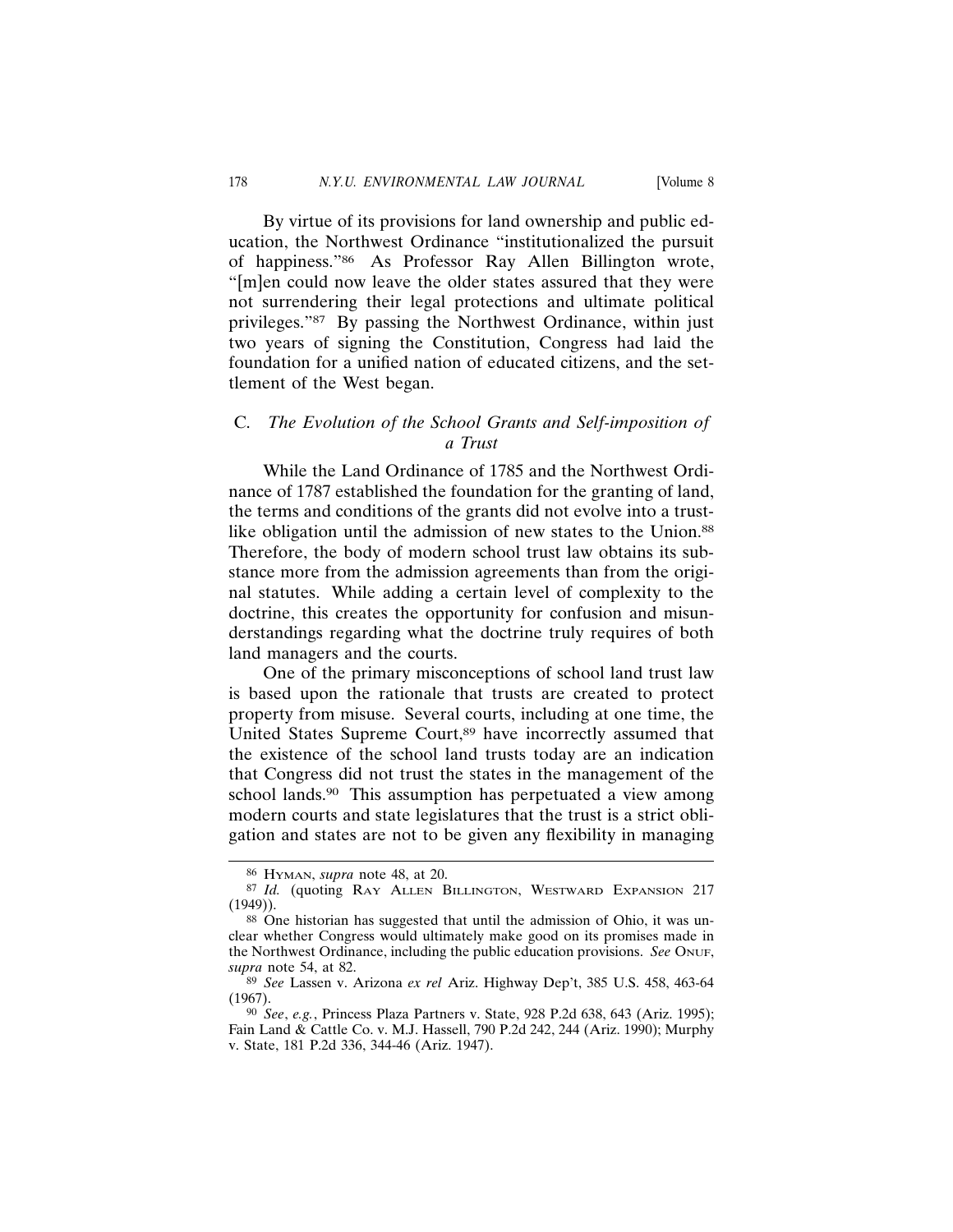school lands.<sup>91</sup> This myth is further perpetuated by observations that chronologically the series of school land grants consisted of increasingly stringent requirements by Congress in an attempt to guard against state misuse.92

The evolution of the school land grants however, is more accurately characterized as a series of grants that increased state autonomy over school lands. As noted above, the grants were meant to compensate for discrepancies in school funding among the states.93 When viewing the evolution of the school grants as a whole, it is apparent that Congress did trust the states to use the lands to address this inequity. The increase in size of the grants over time and a shift in control of school lands from local to state government supports this position.<sup>94</sup> Further, a close examination of the school grants history demonstrates that the states initiated management programs geared toward land retention, and on their own initiative, began developing permanent school funds and trust programs.95

### 1. *Amount of Land Granted*

As Congress admitted more states to the Union, the amount of land it granted increased. Following the first grant to Ohio in 1802, states received one section per township.96 With the admission of Oregon in 1859, states received two sections per township.97 From the admission of Utah in 1896 until the accession period ended in 1910 with the admission of Arizona and New

<sup>91</sup> The 10th Circuit was the first federal court to challenge these myths. *See* Branson Sch. Dist. v. Romer, 161 F.3d 619, 631 (10th Cir. 1998).

 $92$  Unfortunately, these misconceptions are often cited as support for imposing the modern trust doctrine on states even where there is not clear indication in either the state's enabling act or constitution that it was Congress' intent to create a trust. Apparently, proponents of this view believe that Congress never fully trusted the states and that any grants made by Congress implicitly carried strict terms and conditions on how to use, manage, and dispose of these lands. *See* Fairfax, et al.*, supra* note 9, at 829-30.

<sup>93</sup> *See supra* Part II.B.

<sup>94</sup> *See infra* Parts II.C.1-2.

<sup>95</sup> *See infra* Parts II.C.3-4.

<sup>96</sup> The original school land grant to Ohio is found in the General Land Ordinance of 1785, *reprinted in* 28 JOURNALS OF THE CONTINENTAL CONGRESS, *supra* note 19, at 378 (granting section 16 of every township encompassed by the ordinance, including Ohio, for the use of schools). This grant was reaffirmed in Ohio's enabling act. *See* Ohio Enabling Act, ch. 40, § 7, 2 Stat. 173, 175 (1802).

<sup>97</sup> *See* Oregon Admission Act, ch. 33. § 4, 11 Stat. 383, 383 (1859) (granting sections 16 and 36 to Oregon for the use of schools).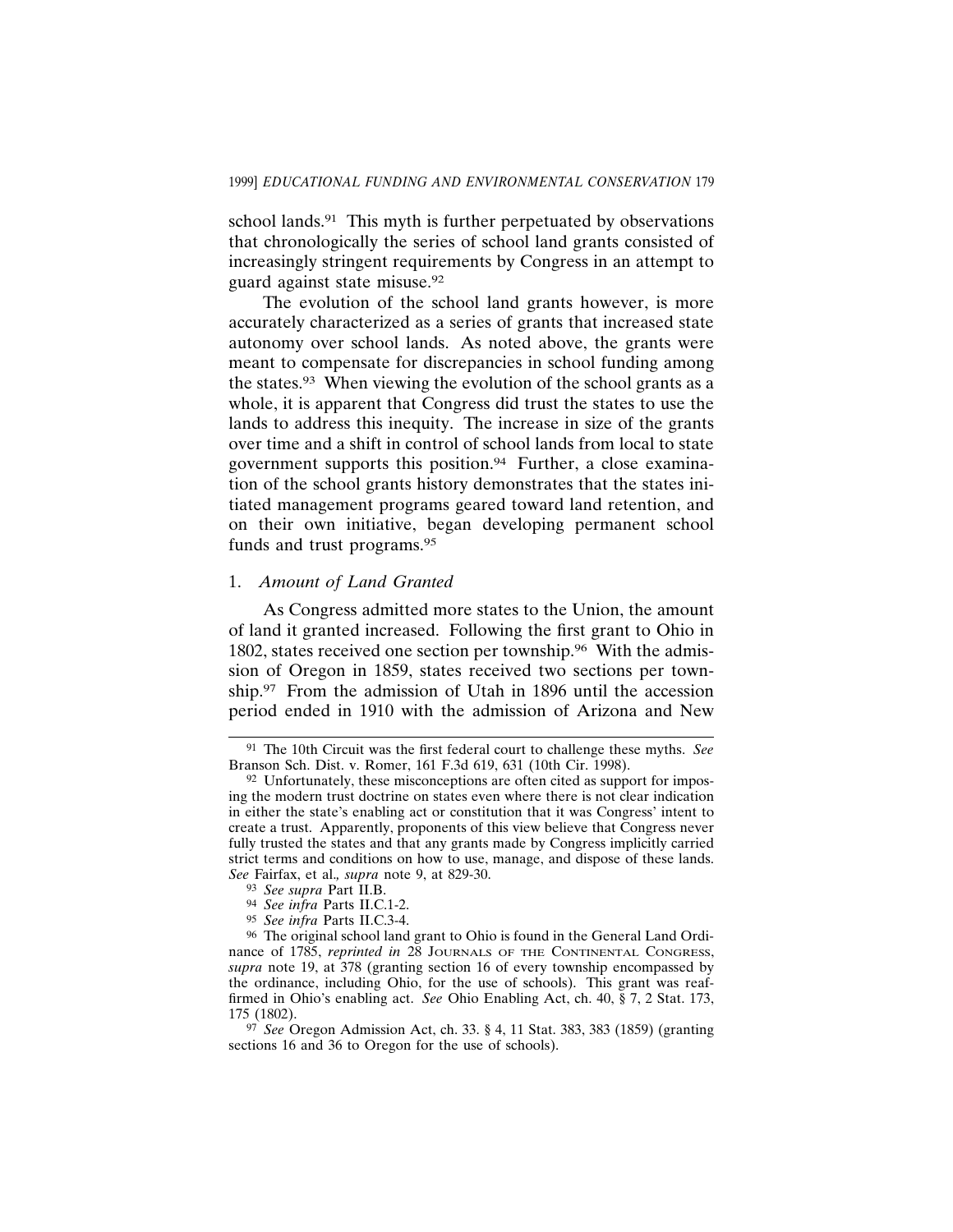Mexico, Congress granted the states two to four sections per township.98

The reasons for the increase in total acreage are unclear. One suggestion is that because the land became more arid and less valuable as settlement moved west, the states needed more land to support schools.<sup>99</sup> Another possible explanation is that the increase was a result of the growing political power of the new western states.100 Regardless of Congress' motive, it is clear that as more territories became states, Congress felt more comfortable in turning over larger amounts of federal lands. Arguably, Congress would not have been comfortable turning federal land over to the states if it felt that they were misusing these lands.

#### 2. *State Sovereignty Over the Grant*

Congress' practice of giving management responsibility to the states, rather than local governments may be another indication that Congress believed states could properly manage school lands. The issue of who would take direct management control over the school trust lands first arose with the admission of Ohio. When Ohio petitioned for statehood, it proposed that control over the school land grants be placed with the local township government.101 Congress rejected this idea, and after a series of compromises, Ohio and Congress agreed to vest the authority in the state legislature.102

Subsequent to Ohio's statehood, Congress permitted other states' townships to have the authority to manage the lands for the benefit of the townships.103 Later, Congress provided that the grants were to be managed by the county for the benefit of schools in the township.<sup>104</sup> Eventually, the states agreed that Congress could centralize control of the lands in the state governments, but specified that the township would remain the ben-

<sup>98</sup> *See*, *e.g*., Utah Enabling Act, ch. 138, § 6, 28 Stat. 107, 109 (1894) (granting to Utah sections 2, 16, 32, and 36); New Mexico-Arizona Enabling Act, ch. 310, § 6, 36 Stat. 557, 561-62 (1910) (granting sections 2, 16, 32 and 36 to New Mexico and Arizona).

<sup>99</sup> *See* SOUDER & FAIRFAX, *supra* note 9, at 27.

<sup>100</sup> *See id.*

<sup>101</sup> *See id.* at 29-30.

<sup>102</sup> *See id.* at 29.

<sup>103</sup> *See id.* at 30.

<sup>104</sup> *See id.*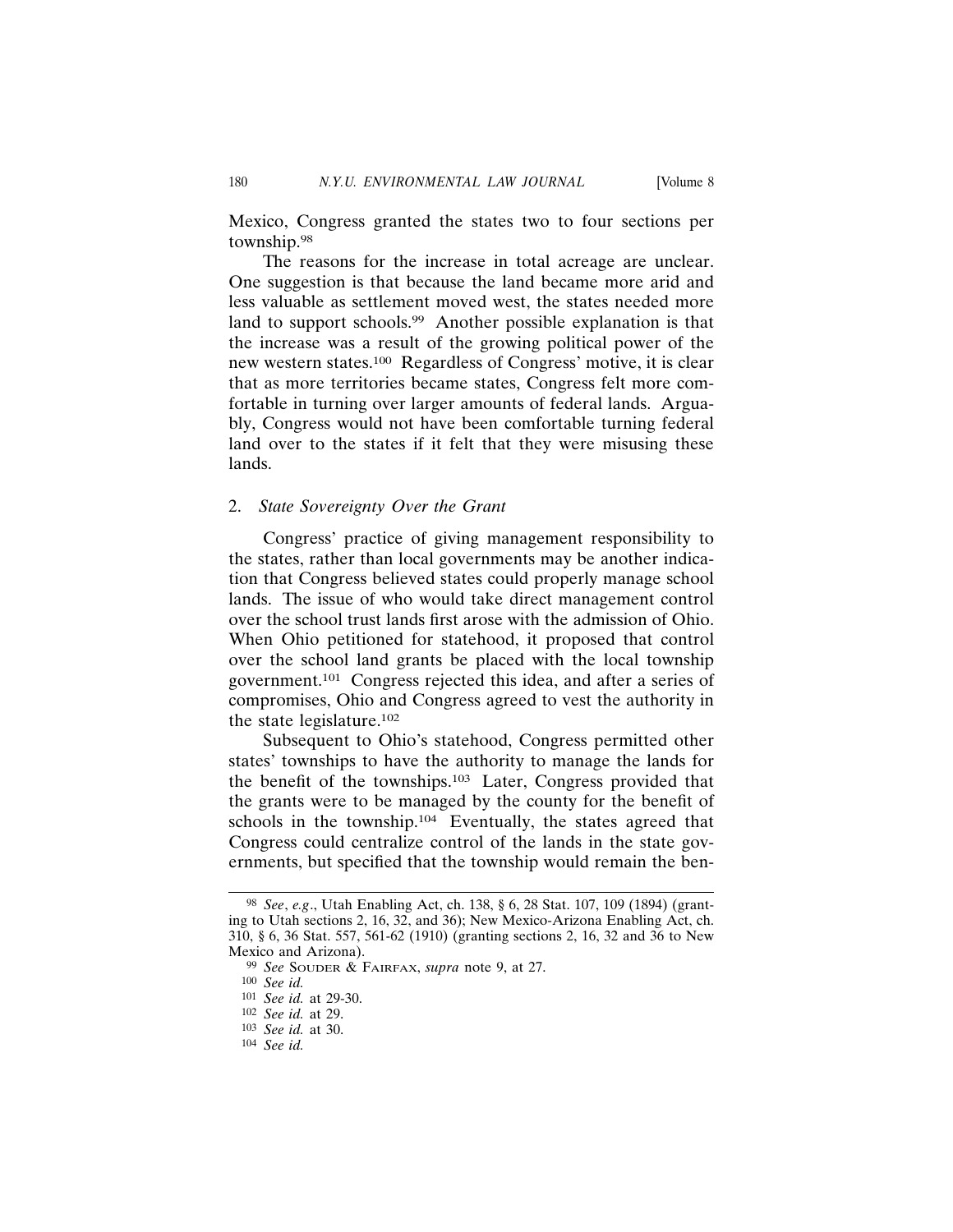eficiary of the revenues from the school land in their borders.105 As settlement moved westward and the diversity of land types increased, it became clear that some townships would contain more valuable land than others. To offset this discrepancy, Congress granted the lands for the benefit of schools in the state, to be administered by the state.<sup>106</sup> Congress, however, did not become so particular as to designate who, at the state level, would manage the lands. As a result, most states provided for a state land commission or board to manage the school lands.<sup>107</sup> Other states placed this duty on the state legislature.<sup>108</sup> Either way, by the end of the accession period, it was clear that Congress preferred that the lands be managed on a statewide basis rather than on a local one.

#### 3. *The Evolving Management Policies Toward Retention*

Aside from the indications above that Congress did indeed trust the states to manage these lands appropriately, the trend toward the latter half of the nineteenth century was for states to retain, rather than dispose of, the granted lands.109 This trend prompted the placement of these lands in a trust, rather than the trusts forcing the states to retain the land, as some have suggested.

The evolution of state land management policies from sale to retention closely tracks the shift from sale to retention in land management philosophies at the federal level. While some courts have mistakenly believed that the shift in state school land management favoring retention was prompted by federal concerns over mismanagement, the shift was actually accomplished on the states' own initiative.110 As the grant program evolved, Congress offered little guidance on how to manage the lands, thus leaving the issue of whether to sell or lease the lands to the

<sup>105</sup> *See id.*

<sup>106</sup> *See id*.

<sup>107</sup> *See* Fairfax et al., *supra* note 9, at 826-27.

<sup>108</sup> *See id.* at 827.

<sup>109</sup> *See* Wade R. Budge, *Changing the Focus: Managing State Trust Lands in the Twenty-first Century*, 19 J. LAND RESOURCES & ENVTL. L. 223 (1999) (discussing how states manage their school lands today in comparison to the first state enabling acts); Fairfax et al., *supra* note 9, at 822-23.

<sup>110</sup> *See* Lassen v. Arizona *ex rel* Ariz. Highway Dep't, 385 U.S. 458, 463-64 (1967); Deer Valley Unified Sch. Dist. v. Superior Ct., 760 P.2d 537 (Ariz. 1988); County of Skamania v. State, 685 P.2d 576 (Wash. 1984).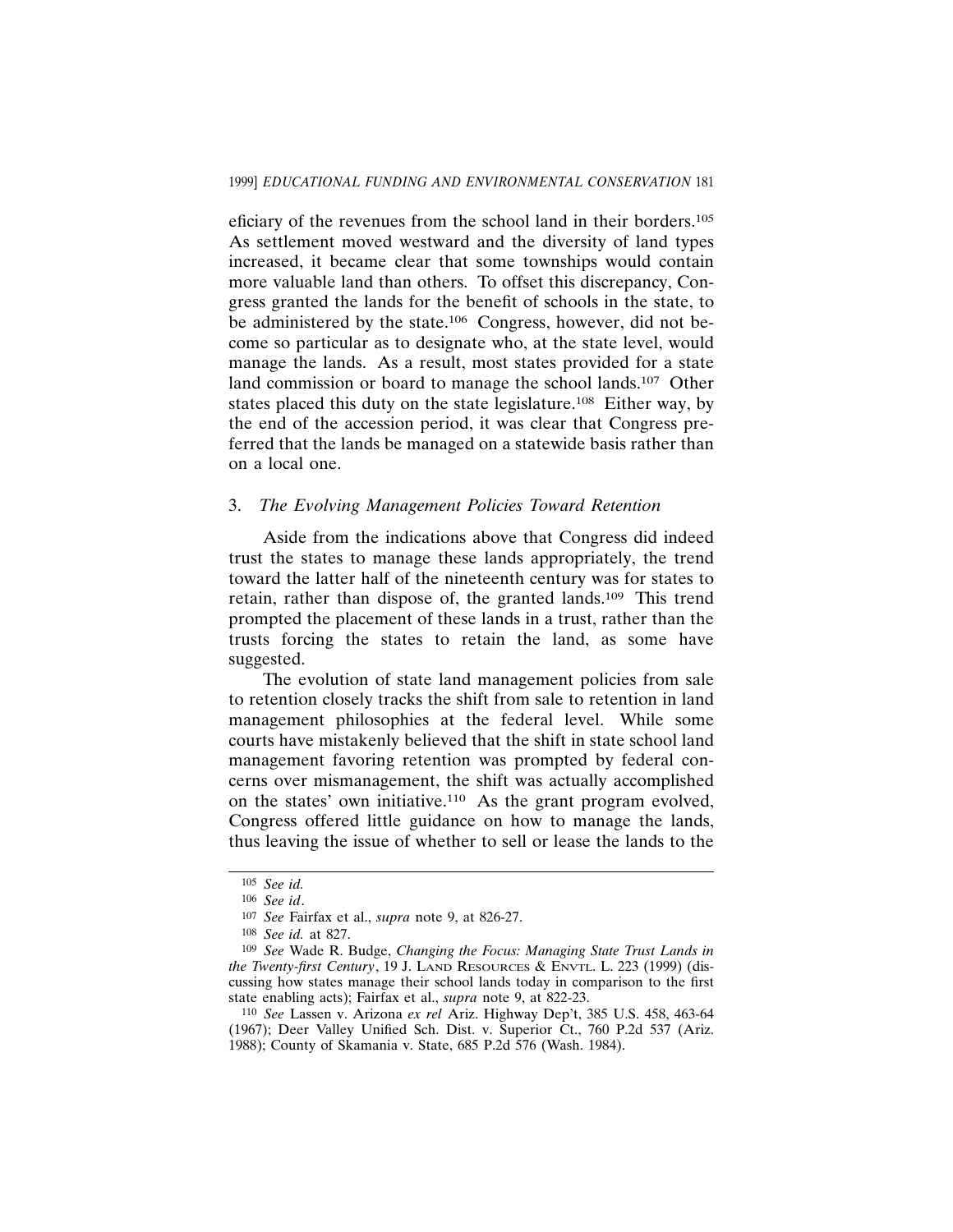discretion of the states.111 The result of this discretion was the creation of twenty-two different school land grant management programs.112

Initially, the states wanted to sell the lands to eager settlers.113 However, it was unclear whether the federal enabling acts would allow the states to transfer the lands to private ownership. In 1827, Ohio petitioned Congress to allow for the sale of school lands to private parties. Congress accepted this change and in 1828 passed legislation that allowed sales of granted land.114 For the next fifty years, Congress allowed the states autonomy over the granted lands. The first restriction placed on the states concerning the granted lands emerged in 1875 in the Colorado Enabling Act, which required a state that wanted to sell its school lands to do so "at public sale and at a price not less than two dollars and fifty cents per acre."115 However, about the time Colorado became a state, the states' policies began to shift from sale of school lands to retention and lease of the lands.116 Consequently, Congress was seldom put in a position to enforce provisions like the one in the Colorado Enabling Act.117

The shift in policy from disposing of school lands by sale to retaining them took place toward the end of the nineteenth century. The states recognized that complete liquidation of the grants would make sustaining a continuing source of funding more difficult.118 As Professors Fairfax and Souder note, "the shift toward reservation was accomplished gradually at the state level, in much the same way as it was accomplished at the federal level."119 According to Fairfax and Souder, the assumption that public lands would be disposed of eroded under diverse pressures including "the rise of science and scientific bureaucracies in government, to the beginning of the Progressive era, to the clos-

<sup>111</sup> *See* Fairfax et al.*, supra* note 9, at 820.

<sup>112</sup> *See id.* at 798.

<sup>113</sup> Over a period of a century, Congress granted a total of 322 million acres to the states for schools and related purposes. *See* PAUL W. GATES, HISTORY OF PUBLIC LAND LAW DEVELOPMENT 804 (1968). Today, the states have retained only 135 million acres of surface land and 152 million acres of mineral rights from the original school land grants. *See id*.

<sup>114</sup> *See* SOUDER & FAIRFAX, *supra* note 9, at 30-31.

<sup>115</sup> Colorado Enabling Act, ch. 139, §14, 18 Stat. 474, 476 (1875).

<sup>116</sup> *See* Budge, *supra* note 109, at 228; Fairfax et al., *supra* note 9, at 822-23.

<sup>117</sup> *See* SOUDER & FAIRFAX, *supra* note 9, at 31.

<sup>118</sup> *See id.*

<sup>119</sup> *Id.*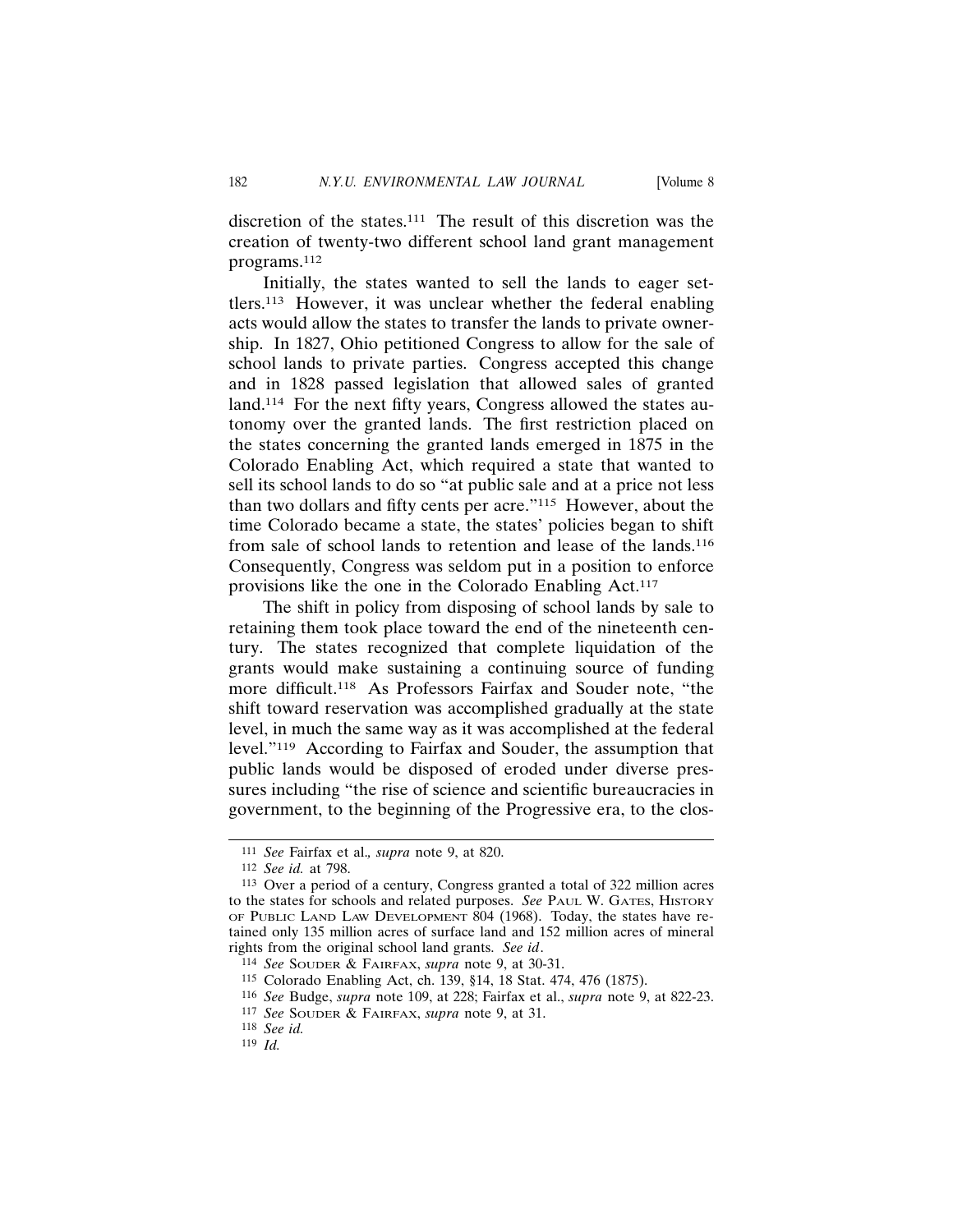ing of the frontier, to the death of the last passenger pigeon."120 The question that arose, however, was how to protect the pool of money that was being generated.

# 4. *Permanent School Funds and Trusts*

Concurrent with the shift towards retention in land management policies in the late 1800s, the states became concerned with the long-term sustainability of the funds produced from the granted lands. To address these concerns, states created permanent school funds and trusts to protect those funds.121

Michigan was the first state to initiate a permanent school fund. The state's 1835 constitution provided that

The proceeds of all lands that have been or hereafter may be granted by the United States to this State, for the support of schools, which shall hereafter be sold or disposed of, shall be and remain a perpetual fund, the interests of which, together with the rents of all such unsold lands, shall be inviolably appropriated to the support of schools throughout the State.122

Other states later adopted this idea into their constitutions.123 The invention and incorporation of a permanent fund did not go unnoticed by Congress.124

As with most innovations in school land management, Congress followed the states' lead and incorporated the provisions that the states were imposing upon themselves into subsequent enabling acts. In 1875, Colorado became the first state to have an enabling act that called for the creation of a permanent fund.125 Colorado's constitution, adopted in 1876, contained requirements for how the state would administer the fund and who would perform the administration of the fund.126

<sup>120</sup> *Id.* at 31, 309 n.65.

<sup>121</sup> The term "permanent school fund" is not used by all states. Other phrases commonly used include "perpetual fund for schools," "common school fund," "public school fund," and "state school fund." The term used hinges upon the language used in the state's constitution. *See* HENRY A. DIXON, THE ADMINISTRATION OF STATE PERMANENT SCHOOL FUNDS: AS ILLUSTRATED BY A STUDY OF THE MANAGEMENT OF THE UTAH ENDOWMENT 3 (1936).

<sup>122</sup> MICH. CONST. art X, § 2 (1835).

<sup>123</sup> *See* SOUDER & FAIRFAX, *supra* note 9, at 32.

<sup>124</sup> *See id.*

<sup>125</sup> *See* Colorado Enabling Act, ch. 139, §14, 18 Stat. 474, 476 (1875).

<sup>126</sup> *See* COLO. CONST. art. IX.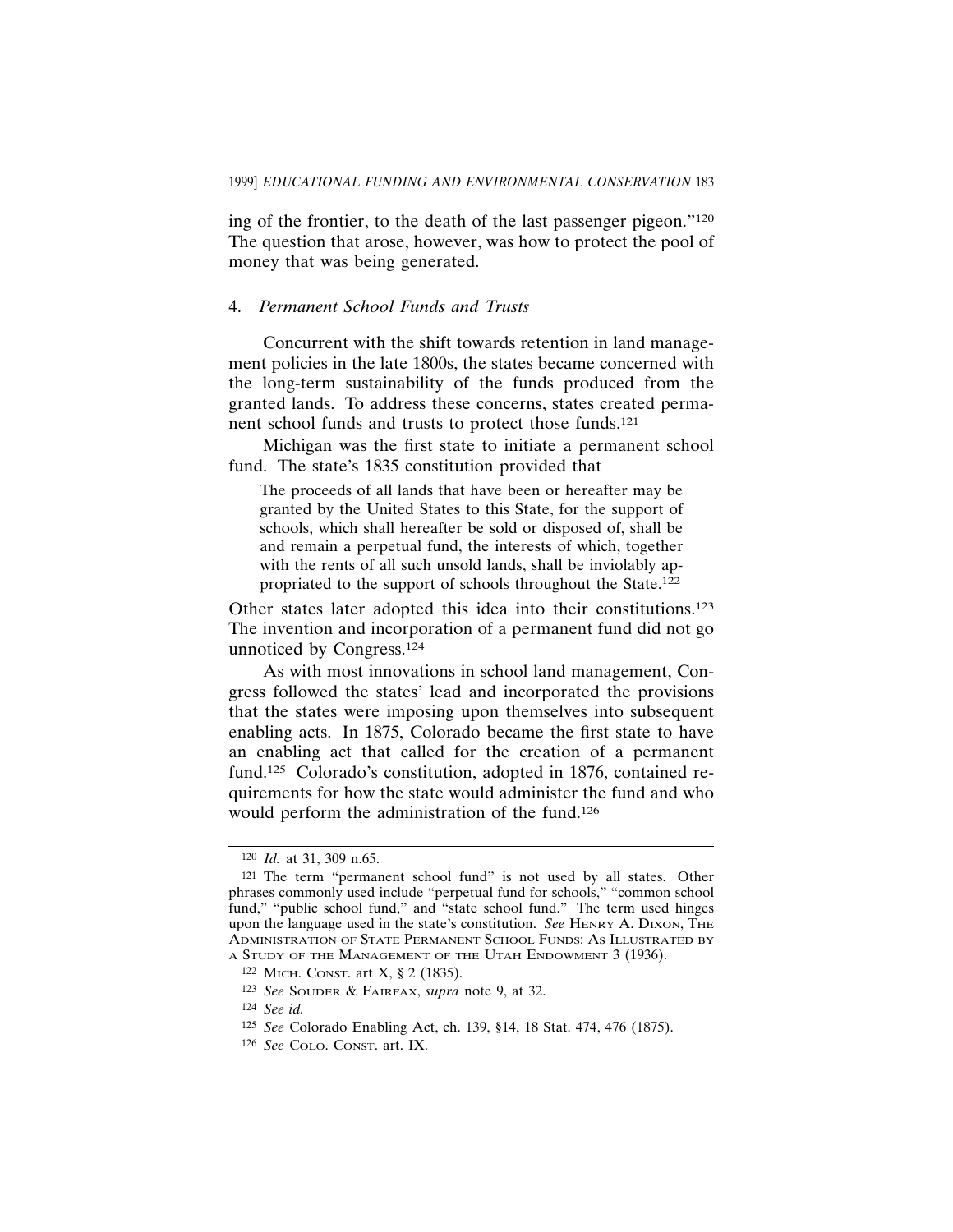Likewise, the emergence of the trust concept was originally initiated by the states.127 Outside of the New Mexico–Arizona Enabling Act, $128$  no other state enabling act mentions the word "trust." Indeed, "[p]rior to 1910, the trust obligations that existed arose entirely from state commitments made in state constitutions."129 For example, while the Washington state enabling act lacks any mention of a trust, the Washington constitution states that the school lands granted to the state "are held in *trust* for all the people."130 Likewise, the constitutions of Montana and Utah provide that the school lands granted shall be held in trust and are to be disposed of only for the purposes for which they were granted.131

Again, this practice did not go unnoticed by Congress. In what would later prove to be the most influential event in the development of trust land jurisprudence, Congress incorporated trust language into the last enabling act that created the states of New Mexico and Arizona.132

MONT. CONST. art. X, § 11. Utah's constitution is similarly explicit:

All lands of the State that have been, or may hereafter be granted to the State by Congress, and all lands acquired by gift, grant or devise, from any person or corporation, or that may otherwise be acquired, are hereby accepted, and declared to be the public lands of the State; and *shall be held in trust for the people*, to be disposed of as may be provided by law, for the respective purposes for which they have been or may be granted, donated, devised or otherwise acquired.

UTAH CONST. art XX, § 1.

132 *See* The New Mexico-Arizona Enabling Act, 36 Stat. 557, § 10 (1910). Had Congress not included trust language into the New Mexico–Arizona Enabling Act, the scope of the school trust doctrine would have been left to the individual states to determine. However, the congressionally mandated creation of a trust in the Enabling Act would later be the focus of the Supreme Court's holdings in *Ervien* and *Lassen*. Courts would later adopt these holdings wholeheartedly without independently construing the terms and conditions of

<sup>127</sup> *See* Fairfax et al., *supra* note 9, at 809.

<sup>128</sup> *See* New Mexico-Arizona Enabling Act, ch. 310, §10, 36 Stat. 557, 563 (1910).

<sup>129</sup> *Id.*

<sup>130</sup> WASH. CONST. art. XVI, § 1 (emphasis added).

<sup>131</sup> The language in the Montana Constitution of 1972 regarding state trust lands is explicit:

<sup>(1)</sup> All lands of the state that have been . . . granted by congress . . . shall be public lands of the state. They *shall be held in trust for the people* . . . for the respective purposes for which they have been or may be granted . . . (2) No such land . . . shall ever be disposed of except in pursuance of general laws providing for such disposition, or until full market value of the estate or interest disposed of, to be ascertained in such manner as may be provided by law, has been paid or safely secured to the state.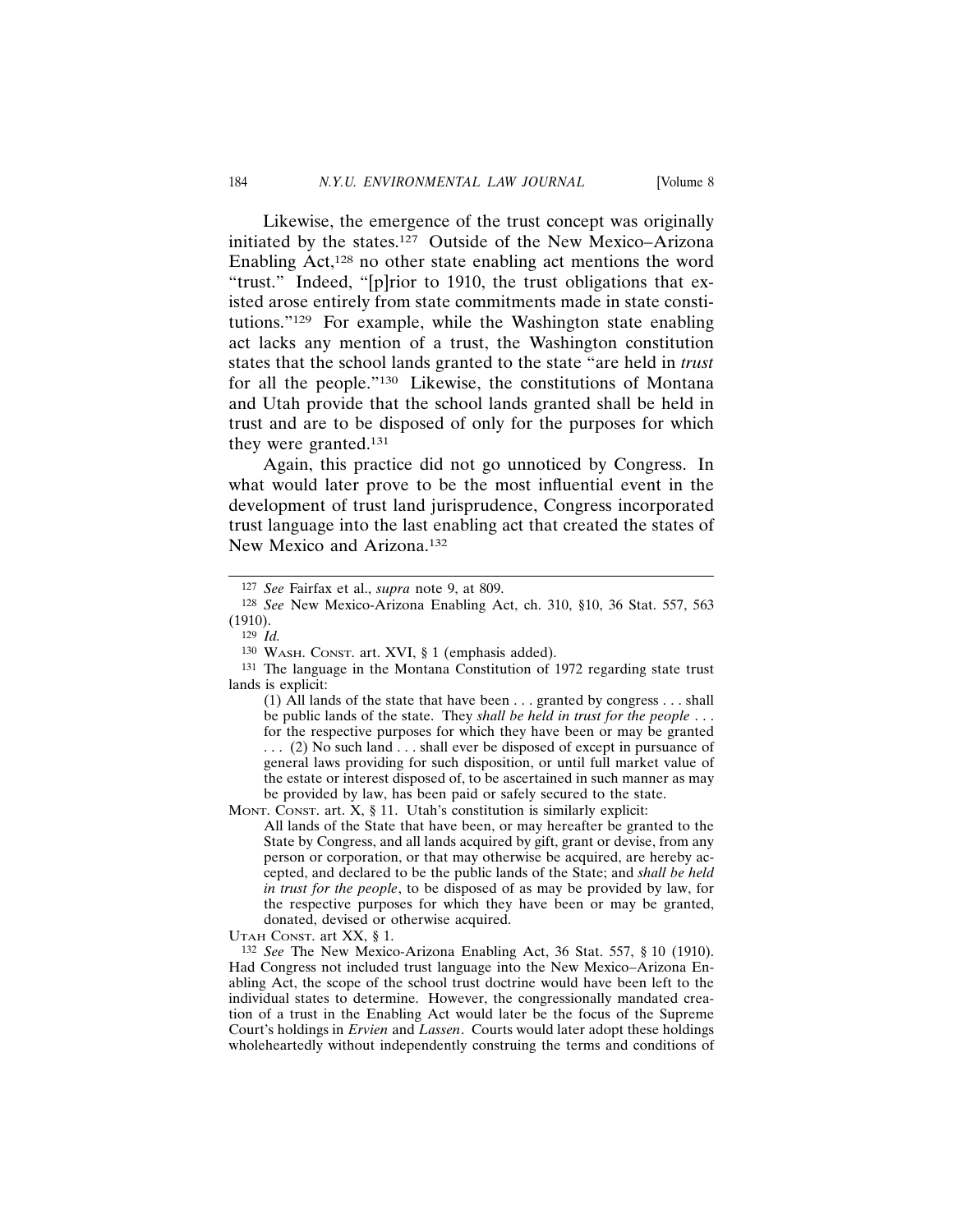# D. *Federal Adoption of the Trust Concept: The Last State Grants*

New Mexico and Arizona became states in 1912, thus completing the assession of the contiguous lower forty-eight states. The New Mexico–Arizona Enabling Act<sup>133</sup> is very different from other enabling acts because Congress was extremely detailed in specifying the terms and conditions of the school land grants.

For nearly 100 years prior to the New Mexico–Arizona Enabling Act, Congress added to each subsequent enabling act provisions that existing states had already imposed upon themselves. By the time Congress passed the New Mexico–Arizona Enabling Act in 1910, Congress accumulated enough provisions to fill a number of detailed sections in the New Mexico–Arizona Enabling Act.134 The Enabling Act was so thorough, for example, that the New Mexico constitution is nearly silent on how the state is to manage the trust lands.<sup>135</sup> The specificity of the language in the New Mexico–Arizona Enabling Act is unique. In contrast, most of the other states' enabling acts allowed the state constitutions to define many of the particulars of how the state would manage school lands. The most notable aspect unique to the

the state's enabling act and constitution. As Professors Fairfax and Souder note, "[o]nce the Supreme Court decided Lassen, state courts all over the West, irrespective of the language of their particular enabling act or state constitution, fell into line. Thus, the least typical of the accession bargains has become central in defining all of them." FAIRFAX AND SOUDER, *supra* note 9, at 34.

<sup>133</sup> While it may seem peculiar in comparison to the other state enabling acts discussed thus far, that New Mexico and Arizona shared the same enabling act, towards the end of the accession period in the 1800s, it was not uncommon for several states to be formed under the same enabling statute. Some scholars suggest this practice indicates just how routine the adoption of states became by the latter half of the 1800s. *See* IVISON BLAKEMAN, THE NEW STATES: A SKETCH OF THE HISTORY AND DEVELOPMENT OF THE STATES OF NORTH DA-KOTA, SOUTH DAKOTA, MONTANA AND WASHINGTON (1889) *cited in* SOUDER & FAIRFAX, *supra* note 9, at 23.

<sup>134</sup> New Mexico-Arizona Enabling Act, ch. 310, 36 Stat. 557. Section 6 grants sections 2, 16, 32, and 36. § 6, 36 Stat. at 561. Section 9 calls for the establishment of a permanent fund for school land revenues. § 9, 36 Stat. at 563. Section 10 assigns the Attorney General of the United States the authority and duty to prosecute to enforce the school land grant provisions. § 10, 36 Stat. at 563-65. Section 11 provides for surveys of the granted lands. § 11, 36 Stat. at 565. Section 12 confirms all grants of lands previously made by Congress. § 12, 36 Stat. at 565.

<sup>135</sup> *See* Fairfax et al.*, supra* note 9, at 829-30.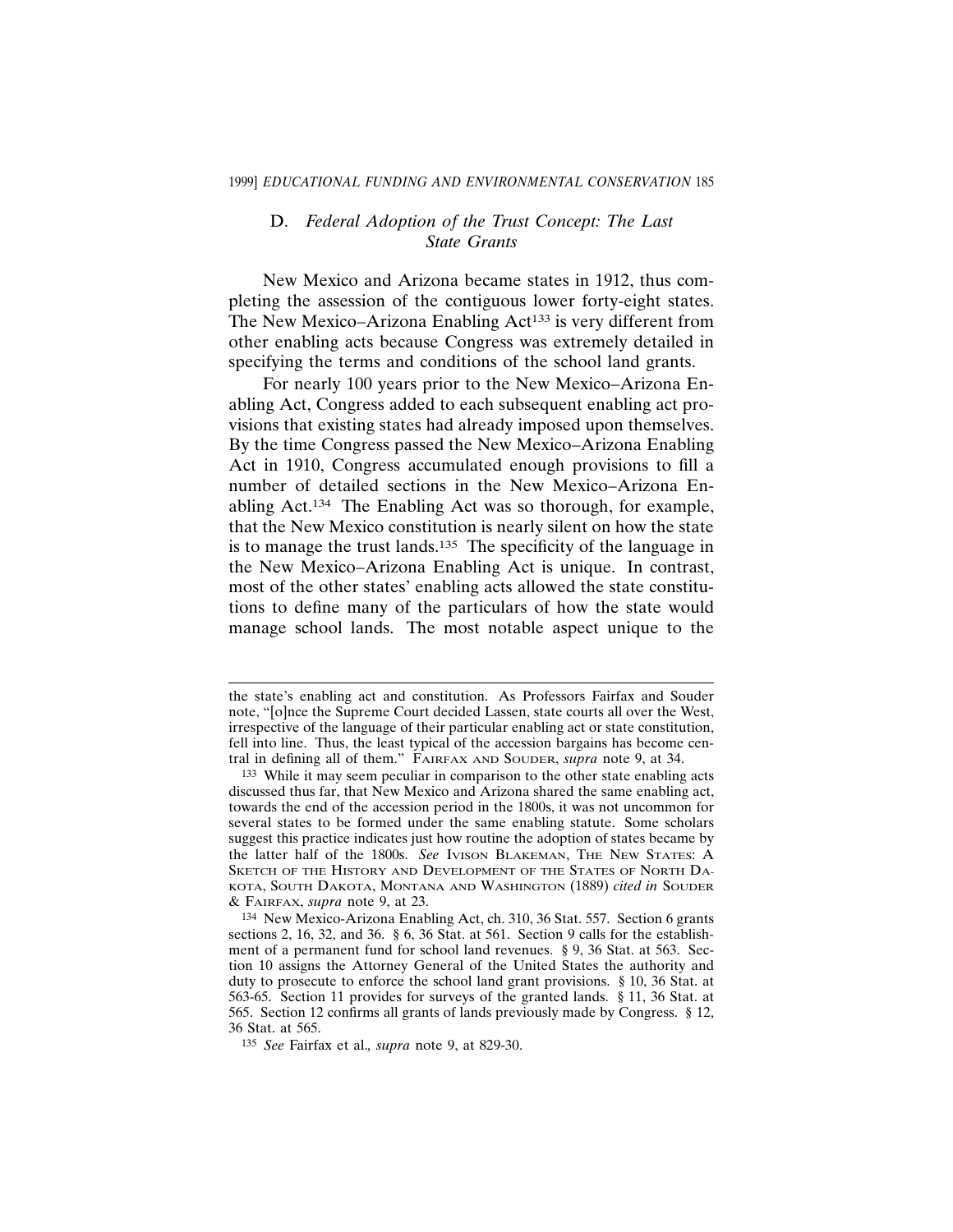New Mexico–Arizona Enabling Act was the express reference to a trust.136

Section 10 of the New Mexico–Arizona Enabling Act stated that the granted lands would be held "in trust, to be disposed of in whole or in part only in manner as herein provided and for the several objects specified in the respective granting and confirmatory provisions, and that the natural products and money proceeds of any of said lands shall be subject to the same trusts as the lands producing the same."137 While similar language could be found in many western state constitutions,<sup>138</sup> this was the first time Congress indicated any intent that the state must hold these lands in trust.

In addition to borrowing the idea of a trust from states, the New Mexico–Arizona Enabling Act also contained restrictions on the disposition and leasing of the school trust lands that states had previously imposed upon themselves. For example, any sale or lease of school lands was to go only to the highest bidder at public auction.139 Congress also required, as was common by the late 1800s, the establishment of a separate fund for all revenues generated by the trust land sales and leases.140 The Enabling Act also provided that any disposition of the school lands not conforming to the Act would be void and authorized the Attorney General of the United States to enforce the terms of the grant.141

It was these latter provisions, along with the emergence of trust language for the first time in an enabling act, that led Professor Fairfax, Professor Souder and Ms. Goldenman to note:

<sup>136</sup> New Mexico-Arizona Enabling Act, ch. 310, § 10, 36 Stat. at 563.

<sup>137</sup> *Id.*

<sup>138</sup> *See, e.g.*, WASH. CONST. art XVI, § 1 (1889); *see also* Budge, *supra* note 109, at 228.

<sup>139</sup> *See* New Mexico-Arizona Enabling Act, ch. 310, § 10, 36 Stat. at 563. Section 10 states sales must be "to the highest and best bidder at a public auction." Notice of the auction must include the nature, time, and place of the sale. *See supra* Part II.C.3 (discussing state created restrictions on school land sales).

<sup>140</sup> *See* New Mexico-Arizona Enabling Act, ch. 310, § 10, 36 Stat. at 563 (1910); *see also supra* Part II.C.4 for a discussion of state creation of permanent funds.

<sup>141</sup> *See* New Mexico-Arizona Enabling Act, ch. 310, § 10, 36 Stat. at 564-65. Enforcement by the United States Attorney General is unique to the Arizona and New Mexico enabling act. Section 10 partially explains why key United States Supreme Court decisions usually involve cases about the two states. The idea of an enforcement official to the trust is an uncommon feature under general trust principles. Congress' motivation for including this provision is unclear.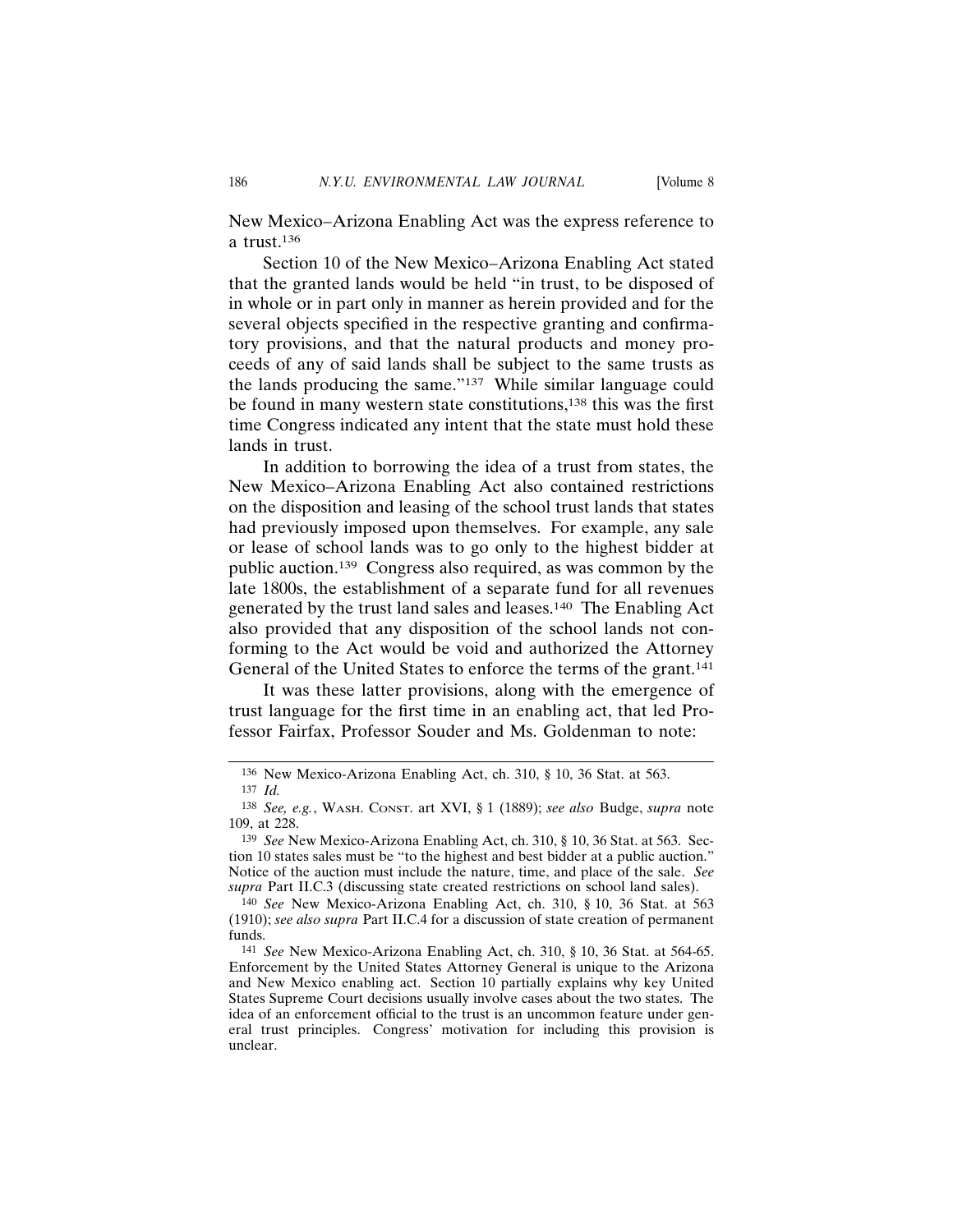The pattern observed in the proliferation of both sales restrictions and the spread of permanent school fund and fund management requirements does not support the conventional picture of a concerned Congress acting ever more stringently to bring profligate states to heel. The restrictive provisions were literally initiated in state constitutions, and were initially elaborated at that level. Only at the very end of the process, specifically in the 1910 Arizona and New Mexico accessions, is something which might be called congressional vigilance apparent.<sup>142</sup>

According to Professors Souder and Fairfax, the early enabling acts generally granted the land and left the state legislature to sort out what to do with the land.<sup>143</sup> These scholars note that, "[t]he pattern for the spread of permanent school fund and fund management requirements is familiar: the states initiate such provisions, which become very elaborate; the federal government picks up variations on the state language as grant conditions; and subsequent states elaborate and specify the conditions further."144 Consequently, the evolution of the school land grant program is best described as a series of successive enactments, driven by the newly created states who attempted to secure the benefits of the granted lands for themselves.

Given the state roots of the school land trust, one would think that there would be as many variations in school land trust law as there are enabling acts and that each state today would enforce its terms and conditions as it did when it took its place in the historical sequence of enabling acts. However, the opposite is true. Virtually every state with school lands subscribes to the same trust doctrine requiring land managers to place revenue maximization above other state interests such as preservation or conservation.145 To understand how the modern trust doctrine developed its revenue maximization focus, and why virtually every state has adopted it, it is essential to explore the twentieth century judicial decisions interpreting the legislative enactments of the eighteenth and nineteenth centuries.

<sup>142</sup> Fairfax, et al., *supra* note 9, at 831.

<sup>143</sup> *See* SOUDER & FAIRFAX, *supra* note 9, at 32.

<sup>144</sup> *Id.*

<sup>145</sup> *See supra* note 8 (citing cases in which state and federal courts have recognized a trust limiting the management of state lands for the purpose of revenue maximization).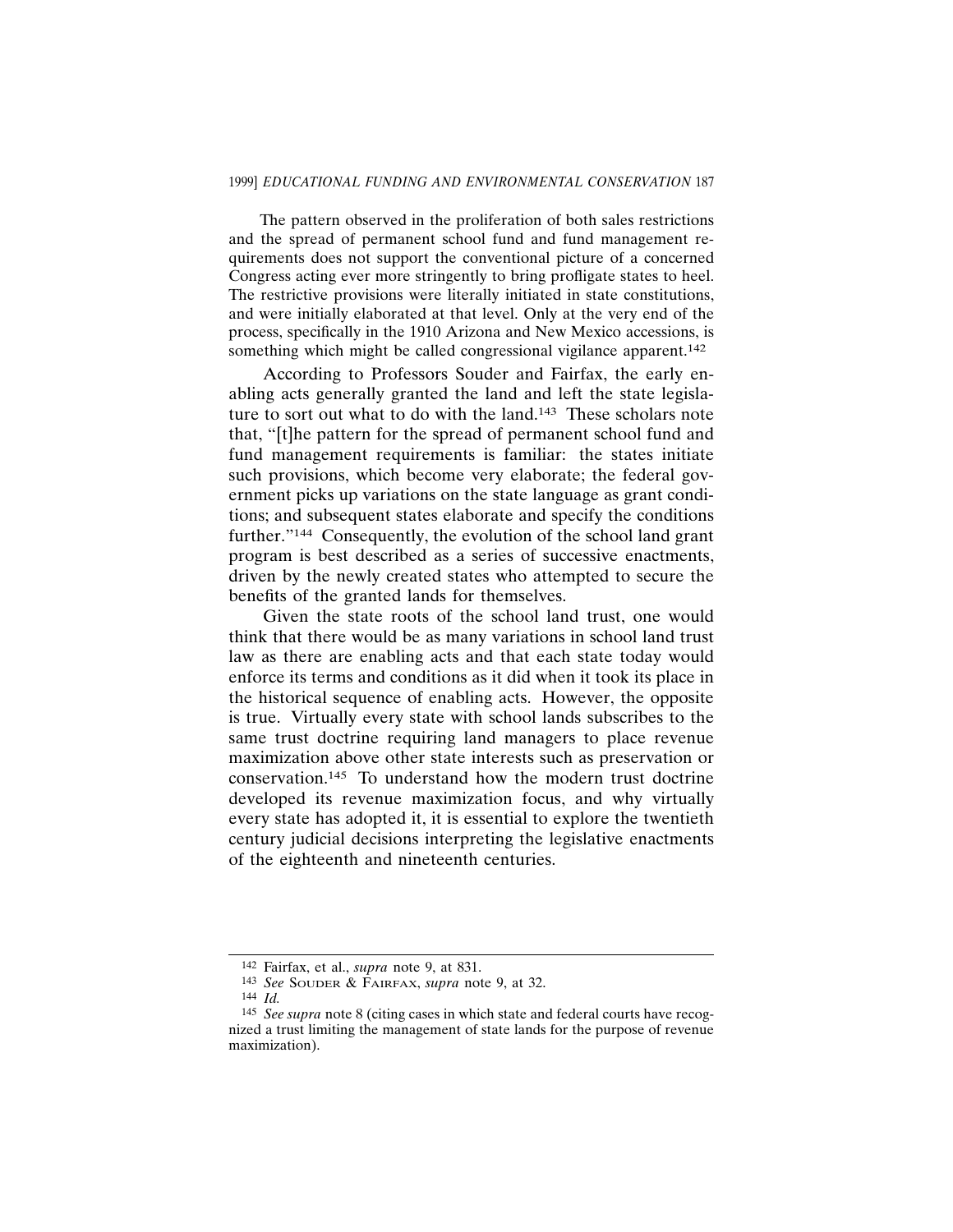# JUDICIAL EXPANSION OF THE TRUST: MAXIMIZATION OF REVENUE

The modern school land trust doctrine is a judicially created doctrine. As noted in Part II.D, the idea of a trust was not apparent in the early federal documents granting states the ownership of school lands. The notion of a trust to protect the school lands did not emerge in federal legislation until the adoption of Arizona and New Mexico into the Union. However, the full reach of the trust language in the New Mexico–Arizona Enabling Act was not fully developed until the Supreme Court, in two critical opinions, construed it to require the states to manage these lands for maximizing revenues for schools to the exclusion of all other interests.

#### A. *A Judicially Created Trust Obligation*

The first opportunity for the Supreme Court to interpret the New Mexico–Arizona Enabling Act arose in *Ervien v. United States*, 146 a case in which New Mexico attempted to divert funds from school lands for the advertisement of the state's amenities to prospective residents. The federal government claimed that such a diversion of school land revenues was a breach of the trust imposed by section 10 of the New Mexico-Arizona Enabling Act.<sup>147</sup> The Supreme Court, treating the case as one of statutory interpretation, held that because advertising was not one of the purposes enumerated in the Enabling Act, it would be a breach of the express trust to use the funds in that manner.148

At trial, the state had argued that use of these funds to advertise the state's amenities to prospective residents would assist schools because the influx of new people would increase the demand for the purchase and leasing of school lands.<sup>149</sup> The district

<sup>146</sup> 251 U.S. 41 (1919). This case stemmed from an enforcement action brought by the United States Attorney General in federal court. Under Section 10 of the New Mexico–Arizona Enabling Act, Congress vested in the Attorney General the authority to enforce the terms of the grant. *See* New Mexico–Arizona Enabling Act, ch. 310, §10, 36 Stat. 563. Under normal trust doctrine only the beneficiaries of the trust, here the school boards, would have standing to claim a breach of the state's fiduciary obligations. *See infra* Part III.C.4.

<sup>147</sup> *See Ervien*, 251 U.S. at 46.

<sup>148</sup> *See id.* at 47.

<sup>149</sup> *See id*.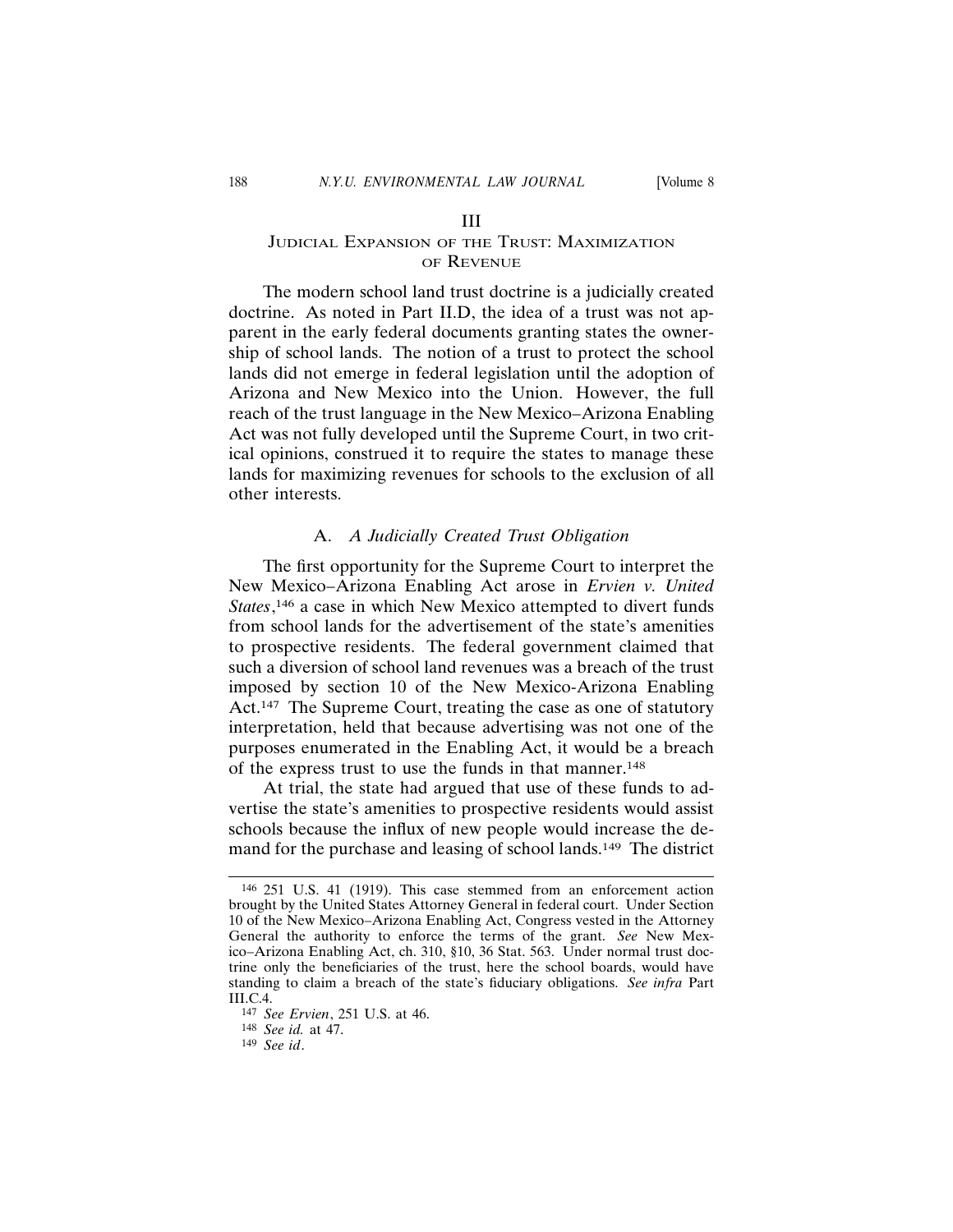court agreed and ordered the case dismissed because it found that advertising was a wise administration of the property under general trust principles.150 The Court of Appeals for the Eighth Circuit reversed.151 It found that the Enabling Act created a stricter trust obligation requiring the state to obtain direct compensation for the use of these lands.152 Because the contemplated use of funds would be a breach of the trust,153 the Supreme Court concluded in affirming the Eighth Circuit that the New Mexico–Arizona Enabling Act did not create an ordinary trust in which general trust principles applied.154 Rather, the Court interpreted the term "trust" to mean "no more in the present case than that the United States, being the grantor of the lands, could impose conditions upon their use, and have the right to exact performance of the conditions."155 This decision initiated the idea that Congress instituted a trust by which states were to manage the school lands for narrow purposes. It would be almost fifty years until the Court would return to this issue and explain those narrow purposes.

In 1967, the Supreme Court decided *Lassen v. Arizona ex rel Ariz. Highway Dep't*, 156 a decision that marked the end of school land management policies that did not always maximize revenues. In *Lassen*, the Court insisted that states must rigidly adhere to management decisions that would produce the maximum revenues possible from school lands.157 At issue in *Lassen* was whether Arizona could obtain an easement over school trust land to build a highway without adhering to the Enabling Act's re-

<sup>150</sup> *See id*. at 48. Under general trust principles the trustee normally has broad authority to manage the trust. *See infra* Part III.C for a discussion of the trustee's fiduciary duties.

<sup>151</sup> At the time of this appeal, the Eighth Circuit encompassed New Mexico. 152 *See* United States v. Ervien, 246 F. 277, 279 (8th Cir. 1917). In regards to the ancillary benefit the lands would receive, the court responded:

While, of course, all of the trust purposes have relation to the general public good and would profit thereby, yet severally regarded, as was manifestly the intention, each is of a more definite and limited character. Congress did not intend that the lands granted and confirmed should collectively constitute a general resource or asset like ordinary public lands held broadly in trust for the people, or that the proceeds should constitute a fund like moneys raised by taxation for "general purposes."

*Id.* at 280.

<sup>153</sup> *See id.*

<sup>154</sup> *See Ervien*, 251 U.S. at 47*.*

<sup>155</sup> *Id.* at 48.

<sup>156</sup> 385 U.S. 458 (1967).

<sup>157</sup> *See id*. at 469.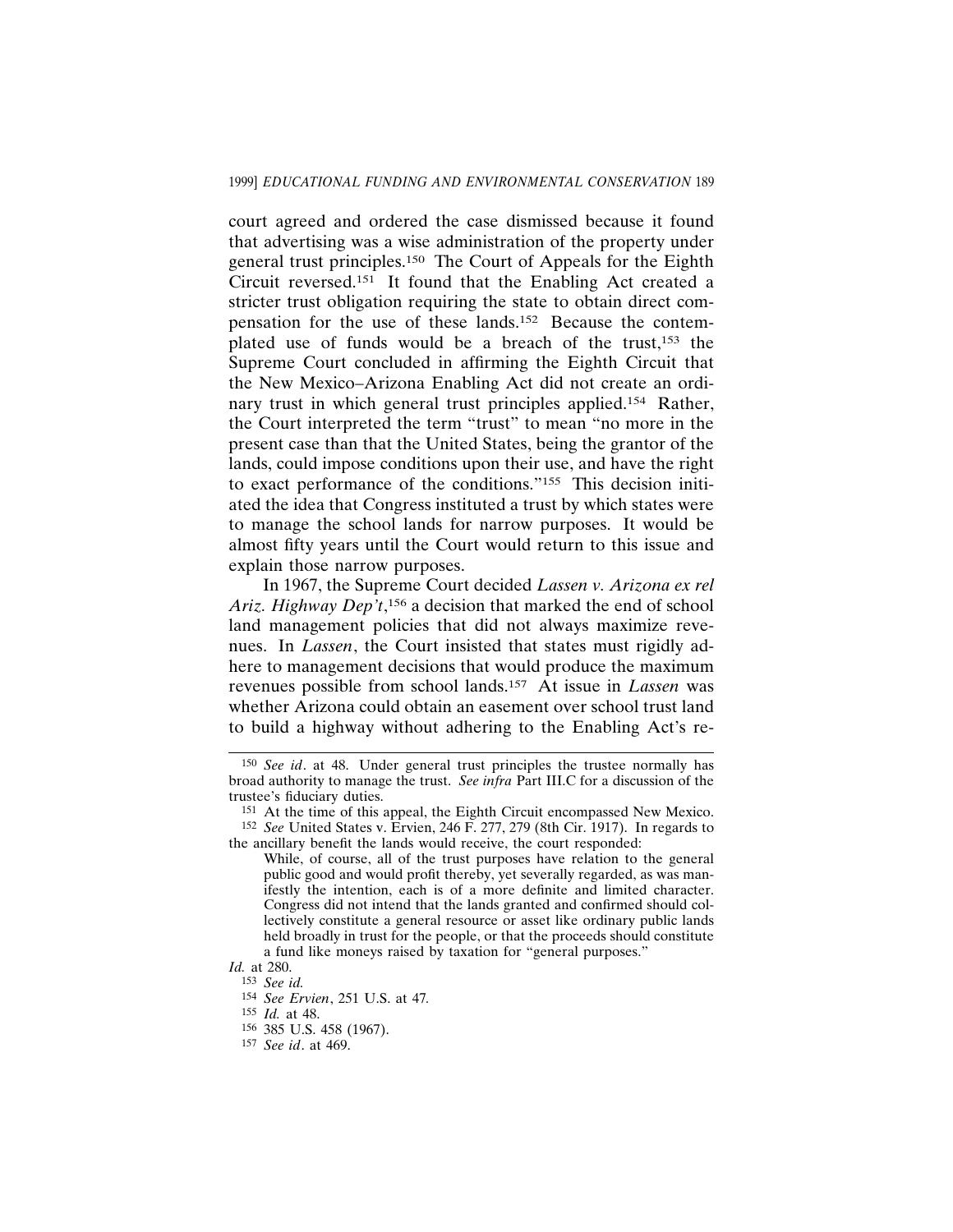quirements that sale or lease go only to the highest bidder at public auction.158 For years, Arizona granted its Highway Department rights-of-way over school trust lands free of charge.159 In 1964, the Arizona Land Commissioner adopted a rule requiring the Highway Department to compensate the permanent school fund for the appraised value of the rights of way.160 The Highway Department challenged this rule.<sup>161</sup> The Arizona Supreme Court found for the Highway Department.162 The court determined that "highways constructed across trust lands always enhance the value of the remaining trust lands in amounts at least equal to the value of the areas taken."163 The court then ordered the Commissioner to provide the Highway Department rights-of-way over school trust lands without compensation.164

In granting certiorari, the Supreme Court noted it had done so "because of the importance of the issues presented both to the United States and to the States which have received such lands."165 Consequently, from the beginning the Court intended its decision to extend to all western states with school trust lands.166 However, it is unclear whether the Court intended the holding, or just the method of how to construe a state's enabling act, to extend to every state.

The Court reversed the Arizona Supreme Court and upheld the Arizona Land Commissioner's rule that the Highway Department must compensate the school fund at the full appraised value.167 In reaching its decision, the Court relied upon its previous holding in *Ervien*, that the states were to manage the school

<sup>158</sup> *See id.* at 465.

<sup>159</sup> *See* State v. Lassen, 407 P.2d 747, 747 (Ariz. 1965) (noting that "[f]or over fifty years the state and county highway departments of Arizona have obtained rights of way and material sites without compensation over and on lands granted to the State of Arizona by the federal government.").

<sup>160</sup> *See Lassen,* 385 U.S. at 459-60.

<sup>161</sup> *See id.* at 459.

<sup>162</sup> *See id.* at 460.

<sup>163</sup> *Id.*

<sup>164</sup> *See id.*

<sup>165</sup> *Id*. at 461.

<sup>166</sup> *Id*.

<sup>167</sup> *See id.* at 469. In so holding, the Court also determined that the state was exempt from the public auction requirements mandated by the New Mexico–Arizona Enabling Act. The Court noted that that the legislative intent behind these provisions was to ensure the lands provided a return at or above their appraised value. Because the Court ruled that the state would need to compensate the trust at full value, the Court decided that the rationale behind the public auction requirement did not apply. *See id.* at 463.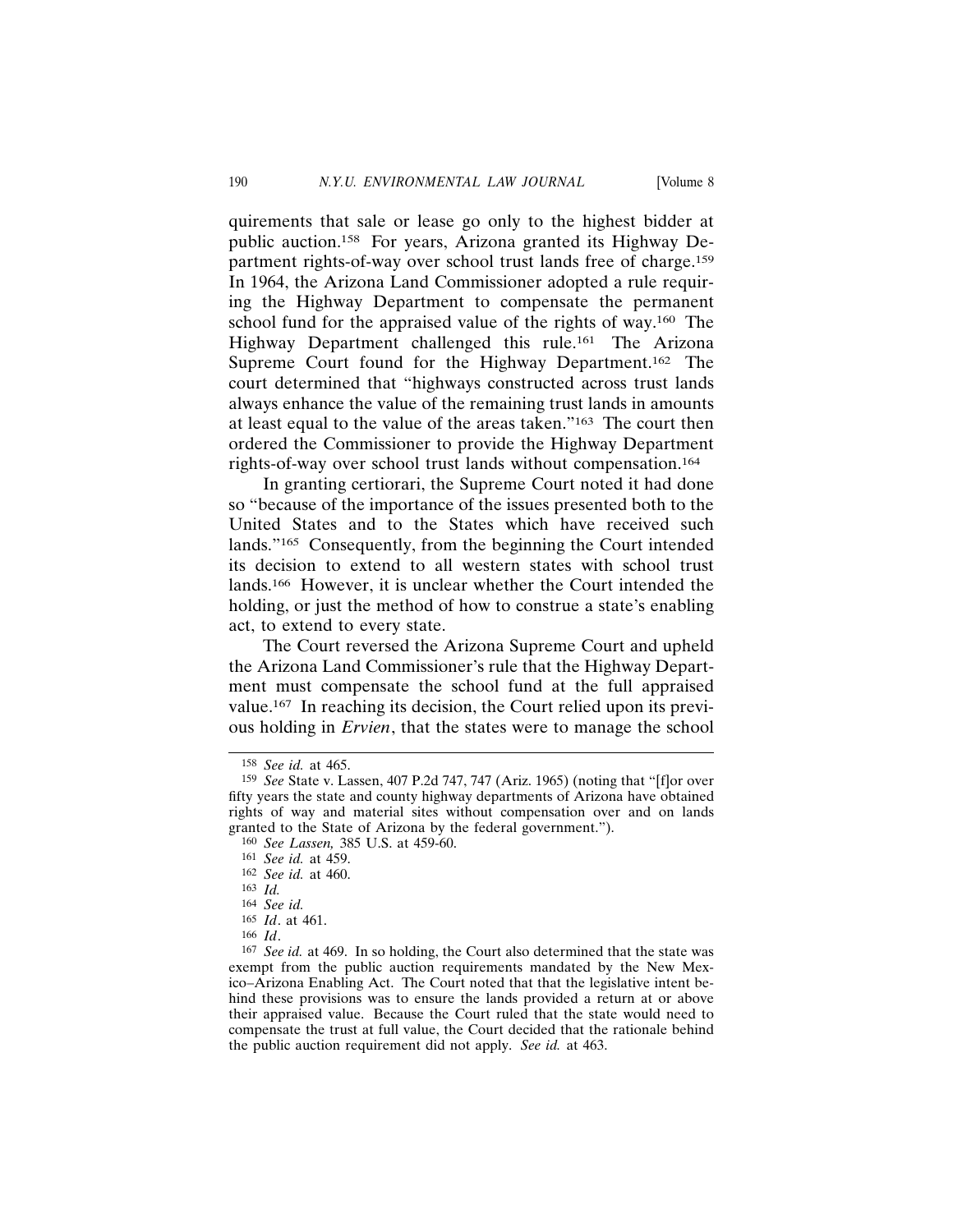lands under a narrow trust obligation.<sup>168</sup> The Court defined this obligation by looking to the language and structure of the Enabling Act and held that "[a]ll these restrictions in combination indicate Congress' concern both that the grants provide the *most substantial support possible* to the beneficiaries and that *only those beneficiaries profit from the trust.*"<sup>169</sup> With this statement, the Court interjected into the law of school land trusts the mandate that school lands be managed to the maximum value possible for the exclusive benefit of the public schools.

# B. *Incorporation of the Doctrine in Other Western States*

Following the Supreme Court's holding in *Lassen*, many western state courts began applying the Court's constraints on the management of school lands in their states.170 Notwithstanding the differences between the states' enabling acts and the New Mexico–Arizona Enabling Act, these state court decisions universally precluded state land managers from managing for public purposes or for promotion of public policies other than those supporting public education.<sup>171</sup> Thus, the New Mexico and Arizona statehood bargain, the least typical of all the accession bargains, has become central in defining what the grants mean to virtually every state with school trust lands.

The Washington Supreme Court's decision in *County of Skamania v. State*172 provides a good example of a state relying on *Lassen* to invalidate the disposition of school lands resources

171 *See supra* note 8 (citing cases in which state and federal courts have recognized a trust limiting the management of state lands for the purpose of revenue maximization).

<sup>168</sup> *See id.* at 467.

<sup>169</sup> *Id.* (emphasis added).

 $170$  California is the only western state that has not constrained itself through rigid trust rules. The California Attorney General has concluded that school land grants do not create a binding trust relationship but rather an honorary obligation. *See* 41 Op. Cal. Att'y Gen. 202 (1963). In 1980, the California legislature abandoned dominant use philosophies by mandating multiple use for public school lands management, and expressly including conservation and rehabilitation of the lands as recognizable uses. *See* CAL. PUB. RES. CODE §6201.5 (West 1999). Colorado does not currently recognize the rigid obligation to maximize revenues from trust lands. *See* Branson Sch. Dist. v. Romer, 161 F.3d 619, 638-39 (10th Cir. 1998). However, prior to the amendment to the Colorado State Constitution at issue in *Branson*, it was believed that an obligation to maximize revenues did exist. *See Colorado Bd. of Land Comm'rs v. Colorado Mined Land Reclamation Bd.*, 809 P.2d 974 (Colo. 1991). For a discussion of the *Branson* case, see *infra* Part IV.A.

<sup>172</sup> 685 P.2d 576 (Wash. 1984).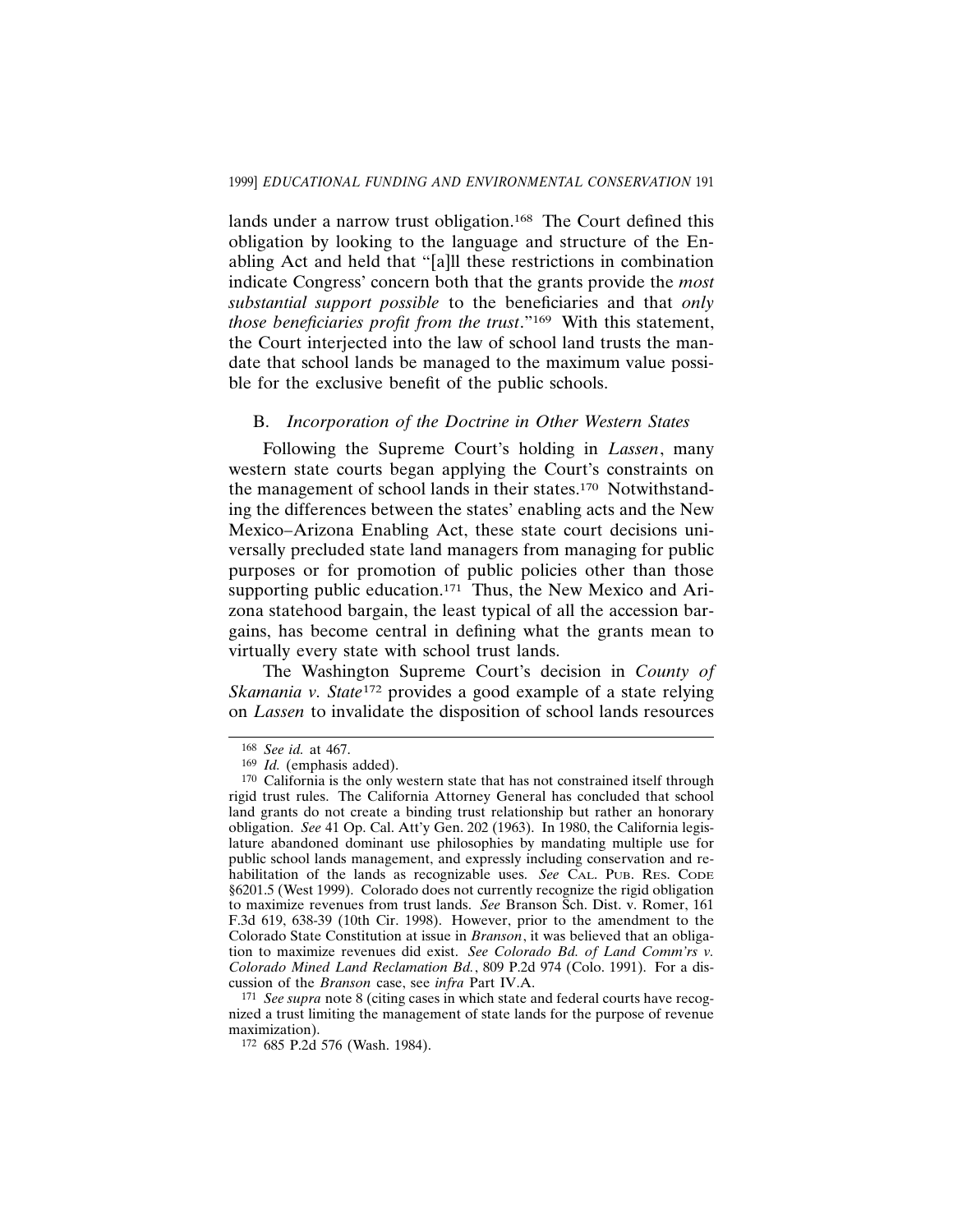at less than full value. In response to the downturn in timber prices, the state passed an act allowing timber purchasers to default on their timber contracts with the state.<sup>173</sup> Various beneficiaries of school trust lands brought suit, claiming that the legislation violated the school land trust.174 While the Washington Supreme Court acknowledged that Washington's Enabling Act did not contain the restrictive language or reference to a trust found in the New Mexico–Arizona Enabling Act, the court concluded that the trust principles announced in *Lassen* applied.175 The court asserted:

Every court that has considered the issue has concluded that these are real, enforceable trusts that impose upon the state the same fiduciary duties applicable to private trustees.  $\dots$ <sup>176</sup>

There have been intimations that school land trusts are merely honorary, that there is a "sacred obligation imposed on (the state's) public faith," but no legal obligation. These intimations have been dispelled by *Lassen v. Arizona* . . . This trust is real, not illusory.177

In finding that the trust obligation to maximize revenues applied, the court embraced *Lassen* fully, noting that "[a]lthough *Lassen* involved a different enabling act, the principle of *Lassen* applies to Washington's Enabling Act."178 Washington is not unusual in this regard. The Supreme Courts of Montana and South Dakota, states created out of the same enabling statute as Washington, $179$  have also concluded that a trust exists to which the state owes fiduciary duties to ensure the maximization of income from school trust lands.180

The application of the principles in *Lassen* is not limited to state court decisions. A federal district court concluded that the

178 *Id.*

179 *See* Enabling Act of North Dakota, South Dakota, Montana, and Washington, ch. 180, 25 Stat. 676 (1889).

<sup>173</sup> *See id.* at 578.

<sup>174</sup> *See id.* at 579.

<sup>175</sup> *See id.* at 580.

<sup>176</sup> *Id*. (citing Lassen v. Arizona *ex rel* Ariz. Highway Dep't, 385 U.S. 458 (1967); State v. University of Ala., 624 P.2d 807 (Ala. 1981); Oklahoma Education Association v. Nigh, 642 P.2d 230 (Okla. 1982); State *ex rel*. Hellar v. Young, 58 P. 220 (Wash. 1899)).

<sup>177</sup> *County of Skamania*, 685 P.2d at 580 (quoting United States v. 111.2 Acres of Land, 293 F. Supp. 1042, 1049 (E.D. Wash. 1968), *aff'd* 435 F.2d 561 (9th Cir. 1970)).

<sup>180</sup> *See* Department of State Lands v. Pettibone, 702 P.2d 948, 953 (Mont. 1985); Kanaly v. State, 368 N.W.2d. 819, 823-24 (S.D. 1985).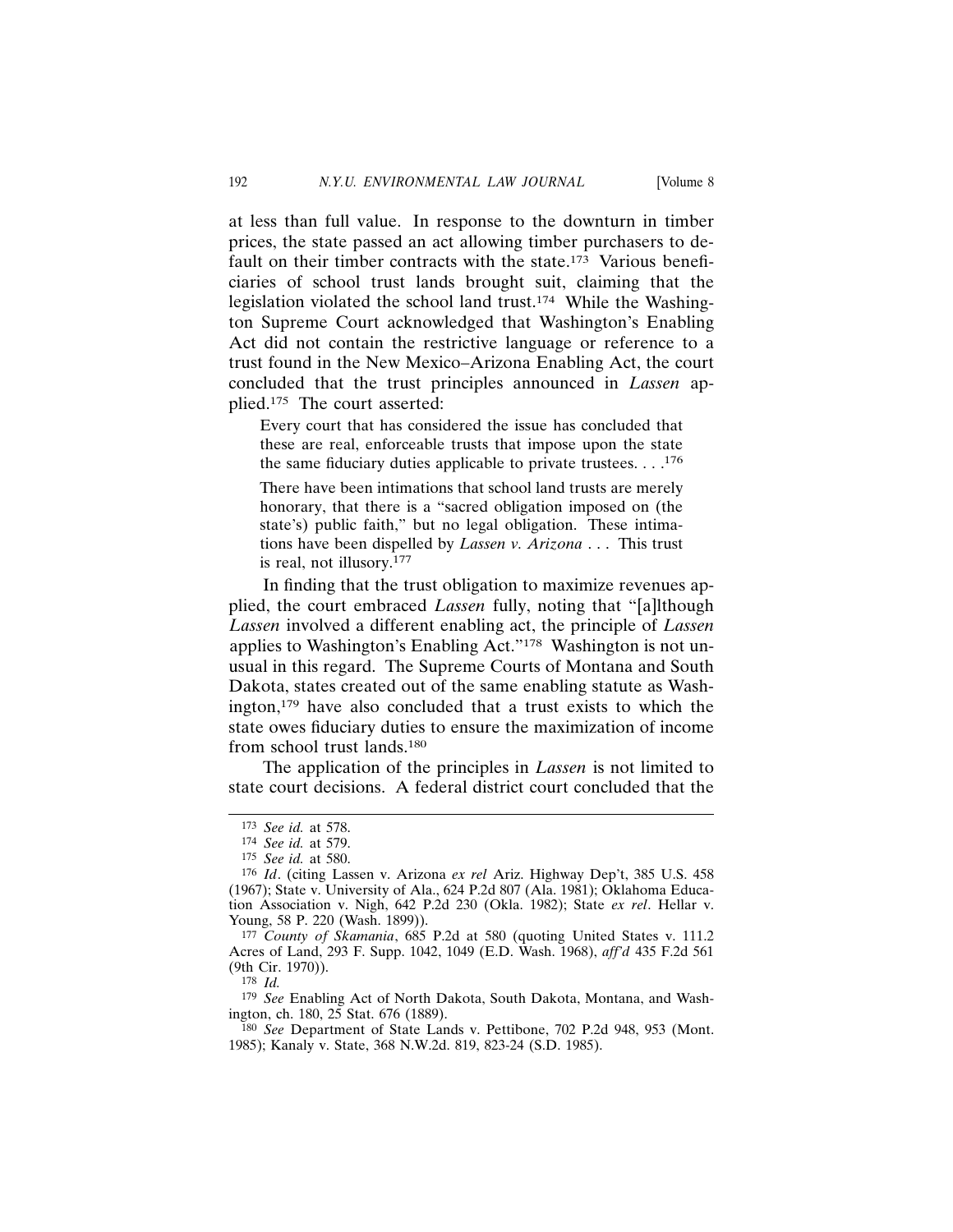school lands trust existed despite the lack of an express reference to a trust in Nebraska's 1866 enabling legislation.181 The court observed that Nebraska's enabling act states that the lands are granted to Nebraska simply "for the support of common schools" and that it does not contain the express restrictions that Congress incorporated into later acts.182 Nevertheless, the court concluded that the enabling act contained binding implied restrictions and that Congress made the grant in trust for a specific purpose.183

Several scholars have attacked the legitimacy of these court decisions.184 The premise of these arguments is that, aside from New Mexico and Arizona, school land trust law is a state law doctrine derived from state constitutions. Therefore, the courts should look exclusively to the language in the state constitutions and cases interpreting those constitutions, rather than United States Supreme Court decisions interpreting the unique provisions of the New Mexico–Arizona Enabling Act in deciding conflicts in school land management. As Professor Fairfax has noted, the "gradual process of accreting judicial decisions has rounded the angles and left us with the operating assumption that the grants are trusts and they are basically the same,"185 when in fact there are twenty-two unique arrangements.<sup>186</sup> By treating all states the same under one doctrine, the courts have limited the possibilities for states to individually explore and experiment with cost effective, efficient, and environmentally sensitive management strategies.<sup>187</sup>

Despite these criticisms, there is no sign that those states that adopted the *Lassen* land trust doctrine will abandon it anytime soon.188 The notion of a trust has become so thoroughly

<sup>181</sup> *See* United States v. 78.61 Acres of Land in Dawes & Sioux Cos., Neb., 265 F. Supp. 564 (D.Neb. 1967).

<sup>182</sup> *Id.* at 567 (quoting the Nebraska Enabling Act, ch. 59, §7, 13 Stat. 47, 49  $(1864)$ ).

<sup>183</sup> *See 78.61 Acres*, 265 F. Supp. at 567.

<sup>184</sup> *See supra* notes 10-11 and accompanying text.

<sup>185</sup> Fairfax, et al., *supra* note 9, at 847.

<sup>186</sup> *See id.* at 798.

<sup>187</sup> *See id.*

<sup>188</sup> This is most evident when viewing recent attorney general opinions. In response to arguments that *Lassen* was wrongly decided, the Washington Attorney General stated, "[t]he unanimous decision of our Supreme Court in *Skamania*, however, represents the law of this State." 11 Op. Wash. Att'y Gen. 10 (1996). In Oregon, a 1992 attorney general opinion rejected the notion that school lands could be used for any other purpose than maximizing long-term benefits for schools. *See* 46 Op. Or. Att'y Gen. 468 (1992). "To even suggest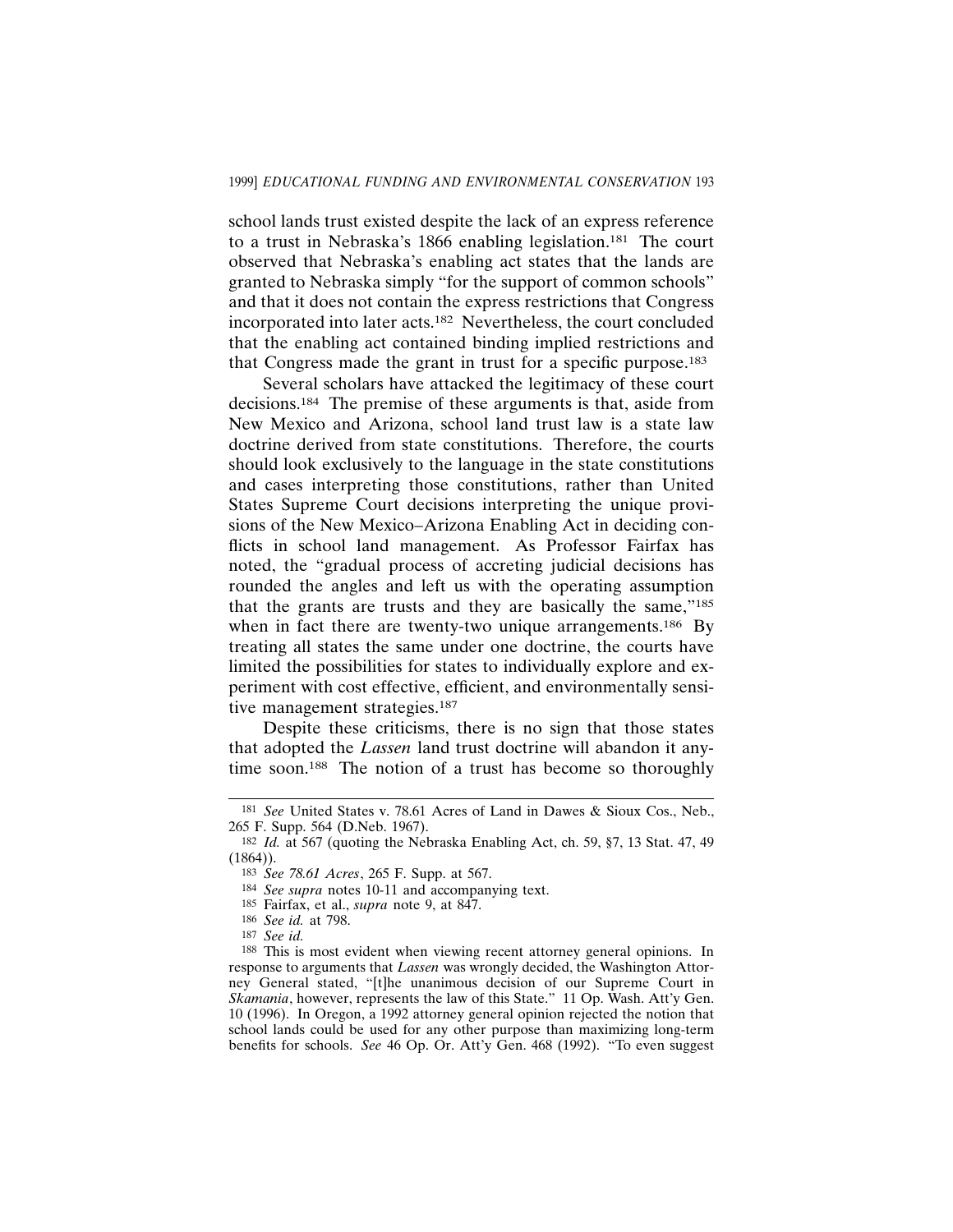embedded in state constitutions, case law, and management philosophy that major shifts in direction are unlikely. Consequently, the appropriate goal for those concerned with the preservation and conservation of these lands ought to be understanding how the trust doctrine operates and finding ways that conservation and preservation interests can become a part of the administration of the trust.

#### C. *The Scope of the Modern School Lands Trust*

Although it is generally accepted by most western states that they are under an obligation to manage the lands in a manner to maximize revenue for the support of public schools and that this obligation is referred to as a trust, there is no prevailing view on how the trust relationship is structured, or how the states are to achieve the revenue maximization goal.

In *Andrus v. Utah*,<sup>189</sup> the United States Supreme Court analogized the trust obligation to contract law. The *Andrus* Court referred to the school land grant as a "solemn agreement," analogous to a contract between private parties.190 Under this agreement, the Court stated, "[t]he United States agreed to cede some of its lands to the State in exchange for a commitment by the State to use the revenues derived from the land to educate the citizenry."191 One commentator has suggested that the school lands grants constituted a charitable trust "because Congress granted the lands for the charitable purpose of education and because the beneficiaries of the trust constitute a sufficiently large and indefinite class to foster community interest in enforcing the trust."192 Another critic has asserted that the states should be subject to the public trust doctrine in their manage-

that these grant lands might be managed for other purposes and values than the immediate production of income led one [Wyoming] state attorney to respond that it would be 'thumbing our noses at constitutional law' to do so." Bruce & Rice, *supra* note 53, at 30.

<sup>189</sup> 446 U.S. 500 (1980).

<sup>190</sup> *See id*. at 507.

<sup>191</sup> *Id.*

<sup>192</sup> Bowlin, *supra* note 11, at 945-46. When the trust is classified as charitable, land managers have the benefit of the *cy pres* doctrine. The doctrine allows a trustee to modify a charitable trust when it is impracticable, impossible, or not expeditious to fulfill the original purposes of the trust. Consequently, in applying this doctrine to state school lands, managers could avoid the revenue constraints by claiming impracticability in meeting that directive in light of environmental concerns. However, no court has adopted this view. *See* Fairfax, et al., *supra* note 9, at 875.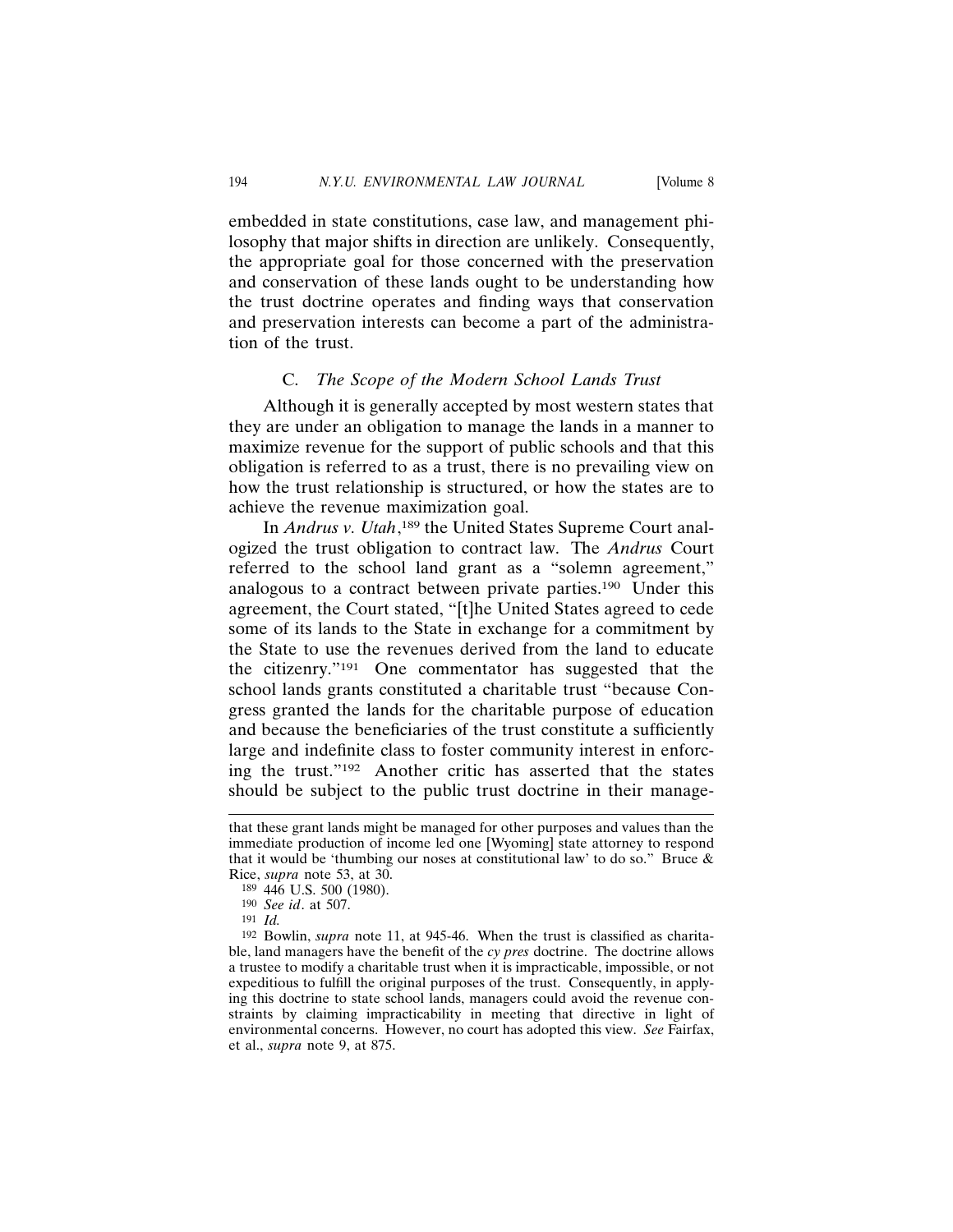ment of these lands.<sup>193</sup> However, no matter how the trust is classified, there are only six general characteristics that comprise the body of law that makes up the modern school lands trust doctrine.194

#### 1. *General Trust Principles*

A trust is a fiduciary relationship by which one party is subject to equitable duties to keep or use property for the benefit of another.195 The party holding the property in trust is the trustee.196 The party for whom the trustee is holding the property is the beneficiary.197 The drafters of the Restatement (Third) of Trusts state that, "[i]n administering the trust the trustee is under a duty to the beneficiaries not to be influenced by the interest of any third person or by motives other than the accomplishment of the purposes of the trust."198 Therefore, it is crucial for proper execution of the trust that the purposes of the trust be made clear.

In order for a trust to be enforceable, it must meet three elements. First, there must be an external expression of intent by the settlor, the creator of the trust, to establish a trust.199 Second, there must be an identifiable party who is the beneficiary.200 Third, there must be a trustee who is managing a property interest for the benefit of the beneficiary.201 After a brief discussion of the role of the school lands trustee, this section explores each element individually in the context of lands trust doctrine.

<sup>193</sup> *See* Arum, *supra* note 10, at 163-66 (arguing that imposing the public trust doctrine on school lands will shift the focus of management of these lands away from revenue maximization and become more aligned with the concerns of the public, including resource conservation). *See also* Chasan, *supra* note 10, at C1.

<sup>194</sup> The tendency of courts to generalize their school lands trust obligations by adopting the *Lassen* court decision is what led Professors Fairfax and Souder to refer to the prevailing trends in school land trust law, including the revenue maximization obligation, simply as the "conventional wisdom." *See* Fairfax, et al., *supra* note 9.

<sup>195</sup> *See* RESTATEMENT (SECOND) OF TRUSTS § 2 (1959).

<sup>196</sup> *See* RESTATEMENT (SECOND) OF TRUSTS § 3 (1959).

<sup>197</sup> *See id.*

<sup>198</sup> RESTATEMENT (THIRD) OF TRUSTS § 170 cmt. q (1992).

<sup>199</sup> *See* RESTATEMENT (SECOND) OF TRUSTS § 2 cmt. g (1959).

<sup>200</sup> *See* RESTATEMENT (SECOND) OF TRUSTS § 2 cmt. h (1959).

<sup>201</sup> *See id.*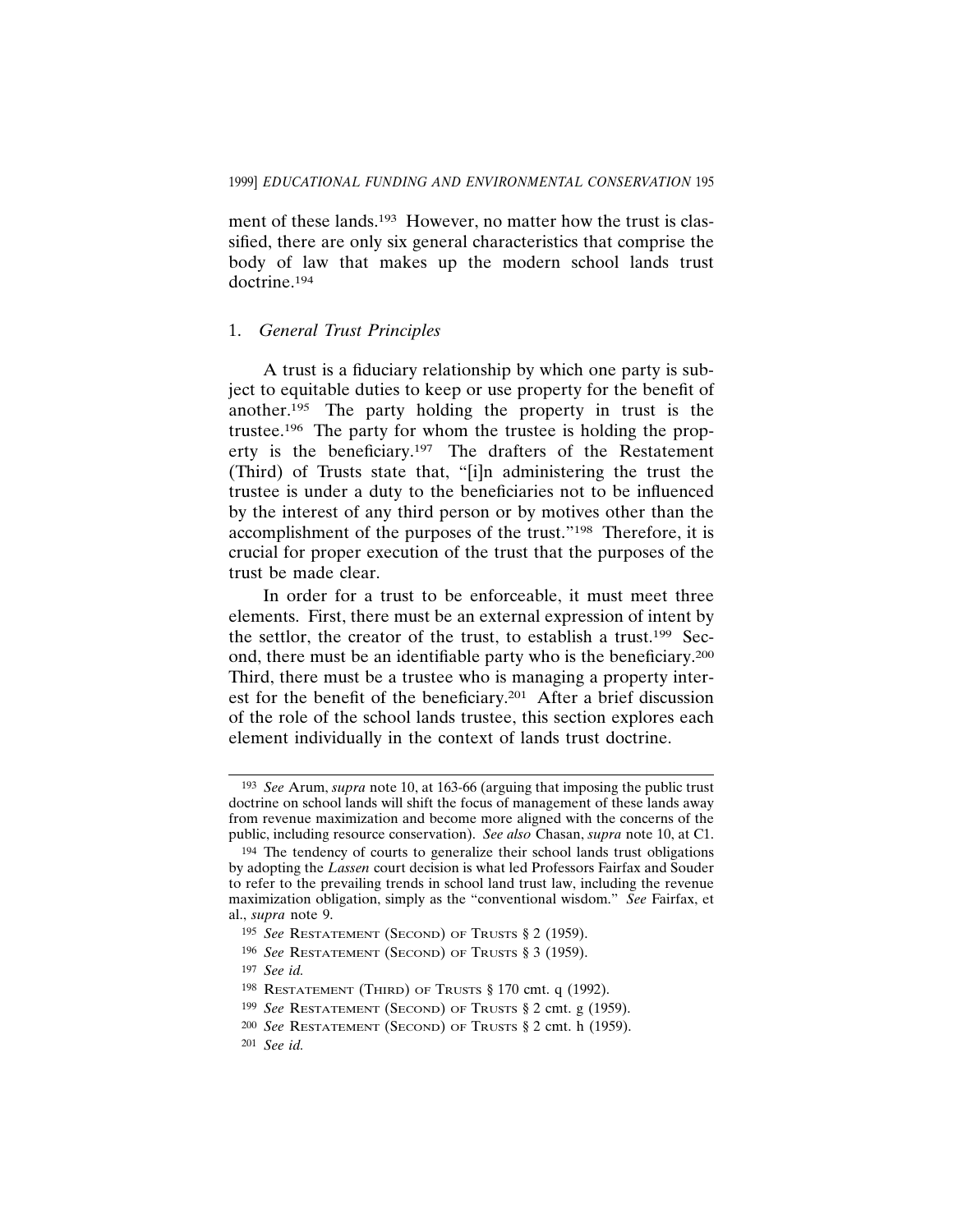#### 2. *The Land Commission(er) as the Trustee*

Those states that recognize a trust place the trustee responsibility upon either a land commission<sup>202</sup> or a commissioner, as designated by the state legislature.203 Unlike a traditional trustee, the commissioner is both a trustee and a government administrator. This presents a complicated situation for courts reviewing the commissioner's decisions. Under most state administrative laws, an agency administrator's decisions are entitled to deference unless they are arbitrary, capricious, and otherwise not in accordance with law.204 However, the courts are to apply the prudent investor rule, a less deferential standard, when reviewing trustee decisions.205 Because the commission is both an agency and a trustee, the courts must intertwine two levels of judicial review.206

While there are some exceptions, two general patterns emerge from the case law when one looks at courts that have applied each standard. First, when a beneficiary challenges a commissioner's decision, the courts will generally apply the prudent investor level of review.207 Likewise, when disposing of lands through sale, the courts are more likely to scrutinize the commissioner's actions under more strict application of the prudent investor standard.208 Conversely, when a lessee challenges the land board's action, the courts will treat the board's decision as an administrative action, subject to the more deferential stan-

<sup>202</sup> Oregon was the first to establish a land commission to oversee management of the trust in 1857. In Oregon the land commission consists of the governor, secretary of state and the state treasurer. *See* OR. CONST. art. VIII, § 5. Other states that adopted a board or commission in their constitutions are Colorado, Idaho, Montana and Wyoming. *See* COL. CONST. art. IX, § 9; IDAHO CONST. art. IX, § 7; MONT. CONST. art. X, § 4; WYO. CONST. art. XVIII, § 3.

<sup>203</sup> Examples of state constitutions that specify the legislature as the responsible entity for the school lands are the constitutions of Nebraska, Nevada, North Dakota, Utah and Washington. *See* NEB. CONST. art. VII, § 6; NEV. CONST. art.  $XI, § 1; N.D.$  CONST. art.  $IX, § 8$ ; UTAH CONST. art.  $X, § 5$ ; WASH. CONST. art. XVI, § 2.

<sup>204</sup> *See* Citizens to Preserve Overton Park v. Volpe, 401 U.S. 402, 413-14 (1971).

<sup>205</sup> *See* Kenneth B. Davis, *Judicial Review of Fiduciary Decisionmaking – Some Theoretical Perspectives*, 80 NW. U. L. REV. 1, 168 (1985). For a definition of the prudent investor standard, see RESTATEMENT (THIRD) OF TRUSTS § 227 (1992).

<sup>206</sup> *See* Davis, *supra* note 205, at 169.

<sup>207</sup> *See id*.

<sup>208</sup> *See* Fairfax, et al., *supra* note 9, at 849.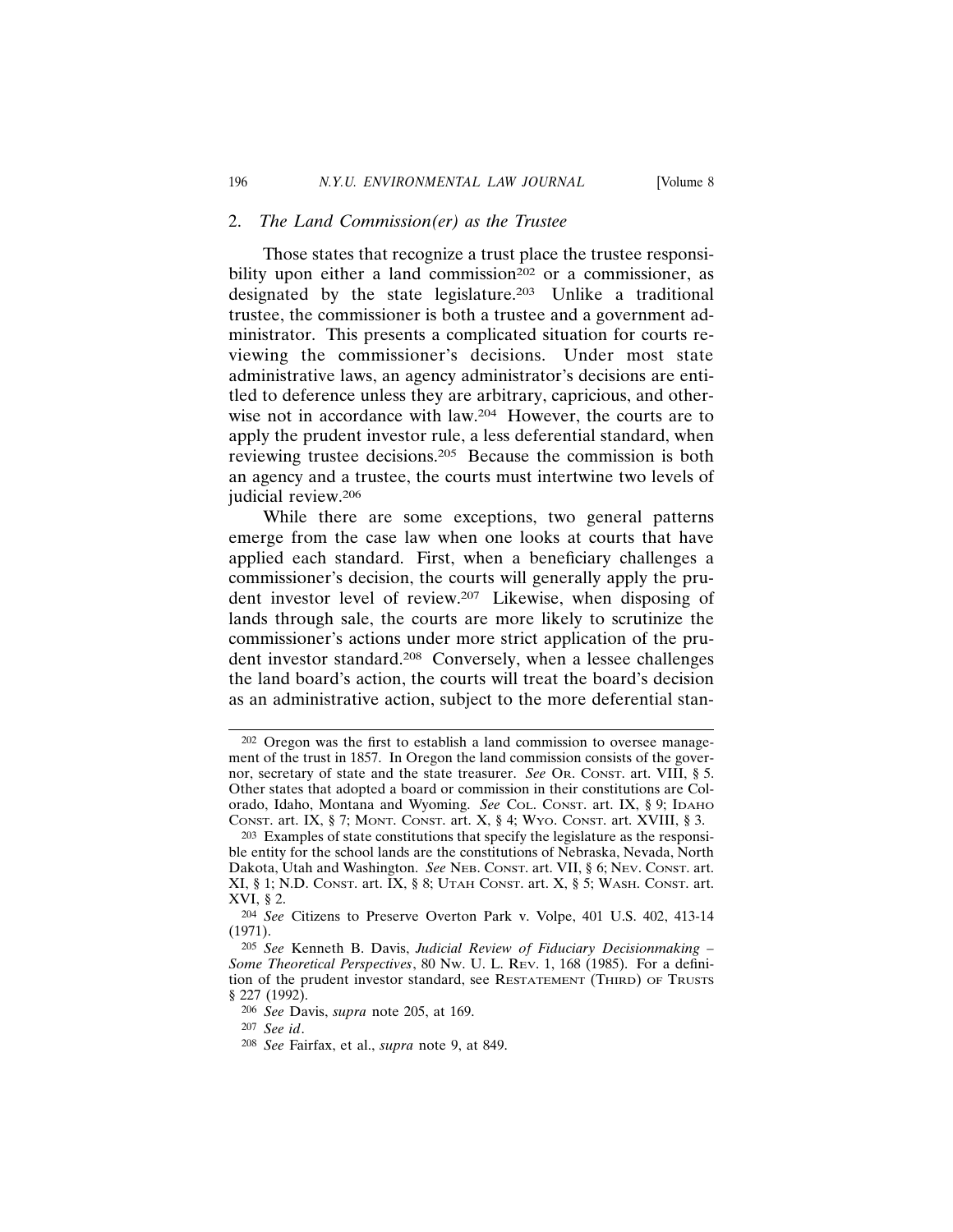dard of review.209 Because most beneficiaries would rather not have the land managed for conservation purposes, and unlike lessees, consistently have standing to bring suit claiming the state breached its trust obligation,210 any change towards incorporating conservation purposes is more likely to be challenged by a trust beneficiary. Consequently, the state's action will be subject to the stricter trust standard.

Under the trust standard, the trustee has a fiduciary duty of loyalty, which prohibits self-dealing and requires administration that furthers the purposes of the trust.<sup>211</sup> The trustee must also use reasonable skill and care to preserve the trust property and to make the trust property productive.212 Where the duty to make the trust productive conflicts with the duty to preserve and care for the trust property, the rule is that the trustee must act as a prudent investor.213

The prudent investor standard, as recently revised in the Third Restatement of Trusts, states that "[t]he trustee is under a duty to the beneficiaries to invest and manage the funds of the trust as a prudent investor would, in light of the purposes, terms, distribution requirements, and other circumstances of the trust."214 While not as deferential as the standard of review applied to agency decisions,215 the prudent investor standard does allow for considerable discretion on the part of the trustee. Therefore, even under the prudent investor standard of review, it is plausible, where it can be shown that environmental interests will produce a long-term benefit to the beneficiary, that the

<sup>209</sup> *See* Davis, *supra* note 205, at 169.

<sup>210</sup> *See infra* Part III.C.4 for a discussion of standing to file suit for violation of school land trust duties.

<sup>211</sup> *See* RESTATEMENT (SECOND) OF TRUSTS § 379 cmt. a (1959).

<sup>212</sup> *See id.*

<sup>213</sup> *See* RESTATEMENT (SECOND) OF TRUSTS §§ 170-183 (1959). The Oklahoma Supreme Court alluded to this conflict in Oklahoma Education Ass'n v. Nigh, 642 P.2d 230 (Okla. 1982). In *Nigh*, the court invalidated legislation providing for low interest mortgage loans of trust funds on the grounds that it violated the duty of the state to maximize revenues. *See id*. at 235. However, in so holding, the court noted that the duty to maximize return to the trust estate from the trust properties is subject to taking necessary precautions of the preservation of the trust estate. *See id.*

<sup>214</sup> RESTATEMENT (THIRD) OF TRUSTS § 227 (1992).

<sup>215</sup> *See* Administrative Procedure Act, 5 U.S.C. § 706 (1994) (providing an arbitrary and capricious standard).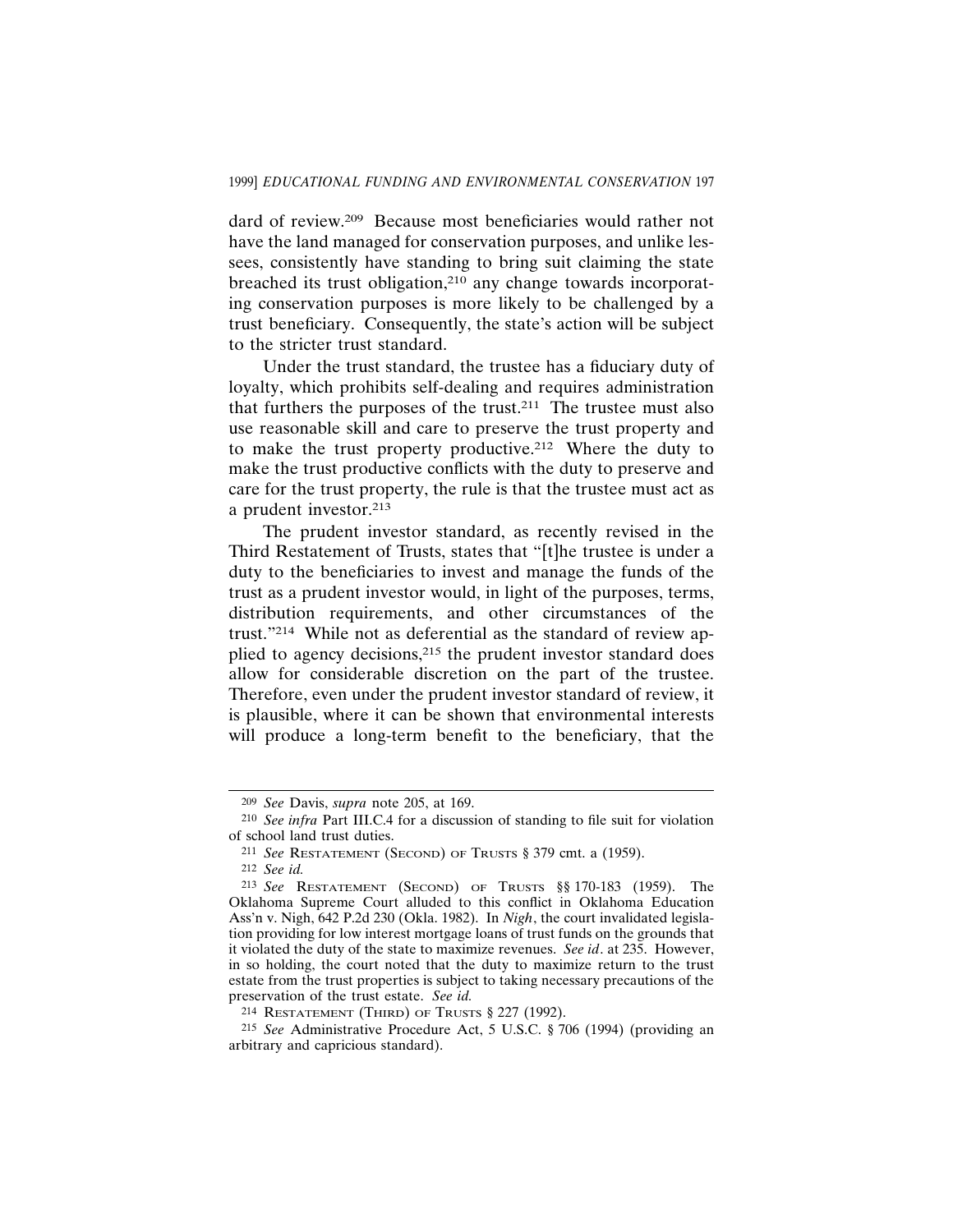courts will allow the state to adopt environmental interests into the management of school trusts lands.216

#### 3. *Expression of Intent to Maximize Revenue*

A settlor cannot create a trust unless the settlor "manifests an intention to impose duties which are enforceable in the courts."217 Once the settlor defines those duties, as when Congress passes an enabling act admitting a new state into the Union, the trust cannot be modified without the consent of the settlor.218 Beginning with the Supreme Court's decision in *Ervien*, many state courts have interpreted the enabling acts and state constitutions as expressing an intent by Congress to create a trust by which the state has an obligation to manage the granted lands for public schools.219 That trust imposes upon the states a duty to "derive the full benefit" from the use of those lands.<sup>220</sup>

While the school lands trust doctrine is effective in focusing the management of state school lands on the singular objective of producing revenues,221 the states also have a fiduciary duty to preserve the body of the trust to produce long-term sustainable returns. While trust law alleviates the tension created by these conflicting demands to preserve and maximize through the application of the deferential prudent investor standard, it does not allow states to completely abandon the obligation to maximize revenues. Critics of the school trust doctrine argue that the use of this standard has allowed states to focus too heavily on the revenue maximization side of this tension and have called for the abolition of the trust.222 However, as discussed later in this Article, the flexibility in this standard also requires states, in the case

<sup>216</sup> *See infra* Part IV.A.2 for further discussion of this argument.

<sup>217</sup> RESTATEMENT (SECOND) OF TRUSTS § 25 cmt. a (1959).

<sup>218</sup> *See* Boice v. Campbell, 248 P. 34, 35 (Ariz. 1926).

<sup>219</sup> *See supra* Part III.A-B.

<sup>220</sup> Lassen v. Arizona *ex rel* Ariz. Highway Dep't, 385 U.S. 458, at 468 (1967).

<sup>221</sup> The doctrine has been so effective in focusing state management policies that some have suggested that the federal government should divest more federal lands to the states in the form of trusts. S*ee* Sally K. Fairfax, *Thinking the Unthinkable: States as Public Land Managers,* 3 HASTINGS W.-NW. J. ENVTL. L. & POL'Y 249 (1995) (discussing how the state trust land management model can offer a structure for shifting management of federal public lands to the states while protecting national interests).

<sup>222</sup> *See supra* notes 10-11 (citing articles criticizing the obligation to maximize revenues).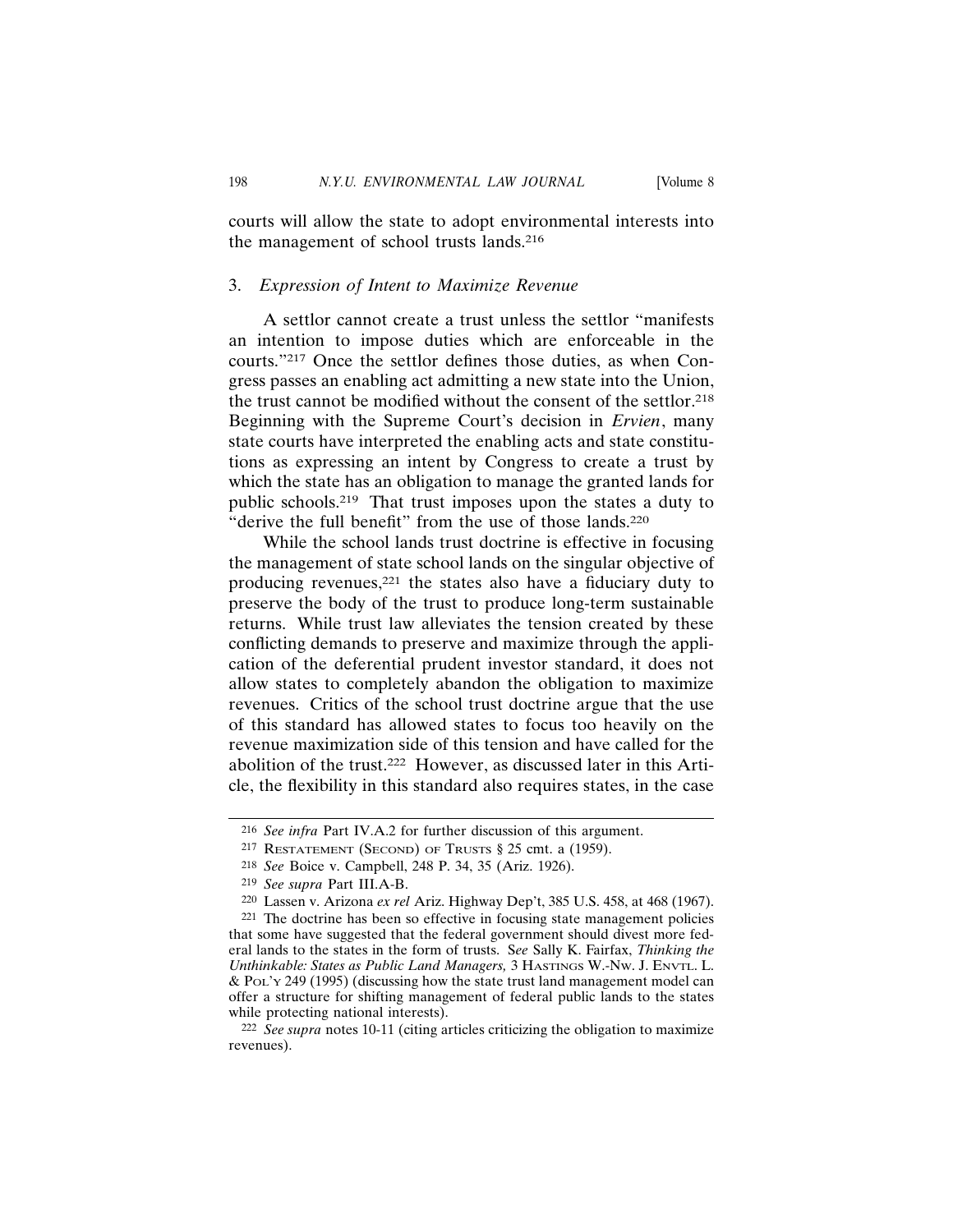of conservation leasing, to incorporate preservation interests to maintain a healthy trust corpus.223

## 4. *The Beneficiary and the Enforceability of the Trustee's Duties*

If a court cannot ascertain a beneficiary, the court will not recognize a trust.224 A beneficiary must exist to enforce the terms of the trust.225 The courts have recognized beneficiaries to the school lands trust to include: individual counties,226 school districts,<sup>227</sup> state educational organizations,<sup>228</sup> environmental groups,<sup>229</sup> individual parents and teachers,<sup>230</sup> school children,<sup>231</sup> and even the general public.232

Lessees in school trust land cases also have standing to sue over decisions made by the land managers regarding leases and lease applications.233 However, challenges by lessees, often brought under administrative procedure statutes, require a showing that the lessees were harmed by the agency action.234 Beneficiaries, on the other hand, will always have standing to sue where they feel the state is not acting in their best interests.235 Beneficiaries, unlike lessees, need not point to a specific agency action approving or denying a lease. Moreover, an agency's action will be given less deference by the courts where the plaintiff is a beneficiary.236 Therefore, when a state's school land management

<sup>223</sup> *See infra* Part IV.A.

<sup>224</sup> *See* RESTATEMENT (SECOND) OF TRUSTS § 112 (1959).

<sup>225</sup> *See* SOUDER & FAIRFAX, *supra* note 9, at 296.

<sup>226</sup> *See* County of Skamania v. State, 685 P.2d 576, 579 (Wash. 1984).

<sup>227</sup> *See* Branson Sch. Dist. RE-A2 v. Romer, 161 F.3d 619, 631 (10th Cir. 1998).

<sup>228</sup> *See* Oklahoma Education Association v. Nigh, 642 P.2d 230 (Okla. 1982). 229 *See* National Parks and Conservation Association v. Board of State Lands, 869 P.2d 909, 913 (Utah 1993). *But see* Selkirk-Priest Basin Association, Inc. v. State, 899 P.2d 949 (Idaho 1994) (denying environmental groups standing to make a facial challenge to the administration of the trust because they were not beneficiaries of the trust).

<sup>230</sup> *See* Bartells v. Lutjeharms, 464 N.W.2d 321, 322 (Neb. 1991).

<sup>231</sup> *See Branson Sch. Dist.*, 161 F.3d at 631.

<sup>232</sup> *See* Secretary of State v. Wiesenberg, 633 So.2d 983 (Miss. 1994) (allowing a local automobile dealer to make a constitutional challenge to the Mississippi Public Trust Tidelands legislation of 1989).

<sup>233</sup> *See* SOUDER & FAIRFAX, *supra* note 9, at 296*.*

<sup>234</sup> *See id.*

<sup>235</sup> *See id.*

<sup>236</sup> *See supra* Part III.C.2.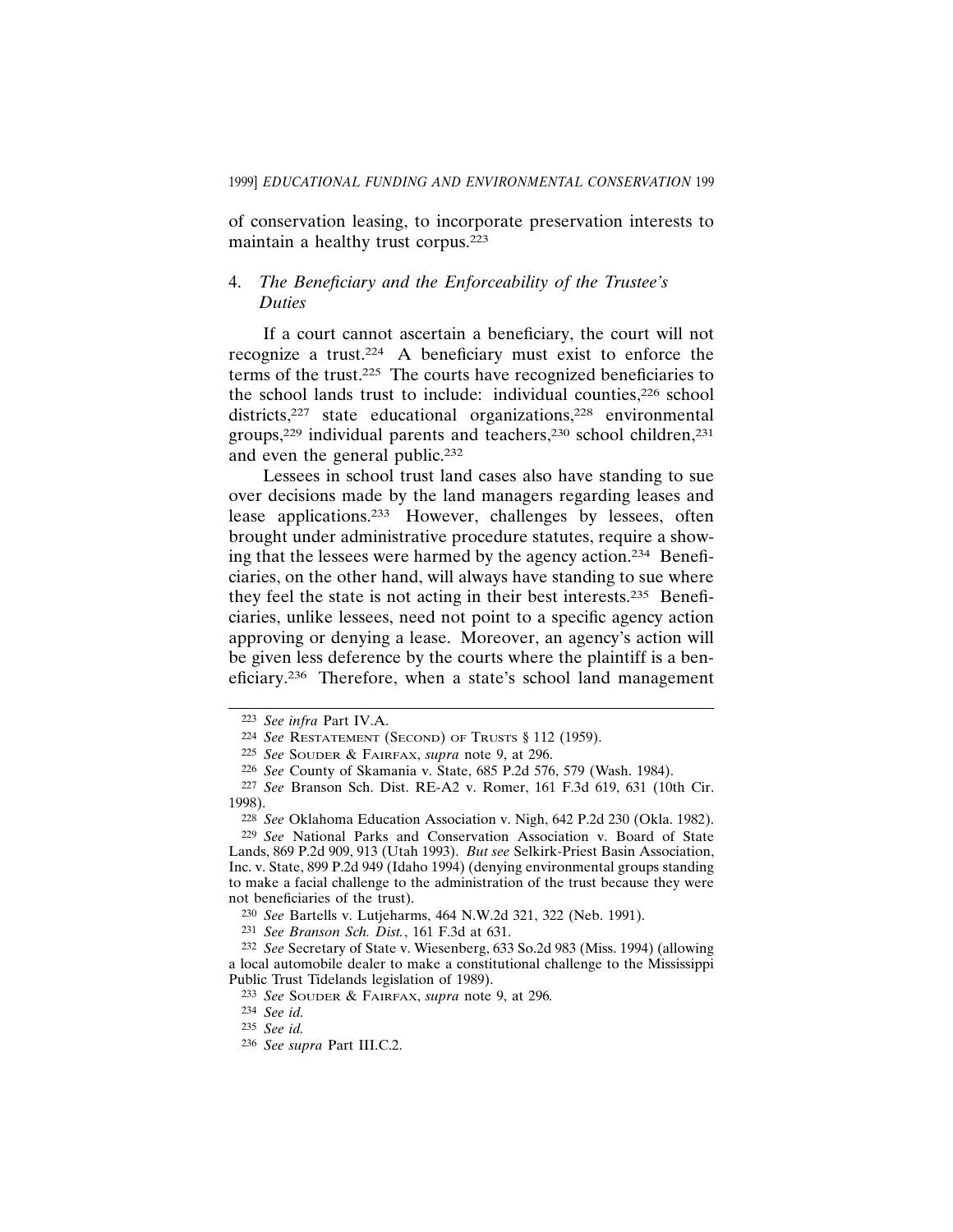decision or policy is challenged, the level of judicial scrutiny will turn on who is challenging the state's action.<sup>237</sup>

#### 5. *The Trust Property and Fund Distribution*

The property that creates the trust is called the corpus. There is little controversy that the school land trust corpus includes permanent school funds in which states place the moneys generated by the school lands.238 However, there is some uncertainty about whether the land base is included in the definition of trust corpus. If the land base is outside of the intended corpus, the management of those lands would not be subject to the revenue maximization standard. While it may be difficult to completely deny the existence of some obligation for the states to manage these lands under sound stewardship principles, if they were excluded from the corpus, they would also be excluded from the trust.

This view is supported by the historical development of the modern school land trust doctrine. During the accession period, states widely presumed that public land ownership was tempo-

<sup>237</sup> The distinction between challenges brought by lessees and beneficiaries is important for those advocating conservation of school trust lands. As noted above, challenges to lease applications are decided under an arbitrary and capricious level of review. *See supra* Part III.C.2. The arbitrary and capricious standard requires administrators to base their decisions on a review of all alternatives. *See id.* The standard, however, does not require the agency to choose one alternative over another. *See* Citizens to Preserve Overton Park v. Volpe, 401 U.S. 402, 413-14 (1971). Therefore, so long as the state considered the pros and cons of the conservation lease, it would be difficult to have a court overturn a state's denial of a conservation lease under an arbitrary and capricious level of review. Similarly, where a state has approved a conservation lease after reviewing the alternatives, challenges brought by competing lessees would be subject to the same standard and would, therefore, encounter the same difficulties. However, if the beneficiaries of the trust challenged the awarding of a conservation lease, a court would most likely evaluate the case under the prudent investor standard. *See supra* Part III.C.2. Because the prudent investor standard includes an analysis of whether the state's decision is consistent with its trust obligation, defenders of conservation leasing will be able to argue why conservation leasing is in the beneficiaries' best interest. *See infra* Part V (discussing the arguments why conservation leasing is in the beneficiaries' best interest). Therefore, where the state has awarded a conservation lease, those advocating conservation of school trust lands should argue for an arbitrary and capricious level of review. However, where the state has denied a conservation lease, those advocating for conservation should join beneficiaries to their suit, thus evoking the prudent investor standard, thereby putting the merits of the agency's substantive decision at issue.

<sup>238</sup> *See* Fairfax et al., *supra* note 9, at 878.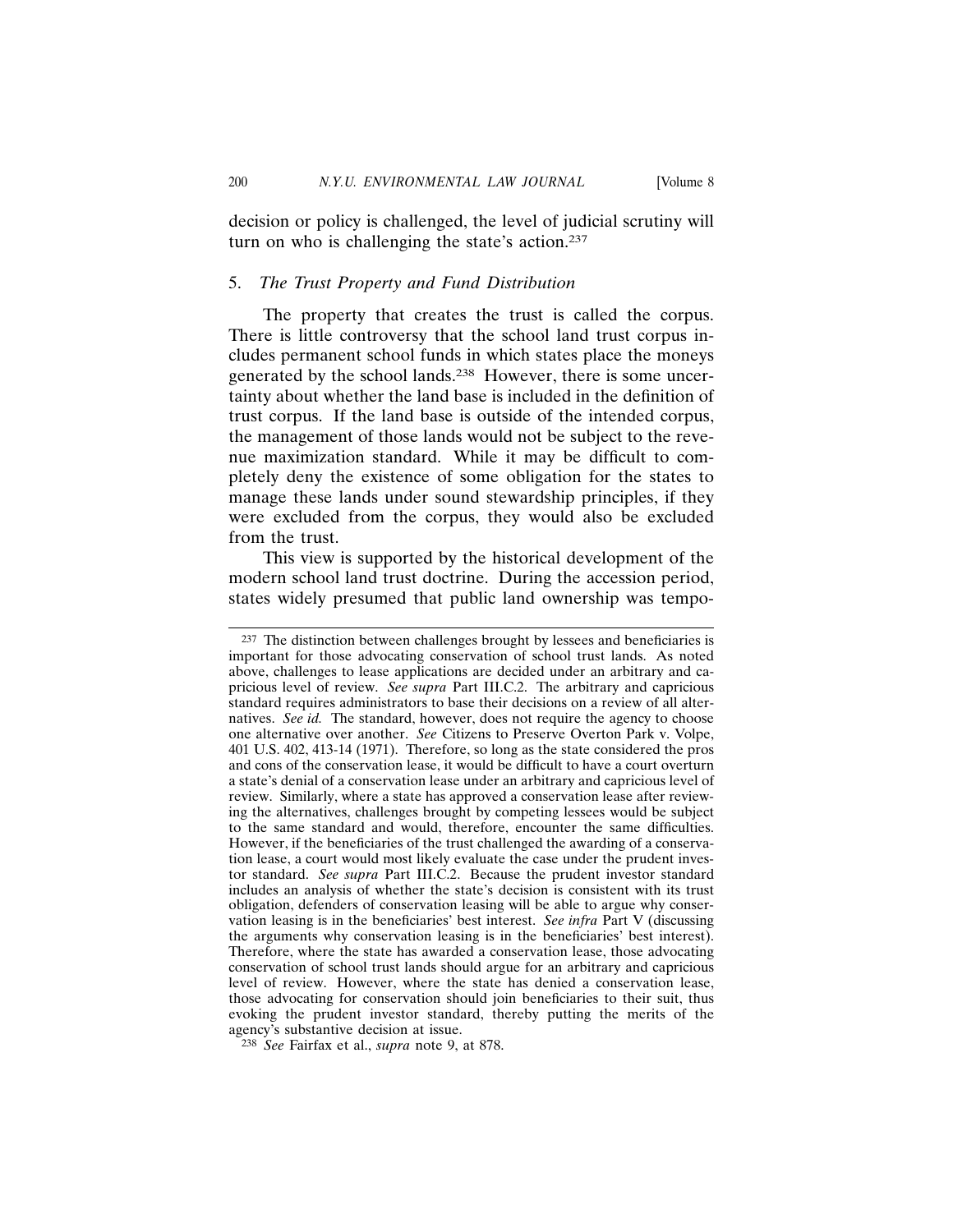rary and that states would sell the lands to private parties to generate school funds.239 Because of this assumption, the state constitutions that create a trust often speak only to the permanent fund and not the lands themselves.240 The question of whether the land base is included in the trust corpus has yet to be firmly settled.241

The revenues generated from these properties derive from three basic sources: "(1) royalties from the sale of nonrenewable resources  $\ldots$ ; (2) revenues from the sale of trust lands; and (3) revenues from the lease or sale of renewable resources."242 Monies received from the first two noted sources go into a permanent fund, the principal of which remains "inviolate."<sup>243</sup> Only the interest on the principal is distributed to the beneficiaries.244 Conversely, the states generally channel the receipts of renewable resources directly to the beneficiaries.<sup>245</sup> Consequently, there is an incentive for the schools to prefer renewable resource exploitation to the collection of royalties and land sales.

#### 6. *Administrative Flexibility*

Although most states have adopted the general principles discussed above, underlying these principles is a level of administrative detail designed to meet the trust obligation to maximize revenues. Each state has flexibility to adopt its own form of managing and administering these lands to meet that obligation.246 For example, states are free to decide the duration of the leases, the type of lease to issue for each parcel of land, the reclamation or reforestation requirements to prescribe, whether or not to irrigate the lands, and whether to sell or retain these lands.247 Despite the administrative flexibility, these decisions remain largely driven by the ultimate goal of increasing revenues.

<sup>239</sup> *See id*. at 877-78.

<sup>240</sup> *See id.* at 877.

<sup>241</sup> Utah is the only state to squarely address this issue. In National Parks and Conservation Association v. Board of State Lands*,* 869 P.2d 909, 920 (Utah 1993), the Utah Supreme Court held that the school trust lands are part of the corpus. However, as discussed below, there are arguments to the contrary. *See infra* Part IV.A.

<sup>242</sup> Fairfax et al., *supra* note 9, at 879.

<sup>243</sup> *Id.*

<sup>244</sup> *See id.*

<sup>245</sup> *See id.*

<sup>246</sup> *See id.*

<sup>247</sup> *See* SOUDER & FAIRFAX, *supra* note 9, at 67-68, 113-24.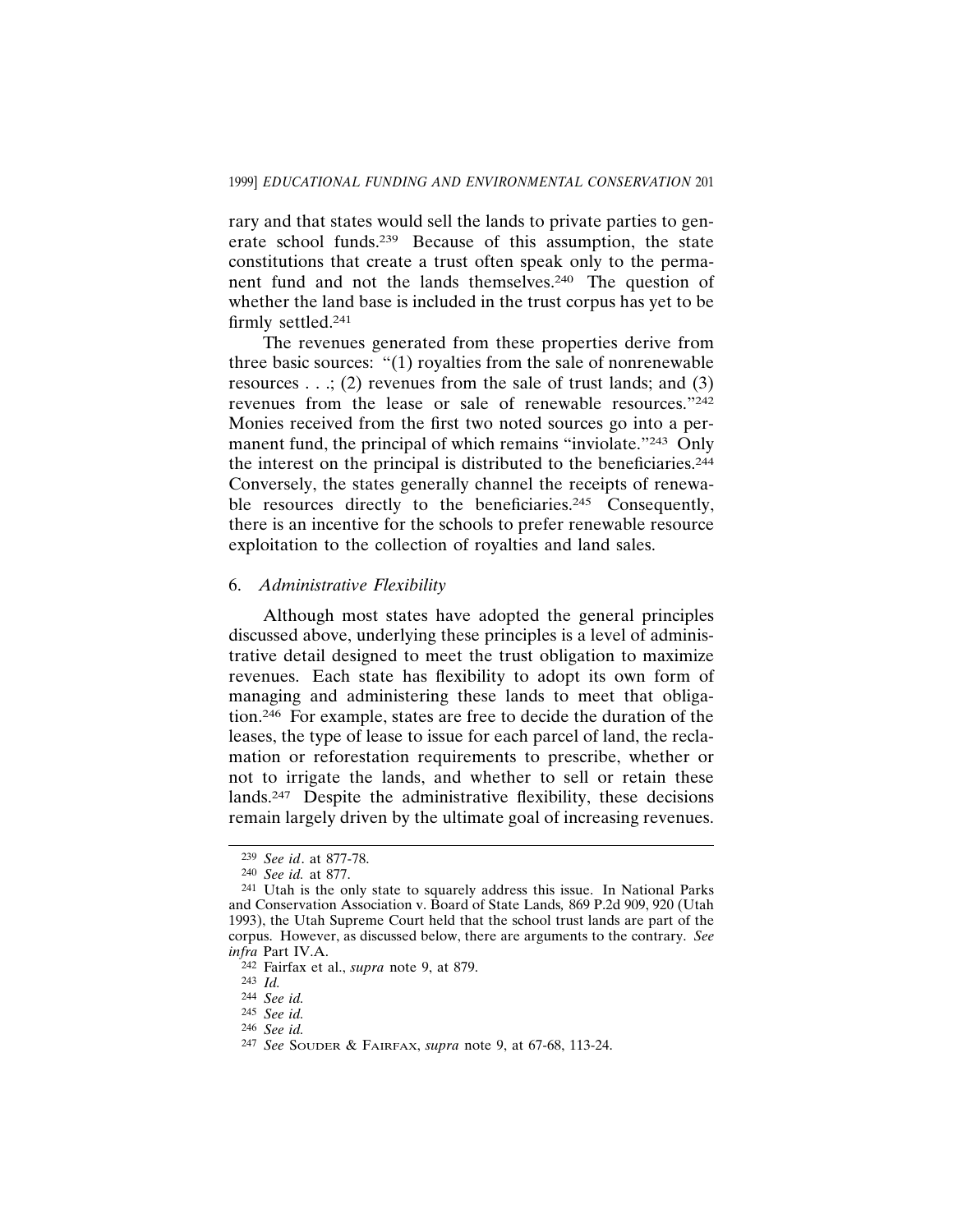Given the reliance states, lessees, and beneficiaries place upon the obligation to maximize revenues, in addition to the Supreme Court and state court precedents declaring a trust obligation to maximize revenues, it is unlikely that advocates of school land conservation interests will be able to convince state land managers, state legislatures, or state courts to completely replace the current school lands trust doctrine with conservationbased principles. In order to have a voice in how these lands are used, advocates of school land conservation must instead look for footholds in the administration of this doctrine to accomplish their goals. Once footholds are found, those concerned about the environmental health of these lands must then use them to establish conservation and preservation as legitimate uses in a management system dominated by the revenue maximization goal. While the ascent to that point admittedly presents some challenge, it is not impossible. The remainder of this Article points out some of those footholds and demonstrates how they can be used to ensure that environmental values become a part of school trust land management decisions.

#### IV

# PLAYING THE MAXIMIZATION GAME: LEGISLATING CONSERVATION INTO THE CURRENT FRAMEWORK

The mandate that land managers must secure the maximum financial benefit possible from the exploitation of the resources on school lands is a primary target for critics of modern school lands management.<sup>248</sup> These critics claim that when maximizing the financial benefit to public schools conflicts with other state policies, the rigid trust doctrine requires that these other state policies be sacrificed.249 The critics' concern is that preservation of scenic lands, wilderness areas, recreational areas, and scarce open spaces must give way to resource development.250 Conversely, when the states include preservation interests in trust land management decisions, the beneficiaries of the trust may

<sup>248</sup> *See supra* notes 10-11 (citing articles criticizing the obligation to maximize revenues).

<sup>249</sup> *See supra* notes 10-11 (citing articles criticizing the obligation to maximize revenues).

<sup>250</sup> *See supra* notes 10-11 (citing articles criticizing the obligation to maximize revenues).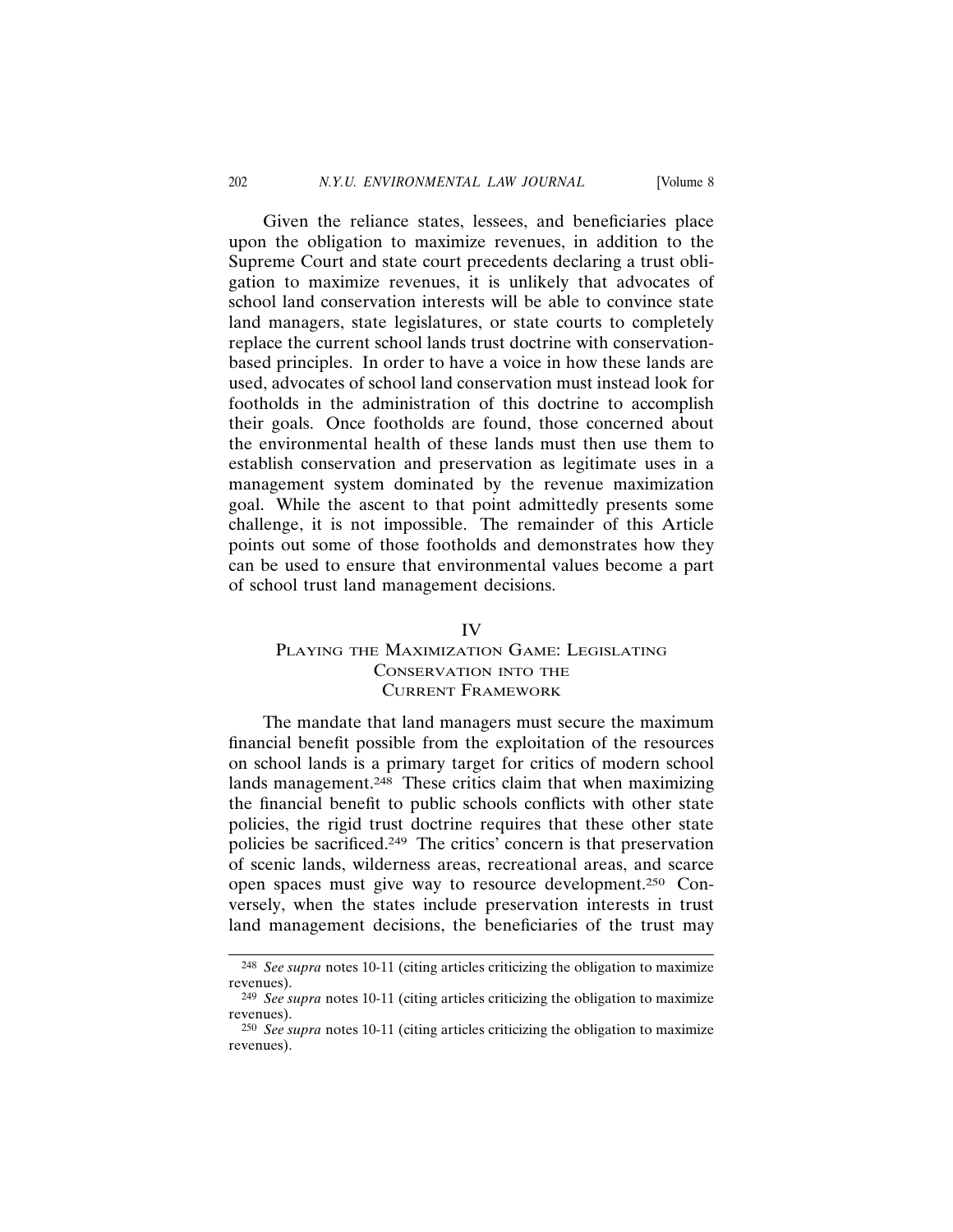claim they are being forced to subsidize preservation interests through the loss of revenues.251

These conflicting interests create a dilemma for state land managers and have led many of them to conclude that preservation of school lands and compliance with the trust doctrine are nearly mutually exclusive options.252 However, this dilemma is not irreconcilable. Those concerned about preservation of school land resources have two options. They can pursue legislation requiring the inclusion of environmental interests in school land management decisions, or they can affirmatively assert conservation as a legitimate use of school trust lands by purchasing leases through the competitive bidding process.253 This Part explores the costs, advantages, and disadvantages of three distinct legislative strategies. The ability of conservation groups to purchase leases through competitive bidding lease programs and the use of the courts to enforce their right to participate in leasing programs is discussed below in Part V.

There are three possible ways state legislatures can affect the administration of the school lands trust doctrine without violating the obligation to maximize revenues. First, state legislatures can use traditional trust principles to support reform legislation that addresses the way trustees manage the trust lands. Second, Congress, and in most situations the state legislatures, can pass laws of general applicability that superimpose environmental planning requirements over the administration of the trust. Third, state legislatures can delegate the authority to school land managers to initiate inter-agency transfers of trust lands.

# A. *Supporting School Land Reform Legislation with Common Law Trust Principles*

The obligation to maximize revenues from school lands has become firmly rooted in western public land law jurisprudence

<sup>251</sup> *See* Colorado State Bd. of Land Commissioners v. Colorado Mined Land Reclamation Bd., 809 P.2d 974 (Colo. 1991).

<sup>252</sup> *See* Hager, *supra* note 5, at 39.

<sup>253</sup> Aside from these two options, those concerned with the preservation of resources on state school lands can also purchase the land from the state. However, since the early 1800s, states have been reluctant to sell school lands because they provide a secure source of perpetual monies. Consequently, sales of school lands are uncommon. Therefore, this Article does not discuss the purchase option because the opportunity to purchase environmentally sensitive school trust land is limited.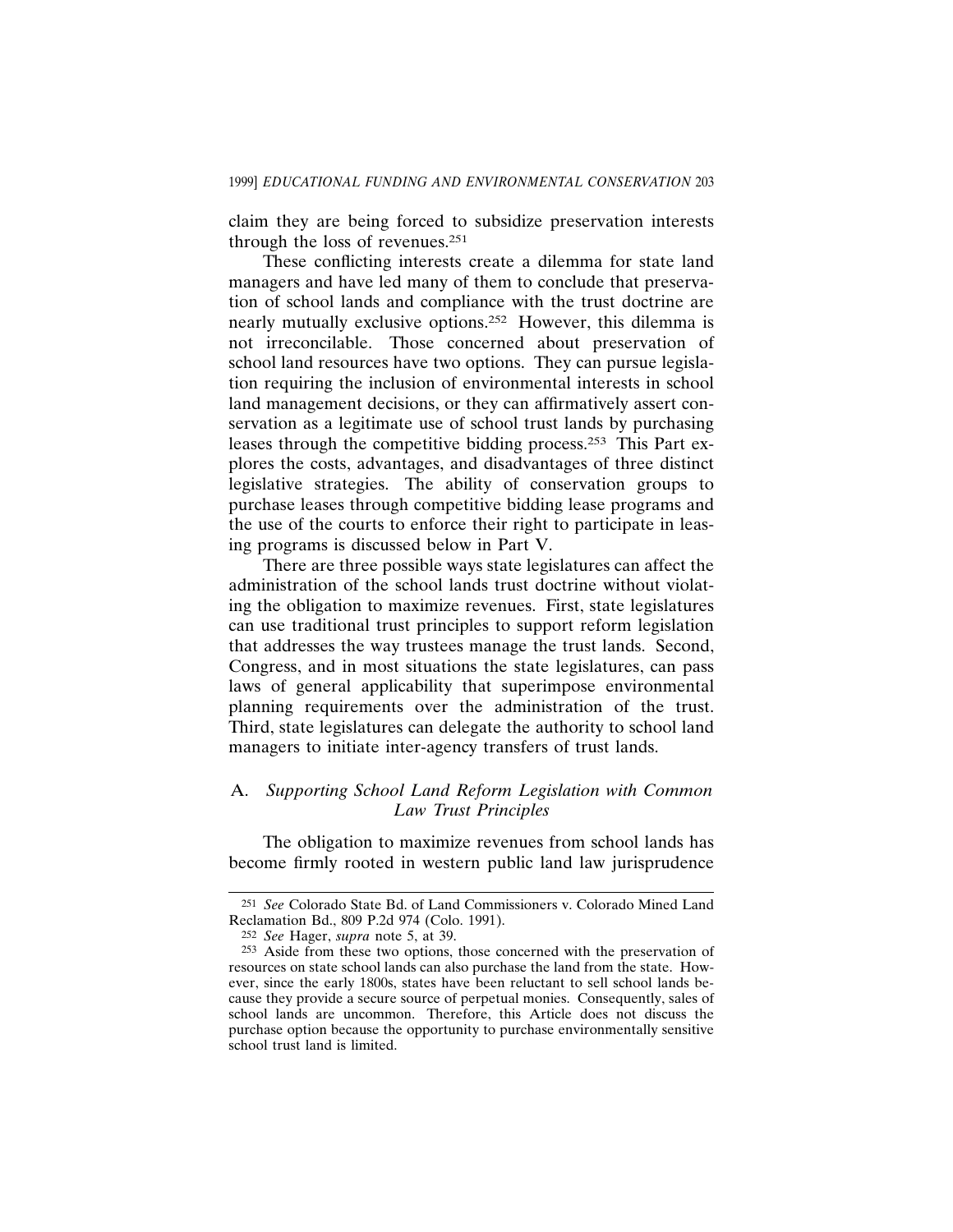through judicial interpretations, legislative enactments, and administrative rulemaking.254 However, the application of the modern school land trust doctrine is also subject to traditional trust law principles.255 Therefore, to survive legal challenges, legislatures should support efforts to reform the school lands trust doctrine to incorporate environmental concerns with trust law principles. Leaseholders and the recipients of school trust land revenues are sure to be opposed to such attempts by state legislatures to reform the administration of the school trust lands to incorporate environmental concerns because environmental interests are often incompatible with resource extraction – the practice that funds school budgets.

State legislatures that are so inclined can use trust principles in three ways to support reform legislation that would incorporate environmental interests into the current administration of school lands. As suggested here, each reform measure is more intrusive than the next. First, the state legislature can independently examine its own enabling act and constitution to determine whether a trust obligation actually exists and, if it does, for what purpose and on what terms. Second, state legislatures can take advantage of the ambiguity in their state constitutions and enabling acts to clarify what constitutes trust property. Third, they can require land managers to consider environmental concerns because trustees have a duty to manage the trust lands for the long-term returns, and conservation practices protect trusts for future generations.256

<sup>254</sup> *See supra* Part III.B.

<sup>255</sup> *See supra* Part III.C.

<sup>256</sup> These arguments are not limited to supporting legislative action. They can also be used to support legal challenges to the state's administration of the school land resource. They are presented here in the legislative context because standing may present an obstacle to environmental plaintiffs challenging the way the states are managing the trust's resources. *See* Selkirk-Priest Basin Ass'n, Inc. v. State, 899 P.2d 949 (Idaho 1994) (denying environmental groups standing to challenge the administration of the trust because they were not beneficiaries of the trust). *But see* National Parks and Conservation Association v. Board of State Lands, 869 P.2d 909 (Utah 1993) (noting that environmental groups have standing because they can show direct injury from state administration of trust properties). However, plaintiffs who can successfully obtain standing should consider using these arguments in their attempts to have the courts redefine the contours of the school trust land jurisprudence.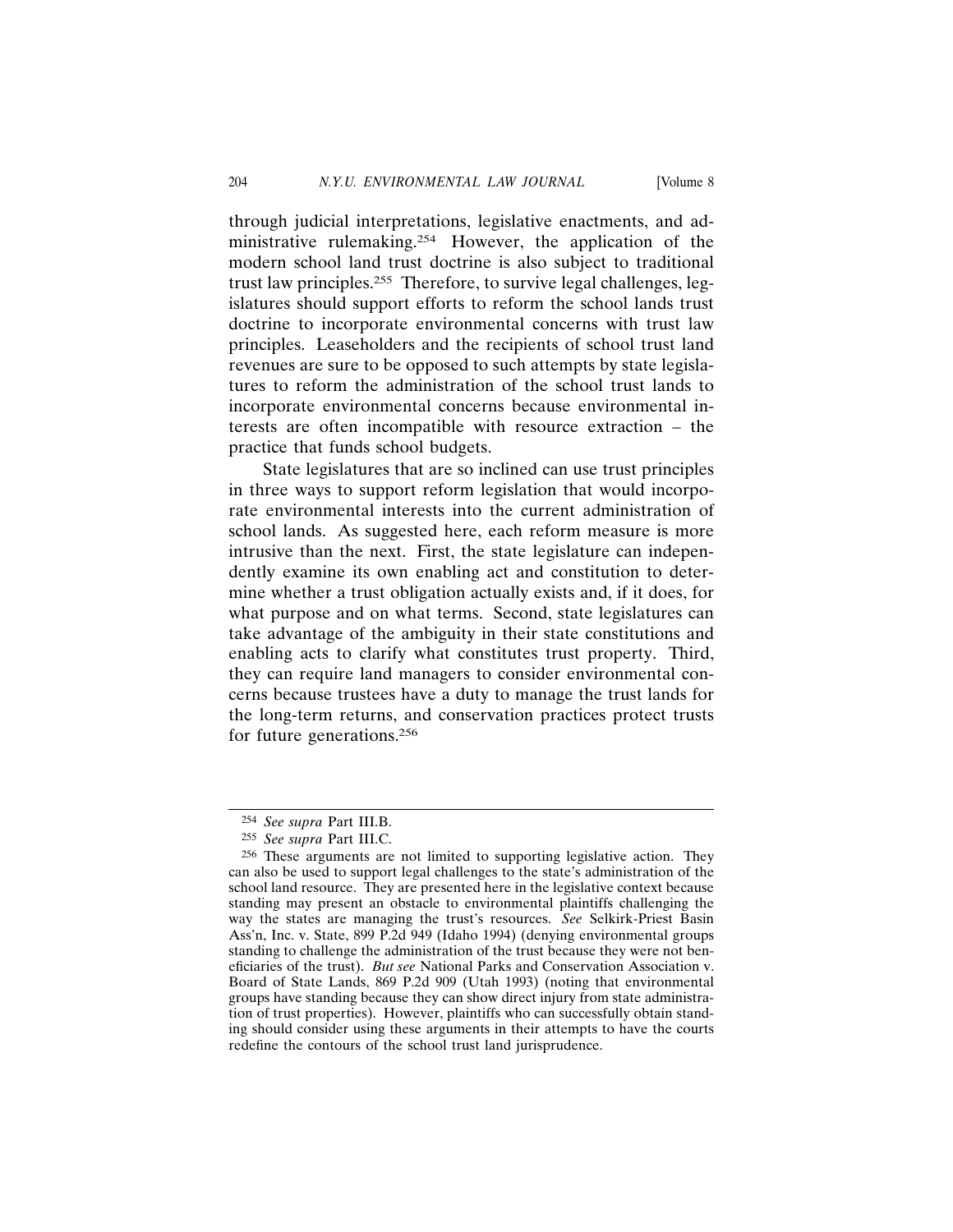### 1. *Redefining the Purpose of the Trust*

One way of incorporating environmental concerns into the management of school lands is to pass legislation that clarifies whether the state's constitution and enabling act requires the state to manage the trust lands under a restrictive obligation to maximize revenues.<sup>257</sup> The instrument creating the trust defines the trust's purpose.258 Under the school lands grants, the enabling acts and state constitutions are the defining instruments. Because the enabling acts and state constitutions prior to the New Mexico–Arizona Enabling Act are silent on the trust, or at least do not limit its purpose solely to revenue maximization, a state legislature can clarify whether its constitution and enabling act allow for the consideration of environmental concerns in the management of state school lands.

This approach closely resembles the arguments advanced by Professors Fairfax, Souder, and others for abandoning the judicially created trust doctrine on the grounds that state court adoption of the Supreme Court's interpretation of the New Mexico–Arizona Enabling Act is illegitimate because each state should only be bound by the terms of its own enabling act and constitution.259 However, this argument does not have to be directed solely at the courts. A willing legislature may base school land management reform legislation on this line of reasoning as well. For those states whose courts have adopted the *Lassen* holding without independently construing their own state's enabling acts and constitutions, the state legislatures can pass legislation in which the nature of the trust is individually described in terms of the language of their own constitutions and enabling acts grants.260 In essence, the legislatures would take it upon themselves to define the nature of the trust, thus overruling any prior decisions made by the courts.

<sup>257</sup> The proposition that a court, or legislature, should begin with its own constitution and enabling act when deciding the terms and conditions of the trust is not novel. In 1986, the Supreme Court noted that the question of whether a statehood statute creates a federal trust requires a case-specific analysis of the particular state's enabling statute, because the history of each state's admission to the Union is unique and Congress seems to have experienced an evolution in its legislative approach to school land grants. *See* Papasan v. Allain, 478 U.S. 265, 289-90 n. 18 (1986).

<sup>258</sup> *See generally* RESTATEMENT (SECOND) OF TRUSTS § 2 (1959).

<sup>259</sup> *See* Fairfax et al., *supra* note 9, at 853.

<sup>260</sup> *See supra* notes 10-11 (citing articles criticizing the obligation to maximize revenues).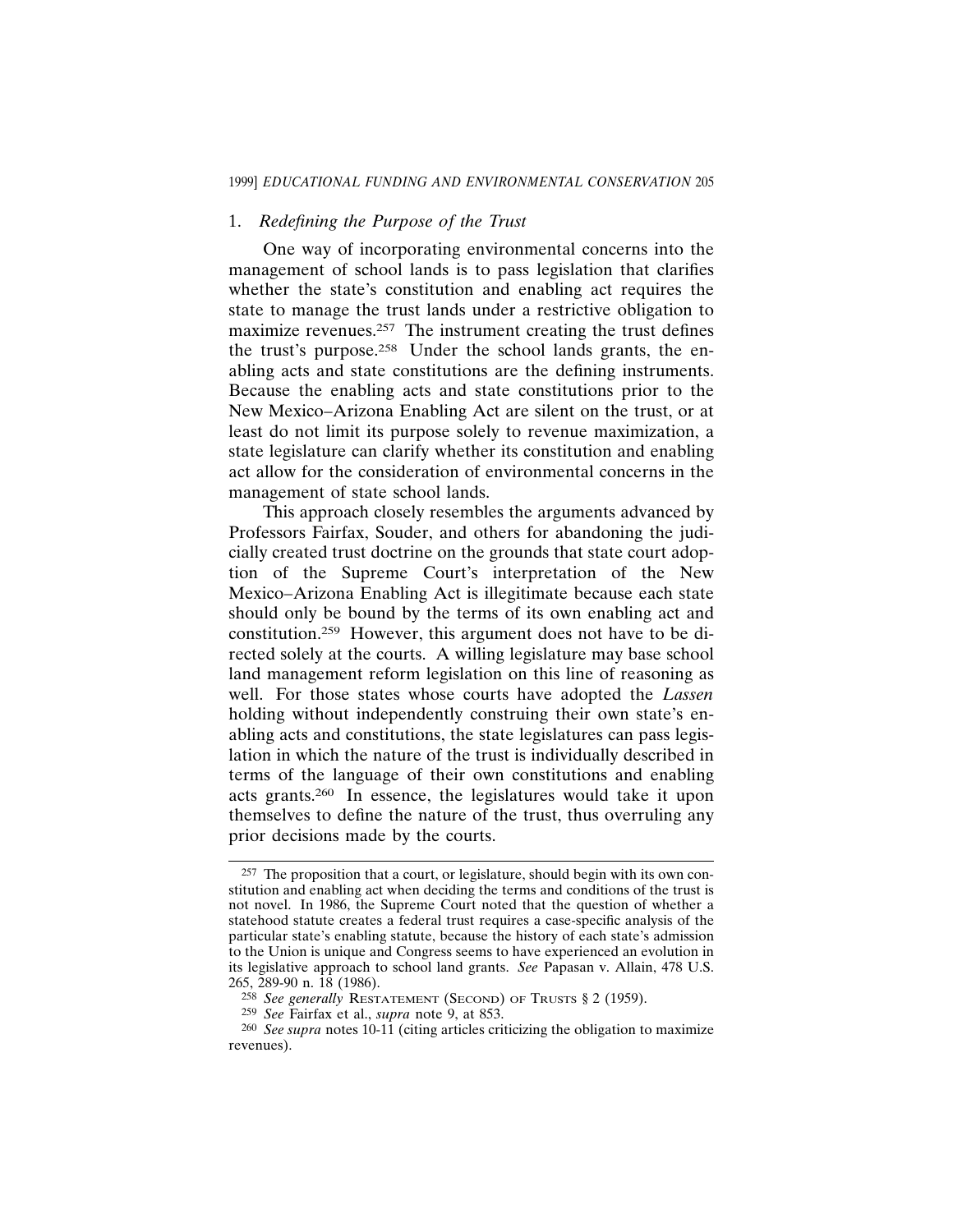Arguably, legislatures willing to take this approach may need to seek approval from Congress or the beneficiaries. Under traditional trust principles, the fiduciary cannot modify the terms of the trust without the consent of the settlor.261 As noted by the Arizona State Supreme Court, "any limitation upon the disposition of public land provided in the Enabling Act is absolutely binding on the state of Arizona, unless the Congress of the United States may consent to a change, and any statue or amendment to the state Constitution in conflict therewith is null and void."262 Therefore, a legislature wanting to modify the terms of the school land trust would need the consent of Congress.

In addition, this course of action raises separation of powers concerns for those states with courts that have adopted the obligation to maximize revenues. It is unclear whether the courts would treat legislation that overrules judicial adoption of *Lassen* the same as legislative enactments directed at correcting past judicial interpretations of statutes that the legislature did not feel were consistent with legislative intent. For those states where there have only been intimations of an obligation to maximize revenues,263 the separation of power concerns do not arise. However, where *Lassen* has been adopted, the courts may not recognize the legislatures' ability to effectively overrule their later decisions, thus precluding this reform measure.

One court has already recognized the states' ability to define the trustee's duties under the school lands grant. In 1998, the Tenth Circuit Court of Appeals decided *Branson School District v. Romer*264 and recognized Colorado's ability to define the terms and conditions of the trust imposed by the Colorado En-

<sup>261</sup> *See* Boice v. Campbell, 248 P. 34 (Ariz. 1926) (holding that a state cannot modify the terms of the school land trust without the consent of Congress); 76 AM. JUR. 2D *Trusts* § 91 (1992) (noting that the amount of discretion to modify the terms of the trust often depends upon the instrument creating the trust and that sometimes the consent of the beneficiary is also needed to modify the terms of the trust). For a discussion of what constitutes the trust instrument in school land grants, see Fairfax et al.*, supra* note 9, at 853-55.

<sup>262</sup> *Boice*, 248 P. at 35.

<sup>263</sup> Oregon and North Dakota have not had a case directly adopting *Lassen.* Rather, their state attorney generals have issued formal opinions stating that if the issue of maximizing revenue were litigated, *Lassen* would apply. These opinions have effectively prohibited the legislature from passing environmental legislation that would modify the terms of the trust as construed by the *Lassen* Court. *See supra* note 31 and accompanying text.

<sup>264</sup> 161 F.3d 619 (10th Cir. 1998).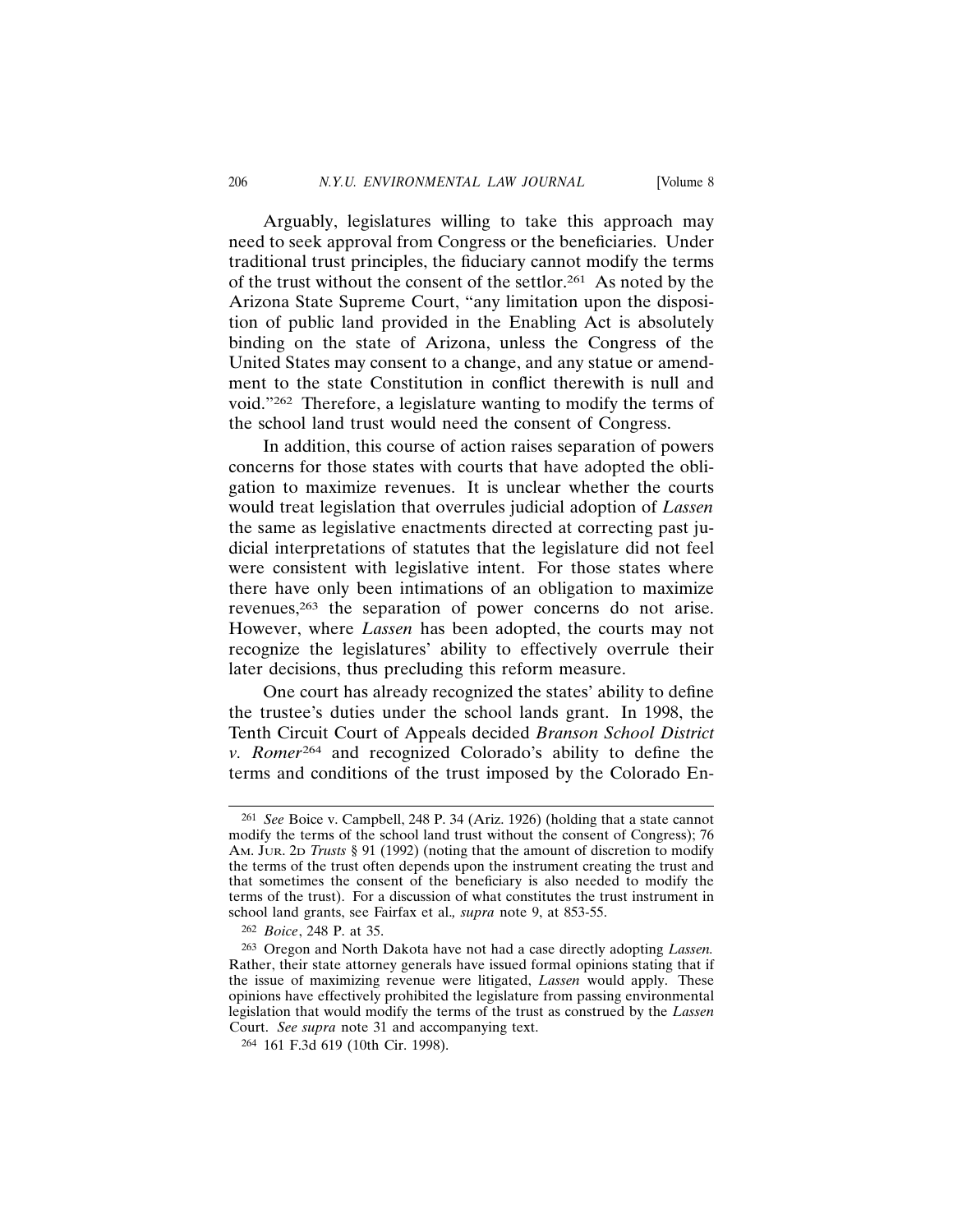abling Act.265 *Branson* involved a challenge by three rural school districts and two school children to an amendment to the Colorado Constitution.266 The amendment, passed through a ballot initiative, clarified the terms of the trust obligation on school lands by requiring the state land board to manage the school trust lands under "sound stewardship" principles.<sup>267</sup> The relevant portion of the amendment declared:

[T]he economic productivity of all lands held in public trust is dependent on sound stewardship, including protecting and enhancing the beauty, natural values, open space and wildlife habitat thereof, for this and future generations. In recognition of these principles, the board shall be governed by the standards set forth in this section 10 in the discharge of its fiduciary obligations, in addition to other laws generally applicable to trustees.268

In district court, the plaintiffs argued that this provision violated the exclusive federal mandate to maximize revenues from school lands recognized in *Lassen,* and therefore violated the Supremacy Clause.<sup>269</sup> On cross motions for summary judgment, the court disagreed with the plaintiffs' argument.270 On appeal,

<sup>265</sup> *See* Colorado Enabling Act, ch. 139, §§ 7, 14, 18 Stat. 475, 476 (1875).

<sup>266</sup> *See* Amendment 16, 1997 Colo. Sess. Laws 2399. The ballot initiative presented three revisions to Article IX of the Colorado Constitution, the article that pertains to school trust lands.

The first set of revisions set some general parameters for the use of public school funds. . . . [COLO. CONST., Art. IX,  $\S 3$ ]. The second set of revisions involves a wholesale scrapping of the old structure of the threemember paid State Board of Land Commissioners that had managed the school lands for generations. Instead, under Amendment 16, the board would be composed of five term-limited members who would serve without a salary, would have a constitutional protection from personal liability for any negligence in office, and would be selected on the basis of certain interest- group constituencies. See id. § 9. The third section of Amendment 16 contains most of the substantive core of the ballot measure, and it is this section which has prompted the crux of the plaintiffs' challenges. The section wipes out the previous requirement that the land board manage its land holdings "in such a manner as will secure the maximum possible amount" for the public school fund. See id. § 10(1). Instead, the third section requires the new land board to manage its land holdings "in order to produce reasonable and consistent income over time." See id.

*Branson Sch. Dist. RE-82*, 161 F.3d at 626-27.

<sup>267</sup> *See Branson Sch. Dist.*, 161 F.3d at 638.

<sup>268</sup> *Id.* at 638; *see infra* Part IV.B (discussing how laws generally applicable to the trustee can modify the state's trust obligation).

<sup>269</sup> *See* Branson School Distrist RE-82 v. Romer, 958 F. Supp. 1501 (D. Colo. 1997).

<sup>270</sup> *See id.* at 1517.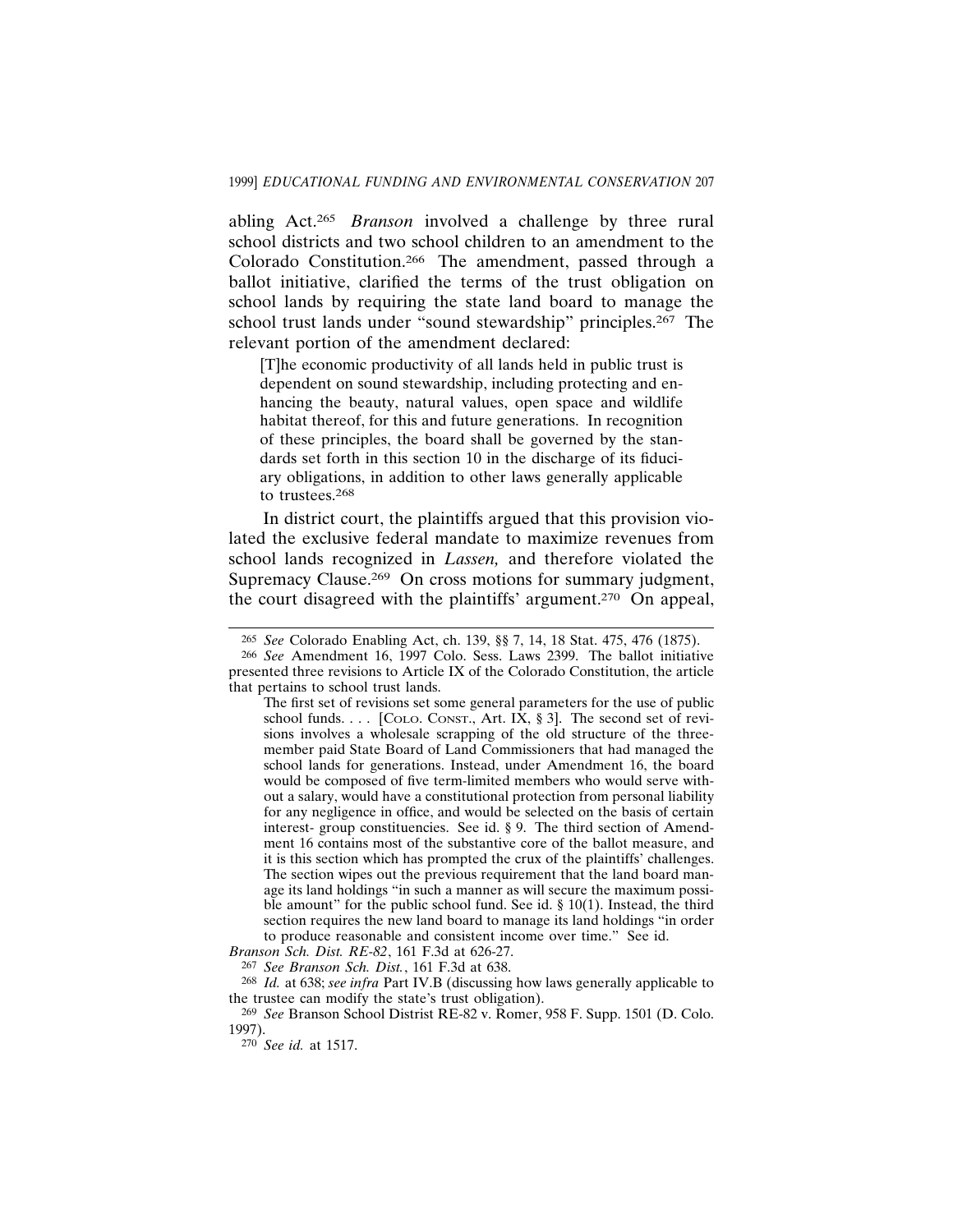the Tenth Circuit affirmed both the lower court's decision and its reasoning.271 After an independent review of the Colorado Enabling Act,272 the court found no evidence that Congress intended the state to manage these lands for the maximization of revenues.273 The court did note that a trust existed, but concluded that the amendment was not in direct conflict with the normal duties of a trustee.274 Consequently, the court upheld the constitutionality of the amendment.275

The court agreed that the school lands were held in trust by the state for the plaintiffs' benefit; however, the court noted that "for each provision [in the amendment] there is a 'fairly possible' construction that reads the ballot measure in conformity with Colorado's trust obligations."276 Moreover, the court found that the Colorado Enabling Act did not impose upon the state a specific duty to maximize revenues.277 Therefore, it recognized the state's ability to adopt "a new approach to achieving the state's continuing obligation to ensure that the school lands support the common schools" so long as it did not conflict with its fiduciary duty to manage these lands in the interests of the schools.278

277 *See id.* at 639. Colorado is fortunate in this regard. Unlike most western states, Colorado's courts had not adopted the holdings in *Lassen* and its progeny that the state has a fiduciary duty to maximize revenues. There had been intimations that an obligation to maximize revenues existed, however no court had definitively stated the trust required such a rigid rule. *See* Colorado State Bd. of Land Comm'rs v. Colorado Mined Land Reclamation Bd., 809 P.2d 974 (Colo. 1991). As a consequence, the court did not need to address whether the passage of the amendment presented the separation of powers issues noted above. Oregon and North Dakota are the only other states that have not had a case adopting the obligation to maximize revenues. *See supra* note 28 and accompanying text.

278 *Branson Sch. Dist.*, 161 F.3d at 639. The court did not see a conflict between the obligation to manage these lands for the benefit of schools and stewardship principles because "[a] trustee is expected to use his or her skill and expertise in managing a trust, and it is certainly fairly possible for a trustee to

<sup>271</sup> *See Branson Sch. Dist.*, 161 F.3d at 639.

<sup>272</sup> *See id.* The court's analysis is encouraging. Unlike other courts that have addressed these issues, the *Branson* court, for the first time since *Lassen,* began its analysis with the state's own constitution and enabling act rather than with a United States Supreme Court decision based on other states' constitutions and enabling acts. Perhaps, the *Branson* decision signals a new trend in judicial treatment of these issues.

<sup>273</sup> *See id.*

<sup>274</sup> *See id.*

<sup>275</sup> *See id.*

<sup>276</sup> *Id*. at 638. Because the court acknowledged that a trust duty existed but that the stewardship principle was not in conflict with this duty, Colorado was able to pass the amendment without seeking permission from Congress.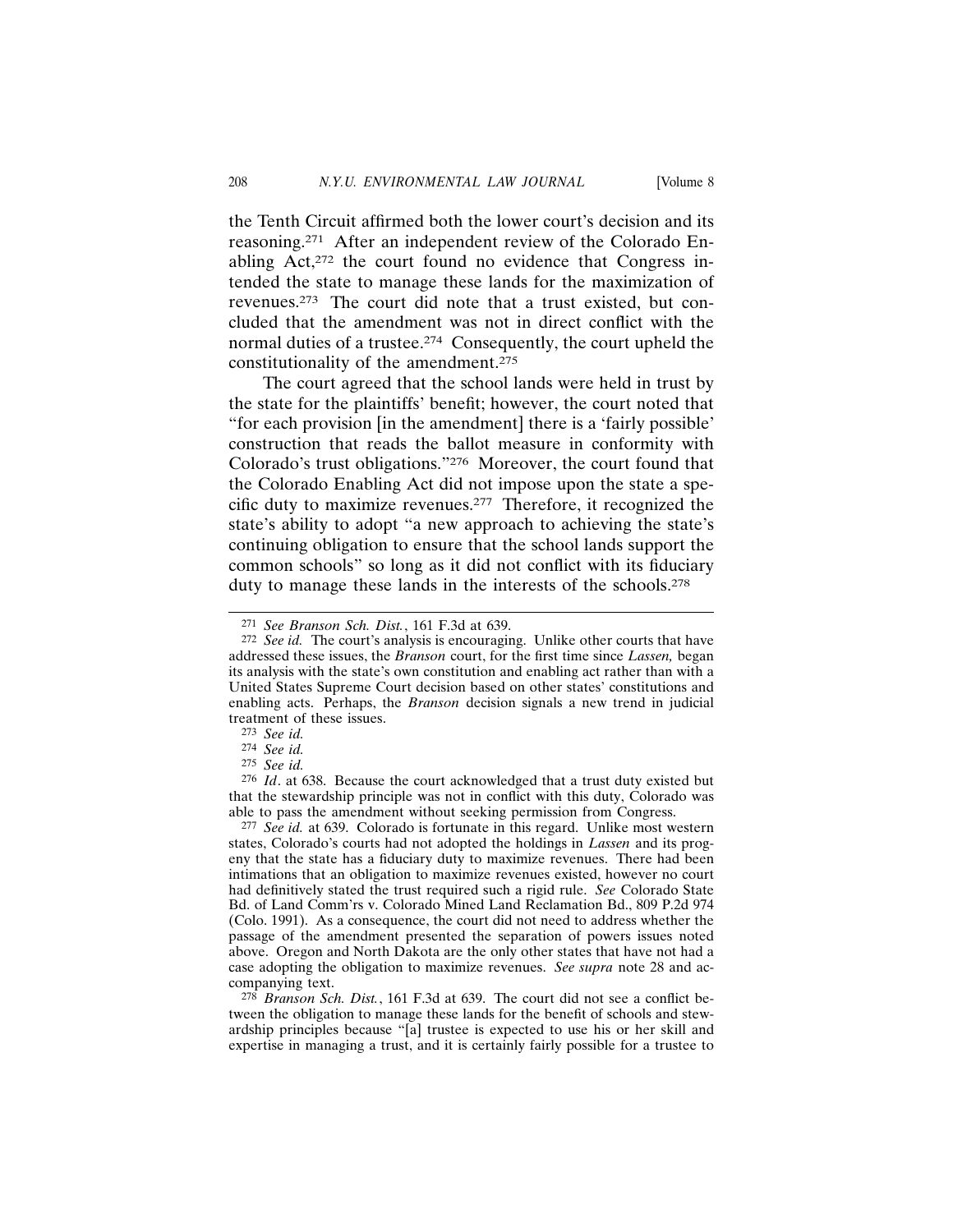Although Colorado was able to avoid the separation of powers and consent issues, the *Branson* case nonetheless lends support to the theory that a rulemaking body, whether the voters of a state or the state legislature, can define the trust obligation around environmental as well as economic concepts.

#### 2. *Clarifying the Corpus of the Trust*

Due to the reliance that courts and legislatures historically have placed on the obligation to maximize revenues from these lands, many states may view defining the purpose of the school lands trust to exclude revenue maximization as a radical measure. For legislatures unwilling to redefine the purpose of the trust, a less intrusive reform measure would be for the legislature to pass laws that clarify whether the state lands are a part of the corpus of the trust.279

When Congress originally granted the school lands to the states, the states' prevailing management philosophy was to sell the school lands and place the funds from those sales into a permanent school fund.<sup>280</sup> Consequently, the language in the state constitutions that creates the trust obligation to protect and maximize revenue often focuses on the state's permanent fund, not the school lands.281 Because most state constitutions fail to expressly, or implicitly, mention the school land as part of the trust, legislatures can take advantage of this ambiguity to distinguish the management of the school lands from the permanent school funds. State legislatures can independently construe their own state enabling acts and constitutions to exclude the land base from the corpus of their trust. This would limit the application of the duty to maximize revenues as adopted by the *Lassen* court and its progeny to just the permanent fund.

The Utah Supreme Court, the only court to discuss whether such a distinction can be made, rejected the proposition. In 1993,

conclude that protecting and enhancing the aesthetic value of a property will increase its long-term economic potential and productivity. The trust obligation, after all, is unlimited in time and a long-range vision of how best to preserve the value and productivity of the trust assets may very well include attention to preserving the beauty and natural values of the property." *Id.* at 638. The concept that preservation of these lands is fundamental to fiduciary obligations is explored *supra* Part IV.A.3.

<sup>279</sup> *See supra* Part III.C.5.

<sup>280</sup> *See supra* Part II.C.3.

<sup>281</sup> *See supra* Part II.C.4.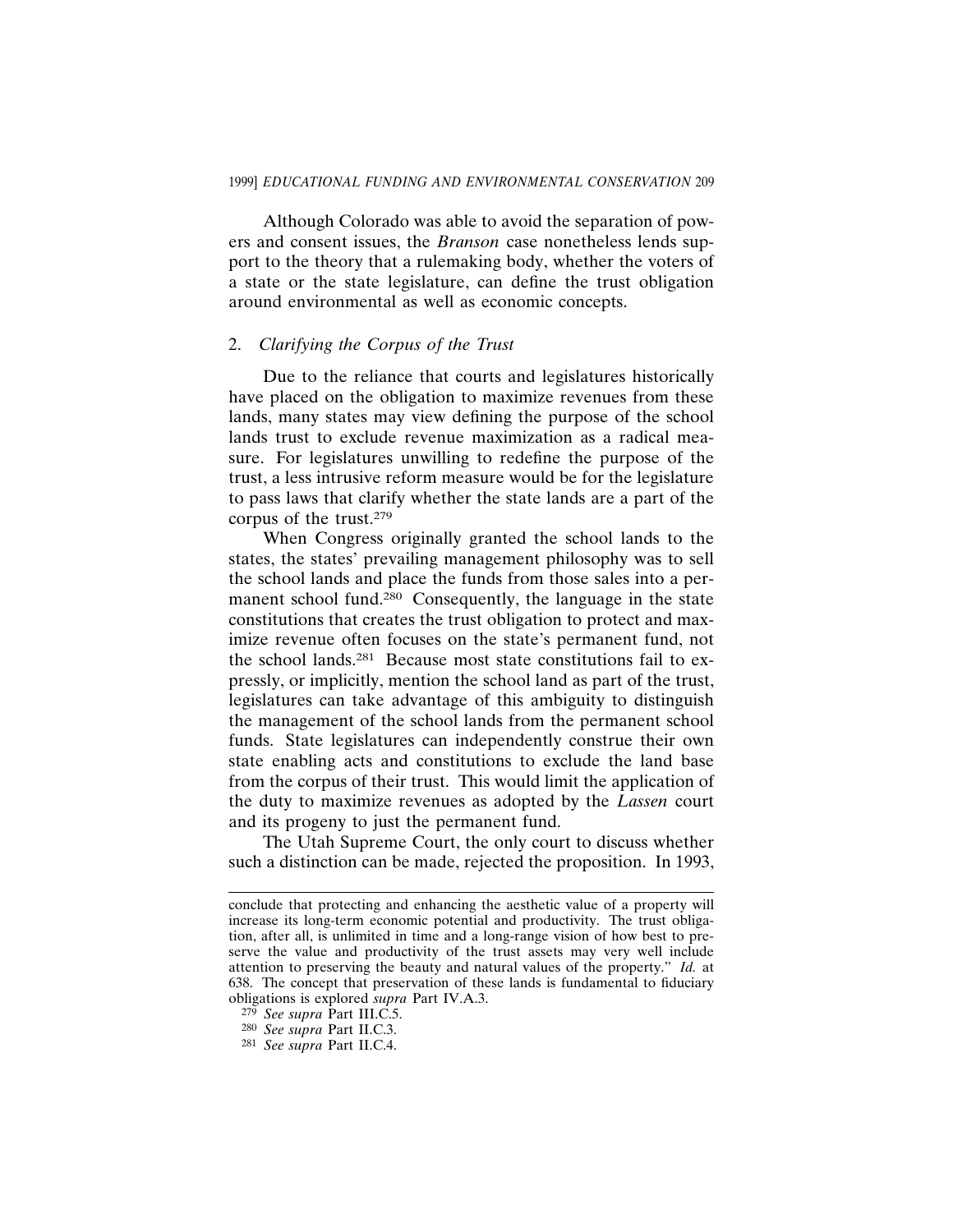in *National Parks and Conservation Association v. Board of State Lands,* the court noted that a "distinction between trust duties owed during possession of the land and trust duties owed on disposition of the land is essentially an argument that a trustee can use the trust corpus for its own purposes during possession and that the trust obligations attach *only* on disposition of trust assets or realization of proceeds therefrom."282 The court rejected the possibility that the land is free from the trust obligation to maximize revenues because the enabling act did not explicitly distinguish the land base from the revenues derived from the land base.283 Therefore, the management of the school trust land fell under the same trust obligation as the management of the proceeds derived from these lands.284

However, this analysis is surely not to be the final word on this issue.285 In addition to having no binding effect on other states, the decision of the Utah Supreme Court did not address whether the state could manage the land under a separate trust obligation, with different principles than that of the permanent school fund.<sup>286</sup> Further, the court could not point to any language in the state enabling act or constitution that said the land was subject to a trust. Therefore, the issue of whether the school lands are a part of the same trust that applies to the permanent fund remains an open question that a state legislature could answer.

## 3. *Clarifying the Land Manager's Duty*

For state legislatures unwilling to resolve the ambiguity as to what constitutes the trust corpus, the least intrusive means to incorporate environmental concerns into the administration of the trust is to require land managers to consider conservation measures in the management of school lands. The school lands trust

<sup>282</sup> National Parks and Conservation Association v. Board of State Lands, 869 P.2d 909, 920 n. 7 (Utah 1993) (emphasis added).

<sup>283</sup> *See id.*

<sup>284</sup> *See id.*

<sup>285</sup> For a critical discussion of the Utah Supreme Court's decision, see Bowlin, *supra* note 11, at 945-46.

<sup>286</sup> When filling in the details of a separate trust obligation, states could look to the recent amendment to the Colorado Constitution at issue in the *Branson* case. *See supra* note 264 and accompanying text.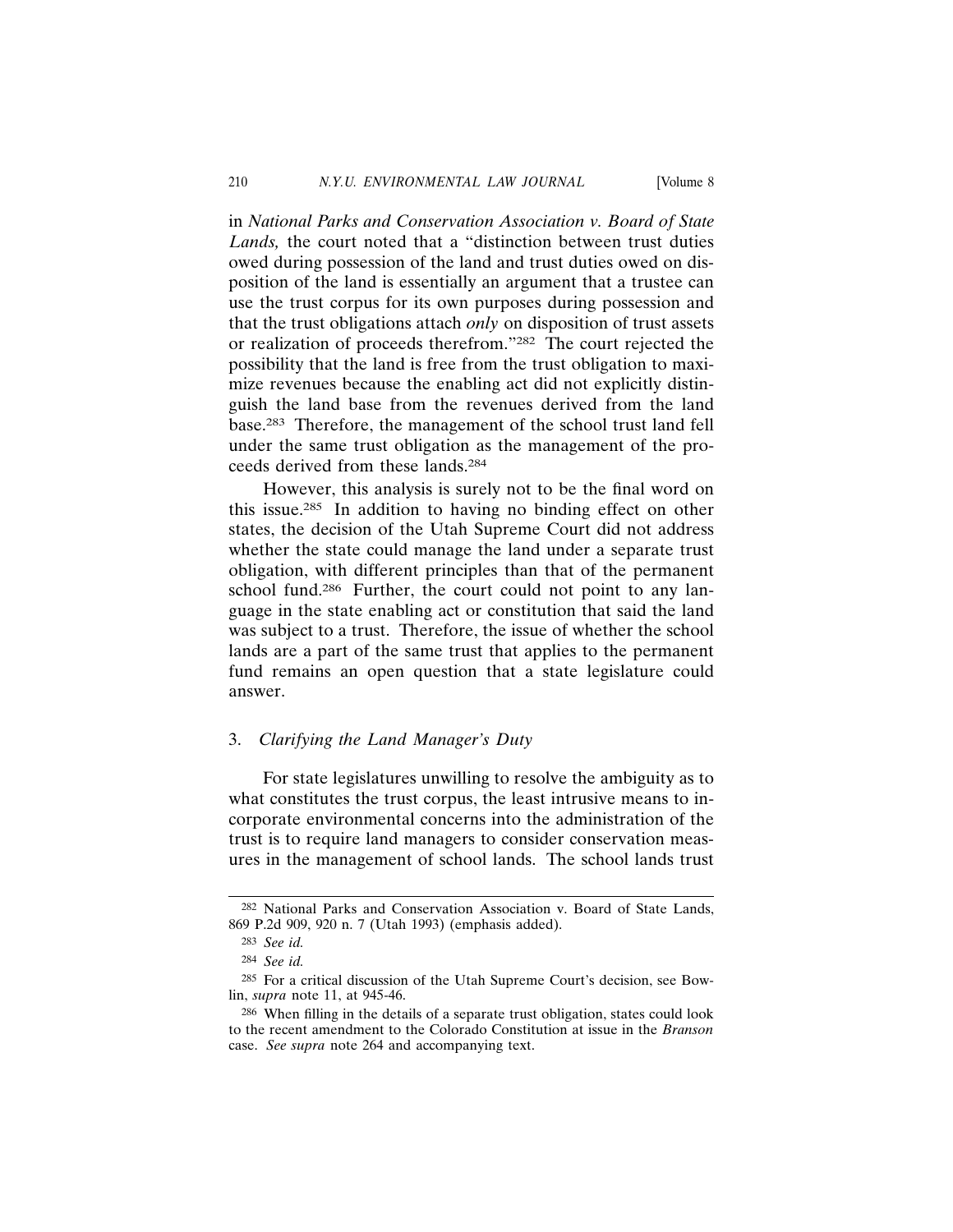doctrine grants the legislature the authority to pass such legislation.287

Under traditional trust principles, the state land manager, as a trustee, has a duty to manage the lands with undivided loyalty.288 In addition, the state land manager has a duty to manage the trust corpus in a manner that ensures sustainable long-term returns.289 Thus far, outside of the *Branson* decision, courts have done little to clarify the relationship between how the trustee's duties comport with the need to preserve the school land resource.290 Hence, state legislatures have an opportunity, through reform legislation, to emphasize the preservation side of the state land manager's fiduciary duty.

In deciding permissible uses of the school lands, the state land managers have traditionally favored present consumption and immediate distribution of funds at the expense of long-term preservation.291 State legislatures have the ability to change this. The Supreme Court has held that short-term gains are an inappropriate measure for land management decisions under the school lands trust, even when the use indirectly benefits the ben-

<sup>287</sup> Authority in this sense means legal support to modify characteristics of the school land trust. The general authority of the legislature to pass laws directing the management of the school lands derives from the state constitutions.

<sup>288</sup> *See supra* Part III.C.2.

<sup>289</sup> *See supra* Part III.C.3.

<sup>290</sup> *See supra* Part IV.A.1. *Branson* is the only post-*Lassen* decision that has addressed the question of whether a state's citizens could clarify the terms of the school lands trust. *See* Branson Sch. Dist. RE-82 v. Romer, 161 F.3d 619 (10th Cir. 1998). Most of the post-*Lassen* decisions follow a similar pattern. First, the court inquires whether a trust exists. Courts generally spend little time on this question by pointing to *Lassen* as the answer. *See, e.g*., County of Skamania v. State, 685 P.2d 576, 580 (Wash. 1984). Second, after quickly concluding a trust does exist, the court spends the rest of its time analyzing whether a certain state action was in compliance with its trust obligation. *See* Fairfax et al., *supra* note 9, at 848 (noting that the bulk of the modern cases concern the decisions of the state land commissioner).

<sup>291</sup> Using Utah as an example, Professors Fairfax and Souder show how perpetual trust fund management that enables long-term preservation of trust resources can provide greater overall financial returns for beneficiaries than would immediate distribution of trust revenues which require concurrent liquidation of trust assets. *See* SOUDER & FAIRFAX, *supra* note 9, at 95-98. They note, however, that the administrative fees, which in Utah is based on both royalties and interest payments, can reduce the benefits of preservation just enough to justify immediate distribution of funds and liquidation of trust assets. *See id.* at 97. Thus, "while consuming the value of the trust corpus is explicitly prohibited in most states, the implicit structure for trust management in many states nevertheless leads to this result." *Id*. at 69.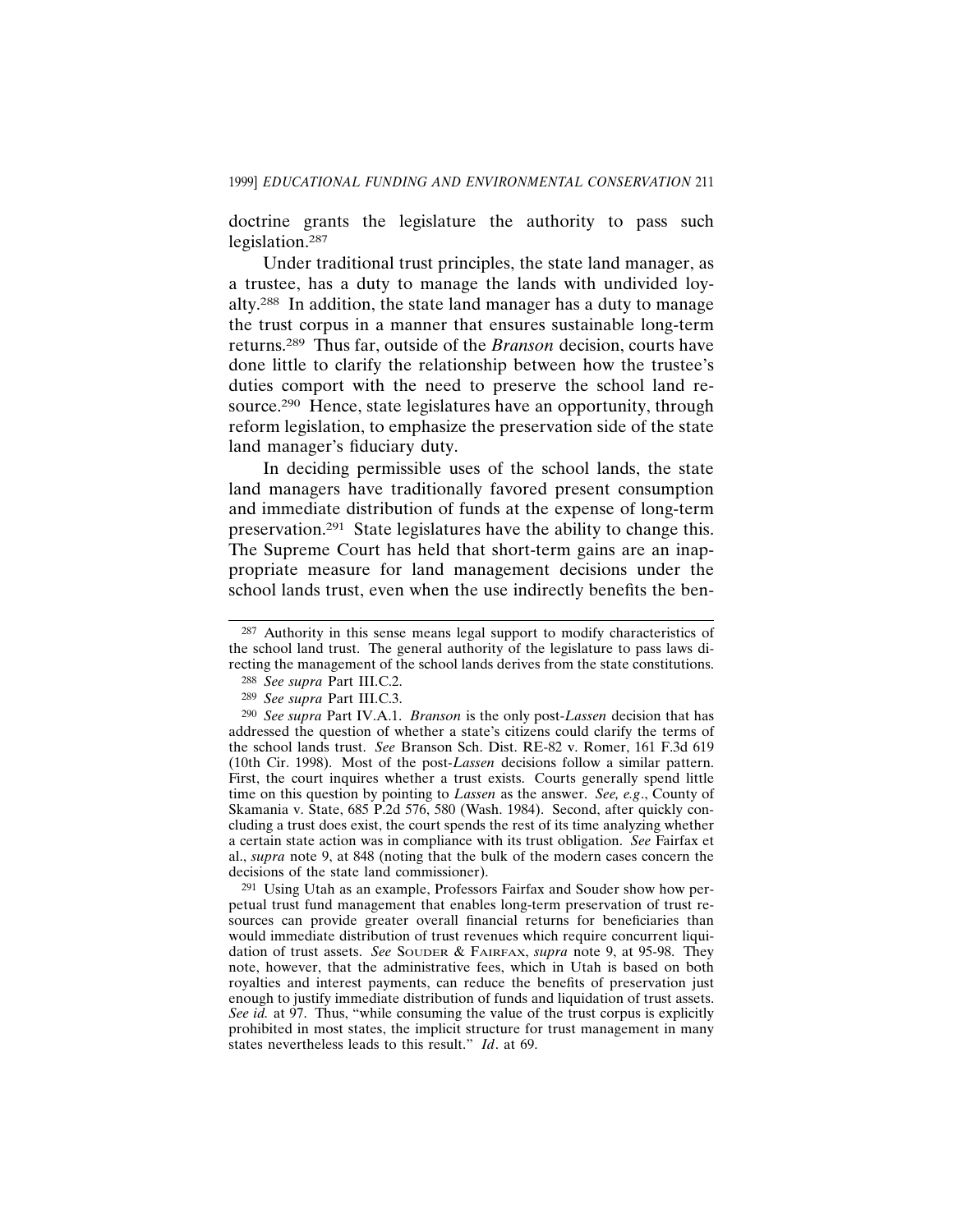eficiary.292 Consequently, state legislatures can require that, where preservation of resources for future use makes better economic sense, the land managers must forego short-term gains from resource extraction in lieu of long-term benefits from conservation.

Arguably, there is an inherent tension between the duty to manage these lands for long-term benefits and the trust obligation to seek the highest remunerative value from the school land resource. Due to the uncertainty in commodity prices and discount rates, land managers currently justify short-term sales of school land resources by suggesting that liquidation and reinvestment of the monies in the school permanent fund will ultimately result in a greater return than preserving the resource for future sale.<sup>293</sup> However, such an analysis hardly produces exact results upon which to base resource allocations. By using trust law principles, the legislature can emphasize that these judgments should favor long-term preservation, even where there is a risk that the short-term gains would, in hindsight, have been the more prudent investment. As the Tenth Circuit explained in the *Branson* case, "a trustee is expected to use his or her skill and expertise in managing a trust, and it is certainly fairly possible for a trustee [or a legislature] to conclude that protecting and enhancing the aesthetic value of a property will increase its long-term economic potential and productivity."294

Therefore, state legislatures concerned with the lack of environmental considerations in current school land management could easily rectify this deficiency by passing legislation that explicitly directs school land managers to consider conservation as a viable use of trust lands.

<sup>292</sup> *See* Ervien v. United States, 251 U.S. 41, 44 (1919).

<sup>293</sup> *See* SOUDER & FAIRFAX, *supra* note 9, at 214-20 (discussing the relationship between how future value of mineral resources is determined and the decision to sell or retain). It is ironic that this "one in the hand is better than two in the bush" philosophy that permeates the conventional wisdom of school land management is what led several states in the first instance to abolish the transfer of school land grants into private holdings and to impose a protective trust to ensure sustainable funds for schools.

<sup>294</sup> *Branson Sch. Dist.*, 161 F.3d at 638.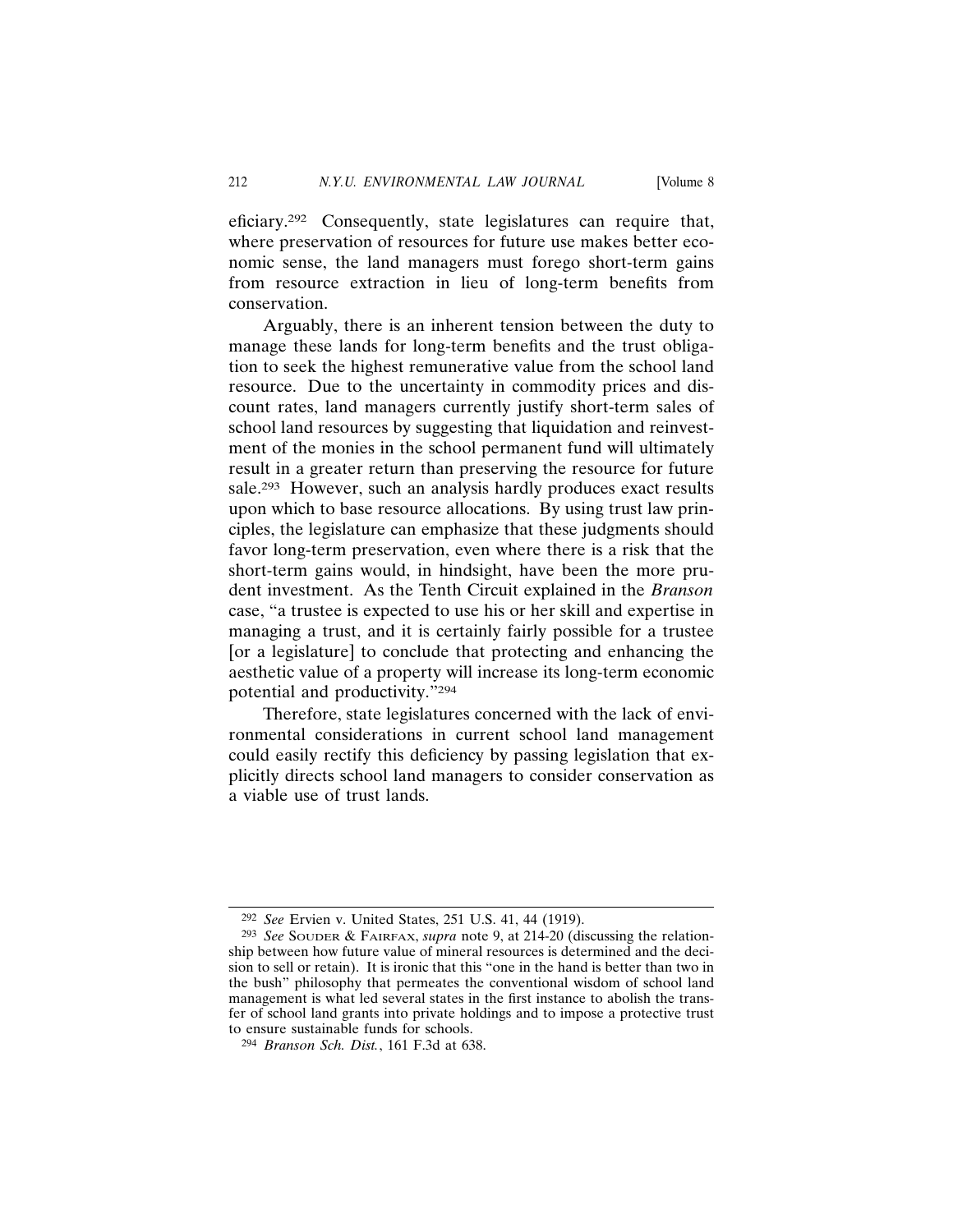#### 1999] *EDUCATIONAL FUNDING AND ENVIRONMENTAL CONSERVATION* 213

## 4. *The Advantages and Disadvantages of Relying Upon Common Law Trust Principles for Reform*

Trust principles can be an effective means of overcoming the land manager's dilemma because legislatures can easily incorporate environmental values into the existing structure. The advantage in basing reform legislation on trust principles is that such legislation can conform to the system of land management that has been in place for the last thirty years without disturbing its basic structure. In addition, because the legislation is based on common law principles, court decisions enforcing the legislative mandates become more predictable.

The use of trust principles as a solution to the land manager's dilemma has its disadvantages as well. First, these strategies do little to alleviate the trust beneficiaries' concerns that they will bear the costs of preservation through lost revenues because these strategies do not shift the costs of preservation away from the trust beneficiaries. Second, inherent in this strategy is the fact that such changes must be acceptable to those who are parties to the trust – both schools and land managers. It is unlikely that outside pressures from environmental groups will force the legislatures to change their states' management philosophies. For trust principles to incorporate environmental interests, pressure will need to come from those to whom the trustees are most accountable – the schools. However, the schools' probable concern that they will be forced to bear the opportunity cost of preservation reduces the likelihood that such pressure will be effective.

### B. *Environmental Statutes of National Importance*

Another legislative approach to incorporating environmental values into the management of school trust lands is to impose environmental requirements on the administration of the school lands through environmental statutes of nationwide importance. The United States Supreme Court has held that statutes promulgated by Congress that address issues of nationwide importance will trump the specific trust mandate to maximize revenues.<sup>295</sup>

<sup>295</sup> *See* Case v. Bowles, 327 U.S. 92, 100 (1946); Board of Natural Resources v. Brown, 992 F.2d 937, 944 (9th Cir. 1993).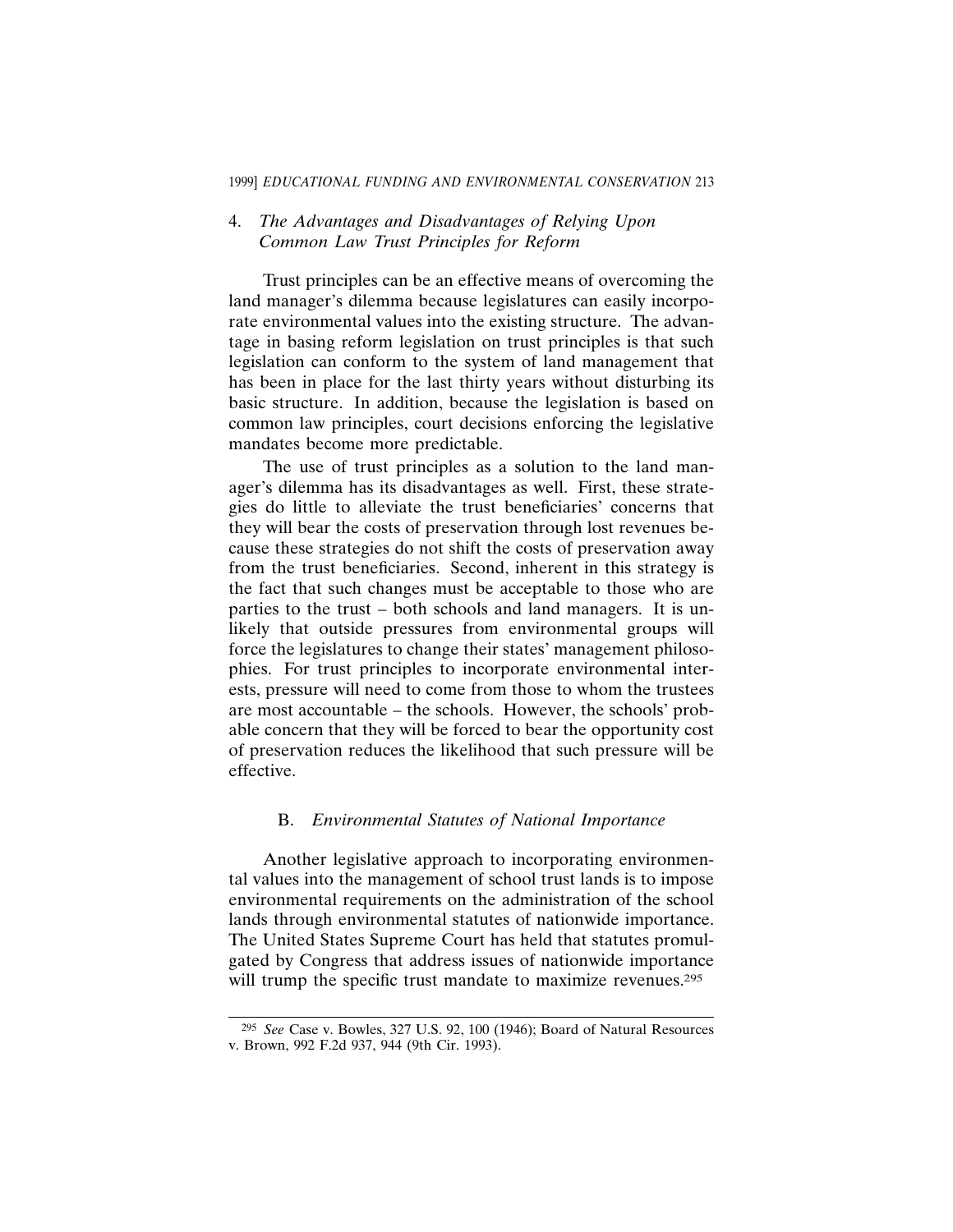#### 1. *Federal Laws of National Importance*

Both Congress and the affected state must consent to modify the terms of the trust as set forth in the state's enabling act.296 However, this is not the only means by which Congress can alter the obligation to maximize revenues. It can also unilaterally modify the trust through the enactment of laws of national importance.

In *Case v. Bowles*, 297 the United States Supreme Court made clear that valid legislation enacted by Congress will control where that legislation conflicts with the state's trust obligation to secure the maximum financial benefit for public schools. In *Case*, the administrator of the Office of Price Administration, which controlled commodity prices during World War II, sought to prevent the Washington State Commissioner of Public Lands from selling timber on state school lands above a fixed price set by the federal government.<sup>298</sup> The Court declared that Washington's timber sales were subject to the federal price controls, despite the fact that the state would have to sell the timber for less than its maximum revenue generating potential.299 Commenting on the nature of the school lands grants, the Supreme Court noted that "[n]o part of all the history concerning these grants, however, indicates a purpose on the part of Congress to enter into a permanent agreement with the States under which States would be free to use the lands in a matter which would conflict with valid legislation enacted by Congress in the national interest."300

The *Case* decision created an important opening in the seemingly impenetrable trust obligation to maximize revenue.<sup>301</sup>

<sup>296</sup> *See* Boice v. Campbell, 248 P. 34, 35 (Ariz. 1926).

<sup>297</sup> 327 U.S. 92, 100 (1946).

<sup>298</sup> *See Case*, 327 U.S. at 95-96.

<sup>299</sup> *See id.* at 102.

<sup>300</sup> *Id.* at 100.

<sup>301</sup> Not all courts, however, agree that broad general statutes such as environmental legislation always take precedence over the specific trust mandate. In *Utah v. Kleppe*, 586 F.2d 756 (10th Cir. 1978), the Tenth Circuit was called upon to decide a conflict between the Taylor Grazing Act and Utah's obligation under the school trust doctrine. In holding that school trust doctrine prevailed, the court noted:

Where there are two statutes upon the same subject, the earlier being special [like a state enabling act pertaining to the school trust] and the latter being general [like the Taylor Grazing Act] it is settled law that the special act remains in effect as an exception to the general act unless abso-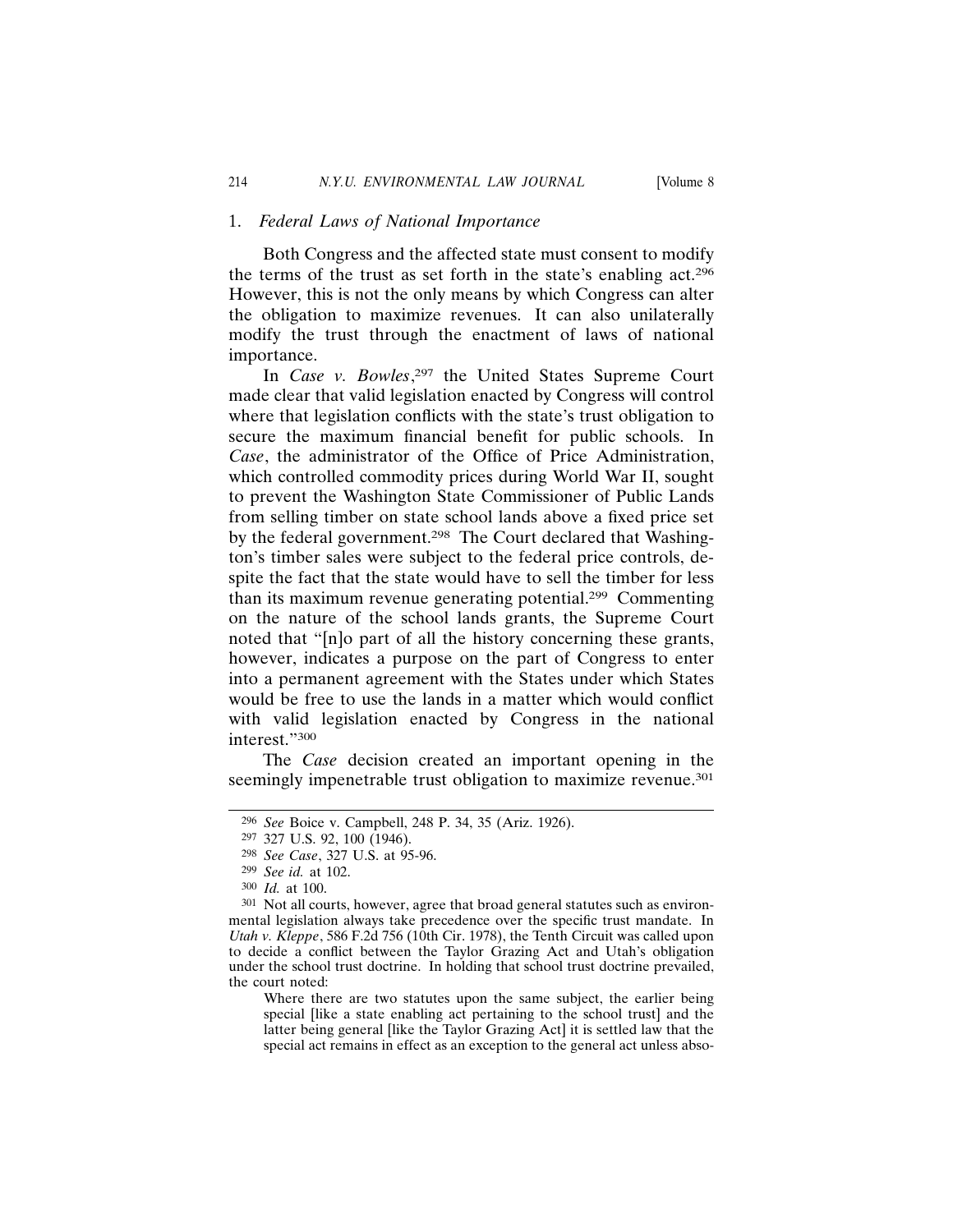*Board of Natural Resources v. Brown*302 offers a recent example of how Congress can use *Case* as support to enforce federal environmental standards on state school lands. In 1990, Congress enacted the Forest Resources Conservation and Shortage Relief Act,<sup>303</sup> which restricted the foreign export of all domestic timber, in an attempt to control the amount of timber harvesting on state and federal lands.304 Washington was the state most affected by the statute because many of the state's timber sales from school lands were to Japanese companies at prices above the domestic rate.

Washington challenged the enforcement of the Act, claiming that it interfered with its trust mandate to obtain the greatest economic benefit from the school lands.305 The Ninth Circuit rejected the state's argument that Congress had a continuing obligation to act in the best interests of the federal grant land trust, an obligation that included selling timber harvested from trust land at full market value.306 Instead, the court ruled that "*Case* stands for the proposition that 'valid legislation enacted by Congress' trumps the Boards' ability to use the trust lands in whatever way they wish."307

The decisions in *Case* and *Brown* demonstrate a hierarchy of federal mandates. The power of the state to maximize its return from its school lands is subordinate to more important federal objectives. Accordingly, environmental standards established under the Clean Air Act (CAA),<sup>308</sup> Clean Water Act (FWPCA),309 and other pollution control statutes are applicable

304 *See Brown*, 992 F.2d at 944*.*

lute incompatibility exists between the two, and all matters coming within the scope of the special statute are governed by its provisions.

*Id*. at 768. This decision was reversed by the United States Supreme Court on other grounds. *See* Andrus v. Utah, 446 U.S. 500 (1980). However, because the Supreme Court failed to comment on the Tenth Circuit's analysis in regard to the special/general applicability distinction, one could argue that the Court left open the question of whether state enabling acts are special legislation that can override general legislative enactments.

<sup>302</sup> 992 F.2d 937 (9th Cir. 1993).

<sup>303</sup> Forest Resources Conservation and Shortage Relief Act, 16 U.S.C. § 620 (1994).

<sup>305</sup> *See id.*

<sup>306</sup> *See id*.

<sup>307</sup> *Id.*

<sup>308</sup> Air Pollution Control Act, 42 U.S.C. § 7401 et seq. (1994).

<sup>309</sup> Federal Water Pollution Control Act (FWPCA), 33 U.S.C. § 1251 et seq. (1994).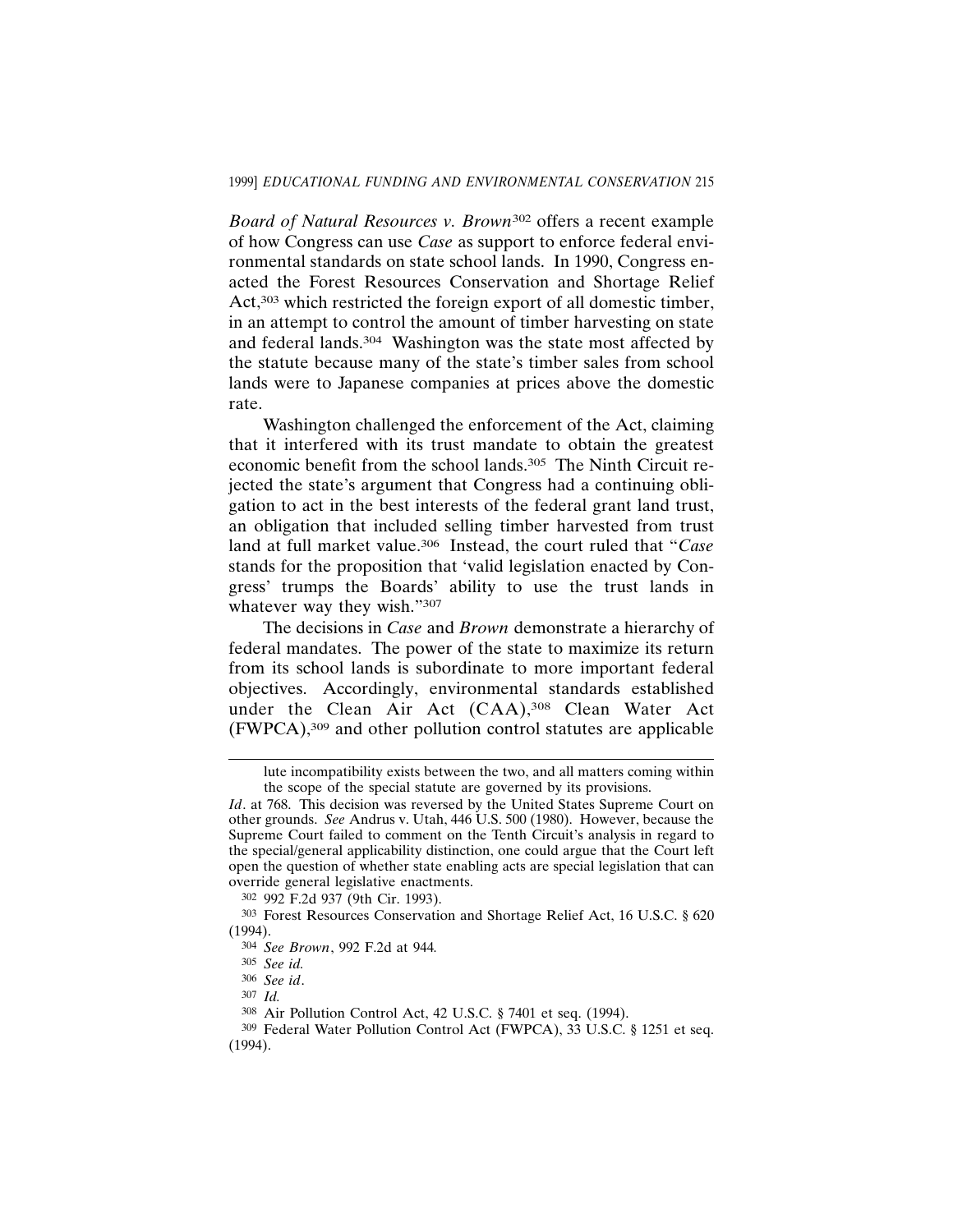to state school lands. The Endangered Species Act (ESA)310 provides the best example of how federal environmental statutes can infuse environmental interests into school land management decisions.

#### 2. *The Endangered Species Act*

Section 9 of the ESA requires a permit from the United States Fish and Wildlife Service (USFWS) if an action has the potential to "take" a listed threatened or endangered species.311 The United States Supreme Court recently upheld an agency definition of the term "take" to include habitat destruction as well as physical harm.312 Consequently, the range of actions possibly covered under the ESA is quite broad. The Act defines covered entities to include state agencies, which include any state department, board, commission, or other governmental entity responsible for the management of fish, plant, or wildlife resources within a state.313 Therefore, permit approval must be obtained from the USFWS for any proposed action on state school lands that will potentially result in a taking of endangered or threatened animals.

To obtain a permit, the state must prepare a habitat conservation plan. This plan outlines probable impacts and mitigation measures for the proposed taking and justifies selection of the proposed action over less destructive alternatives.314 After the conservation plan is submitted, the USFWS cannot issue the permit unless it finds, after an opportunity for public review is provided, that: 1) the proposed taking of an endangered species will be incidental to an otherwise lawful activity; 2) the permit applicant will minimize and mitigate the impacts of the taking to the maximum extent practicable; 3) the applicant will assure adequate funding for its conservation plan; and 4) the taking will not appreciably reduce the likelihood of the survival of the species.<sup>315</sup>

While the ESA has not prevented a lease or sale of school lands, it makes school lands managers more accountable to scien-

<sup>310</sup> Endangered Species Act of 1973 (ESA), 16 U.S.C. § 1531 et seq. (1994).

<sup>311</sup> 16 U.S.C. § 1539 (1994).

<sup>312</sup> *See* Babbit v. Sweet Home Chapter, 515 U.S. 687, 703 (1995).

<sup>313</sup> *See* 16 U.S.C. §§ 1532(13), (18).

<sup>314</sup> *See* 16 U.S.C. § 1539(a)(2)(A).

<sup>315</sup> *See* 16 U.S.C. § 1539(a)(2)(B).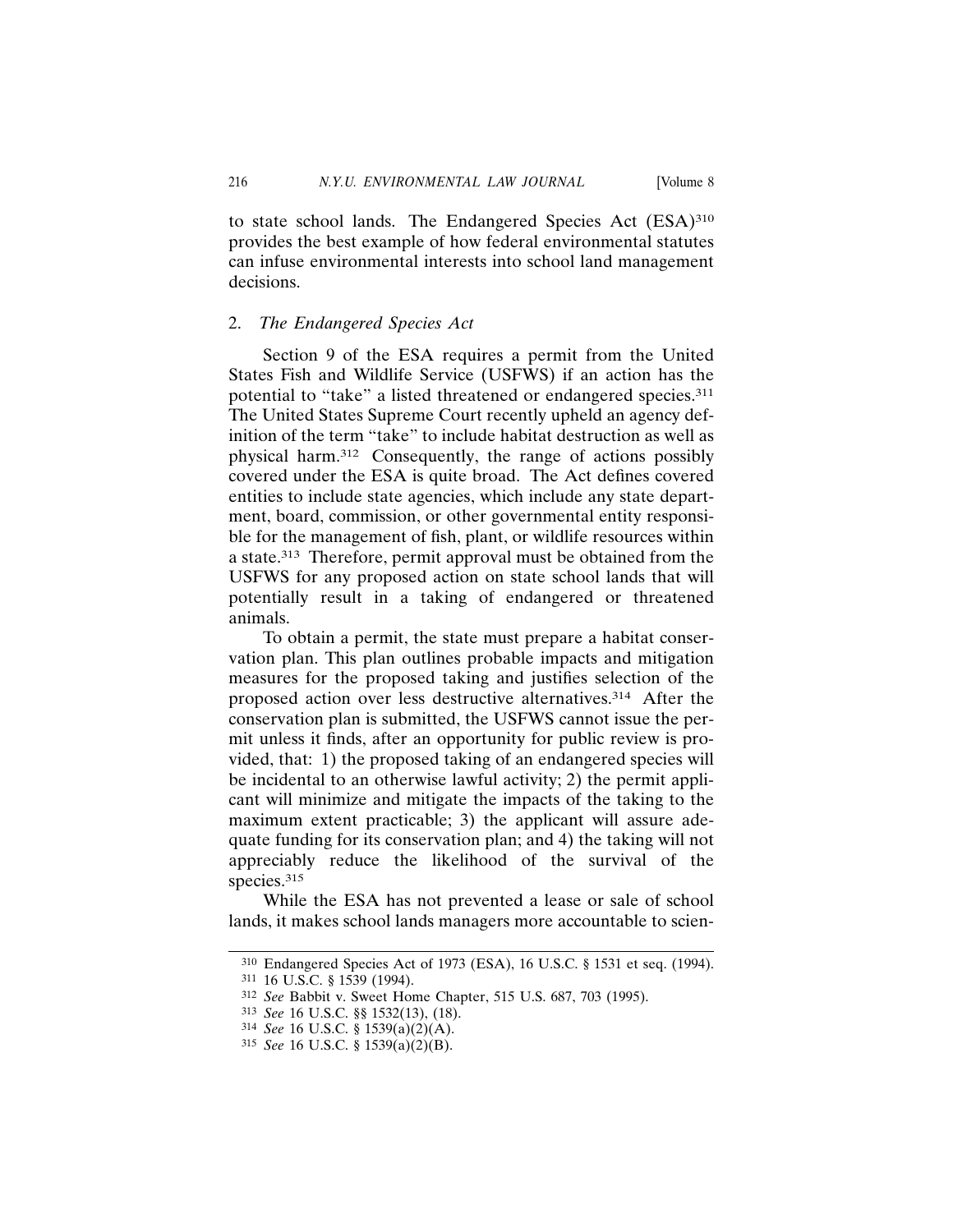tific principles316 and requires them to disclose the effect of their actions to the public through the habitat conservation planning process.317 The conservation plan requirement of the ESA318 has the potential to improve trust land management decisions because it requires a land manager to recognize environmental impacts and mitigate those which she might have otherwise ignored under modern school trust law doctrine. This positive impact on school lands is not unique to the ESA. As noted above,<sup>319</sup> other command and control regulatory statutes such as the Clean Water Act<sup>320</sup> or Clean Air Act<sup>321</sup> can also infuse environmental values into the management of school trust lands. Consequently, through environmental statutes of national importance, Congress can impose environmental requirements on school trust lands.

#### 3. *State Laws of Statewide Importance*

While it is clear that federal laws of general applicability apply to the management of state school lands, the question of whether state legislatures can impose environmental requirements through laws of statewide importance is less settled. The prevailing trend appears to be to recognize that state environmental laws of general application can impose requirements to consider the environmental effects of school land management decisions.

The Colorado State Supreme Court confronted this issue in *Colorado State Board of Land Commissioners v. Colorado Mined Land Reclamation Board*. 322 In what most commentators refer to as the *Conda* case, the court concluded that school trust lands

<sup>316</sup> *See* 16 U.S.C. § 1533(b)(1)(A) (requiring the designation of a species to be based upon scientific data).

<sup>317</sup> *See* 16 U.S.C. § 1539(a)(2)(B) (requiring the habitat conservation plan be open for public review). There has yet to be a court ruling reconciling the ESA with the school lands trust obligation. However, several state attorney general opinions have accepted the notion that while the ESA may hinder efforts to maximize revenues, it does not substantially burden the state from achieving its obligation under the school lands trust doctrine. *See, e.g*., 1996 Op. Wash. Att'y Gen. 11 (1996).

<sup>318</sup> *See* 16 U.S.C. § 1539(a)(2)(A).

<sup>319</sup> *See supra* Part IV.B.1-2.

<sup>320</sup> Federal Water Pollution Control Act (FWPCA), 33 U.S.C. § 1251 et seq. (1994).

<sup>321</sup> Air Pollution Control Act, 42 U.S.C. § 7401 et seq. (1994).

<sup>322</sup> 809 P.2d 974 (Colo. 1991).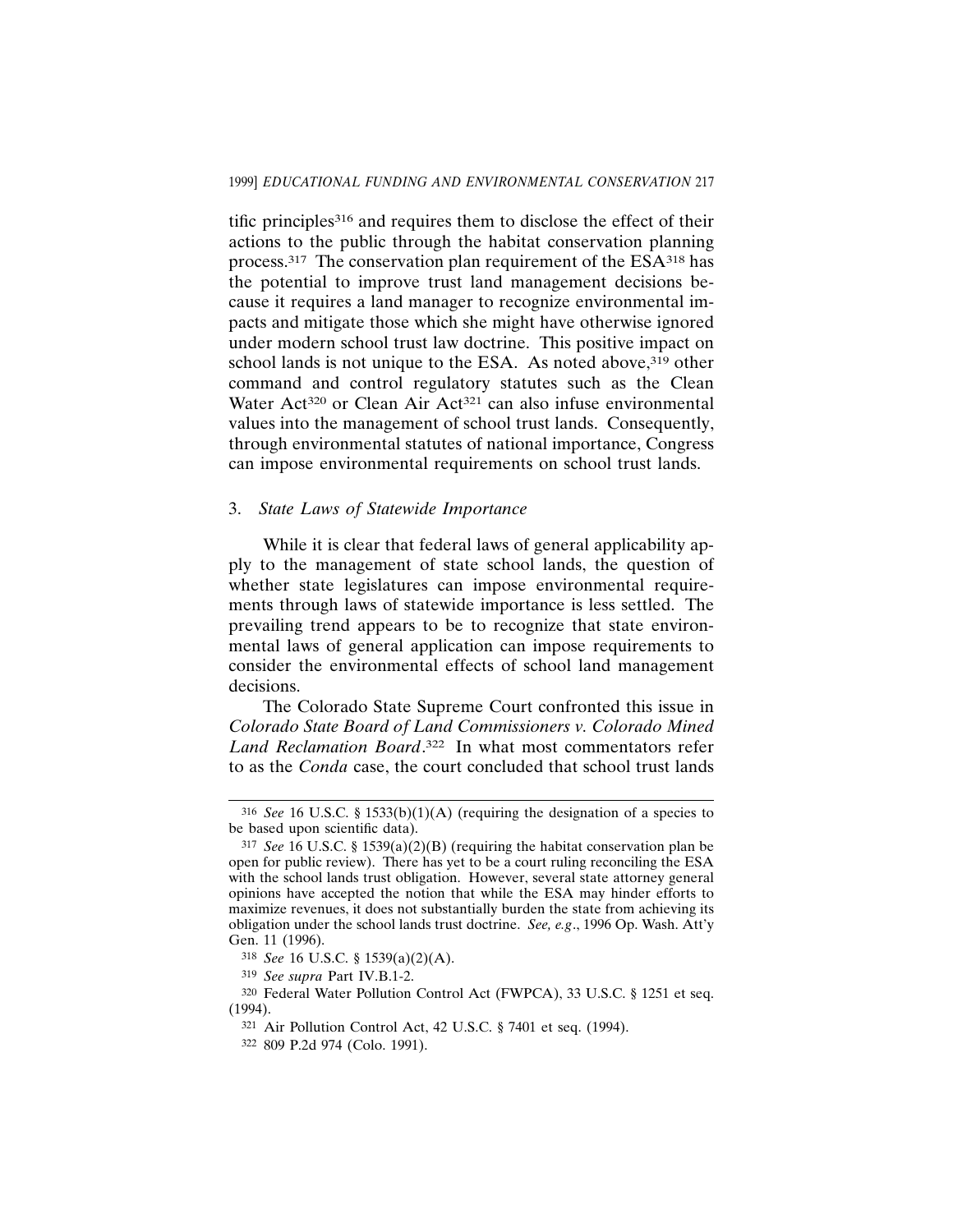are not exempt from reasonable state legislation.323 The issue arose when the state Land Board granted Wesley D. Conda, Inc. ("Conda") a limited impact mining permit to mine a parcel of school lands in Boulder County.<sup>324</sup> Before the permit was issued, the Colorado legislature passed the Colorado Mined Land Reclamation Act, which conditioned mining permits upon compliance with local zoning and subdivision regulations.<sup>325</sup> When Conda's limited permit was issued, the company agreed to be bound by all the provisions of the Reclamation Act.326 When Conda applied to the Reclamation Board, as required by the legislation, to convert the limited use permit to a regular permit, thus increasing the acreage of the proposed mining operations, the Reclamation Board denied the permit on the grounds that Conda's operations would violate county zoning regulations.<sup>327</sup>

The State Land Board challenged the Reclamation Board's denial of Conda's permit on the ground that the Reclamation Act interfered with the Land Board's trust duty to manage the school lands to obtain maximum revenue.<sup>328</sup> Upholding the Reclamation Board's decision to deny Conda's permit, the court ruled that the Land Board, like all other state agencies, is subject to reasonable legislative regulation.329 Moreover, the Colorado Supreme Court noted:

The constitutional grant of authority to the School Land Board to dispose of school lands in such manner as will secure the "maximum possible amount therefor," was not intended as a license to disregard reasonable legislative regulations simply because compliance with such regulations might reduce the amount of revenues otherwise available from the leasing of school lands.<sup>330</sup>

327 *See id.* at 978.

<sup>323</sup> *See* Colorado State Bd. of Land Comm'rs v. Colorado Mined Land Reclamation Board, 809 P.2d at 987. This case was decided prior to *Branson*, which upheld the passage of a Colorado constitutional amendment setting forth a stewardship principle in lieu of the obligation to maximize revenues. *See Branson Sch. Dist.*, 161 F.3d at 638.

<sup>324</sup> *See Mined Land Reclamation Board*, at 977.

<sup>325</sup> *See id.* (citing Colorado Mined Land Reclamation Act, COLO. REV. STAT. §§ 34-32-109(6), 34-32-115 (1984)).

<sup>326</sup> *See id.* at 977-78.

<sup>328</sup> *See id.* at 985.

<sup>329</sup> *See id.* at 987.

<sup>330</sup> *Id.* (citations omitted).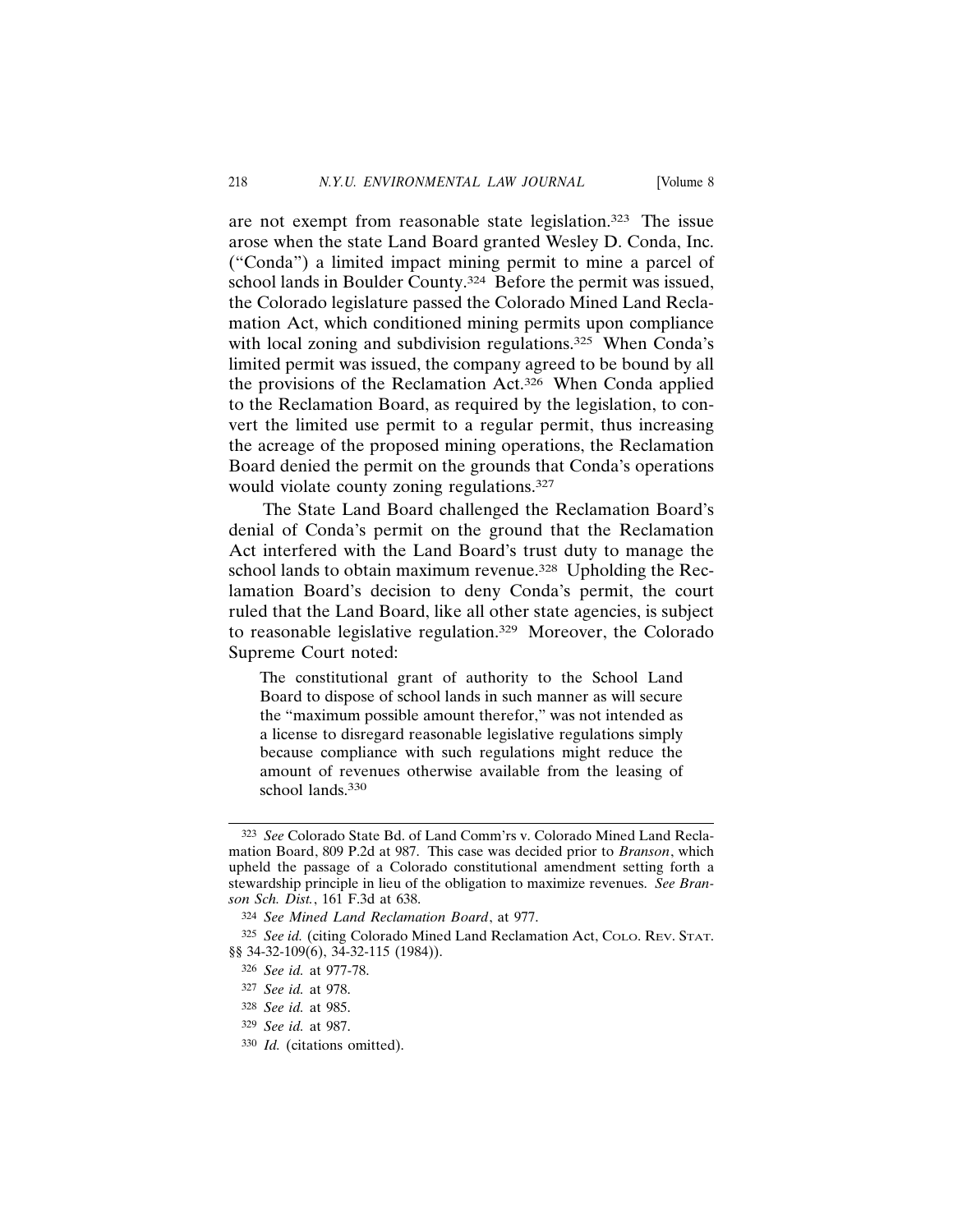Thus, the court acknowledged that the obligation to maximize revenues was not unconditional. The court decided that state statutes of general importance, like federal laws of national importance, displace the state's strict obligation to maximize revenues.

Colorado is not the only state to adopt the rule that state environmental laws are applicable to the management of its school lands. In *Noel v. Coel*, 331 the Washington State Supreme Court held that the State Environmental Policy Act applied to decisions to sell timber from state school trust lands.<sup>332</sup> The court ruled that the state Department of Natural Resources must prepare an environmental impact statement for any timber sale from school trust lands that would significantly affect the environment, regardless of the impact on the economics of the sale.333

The Utah Supreme Court, in *National Parks & Conservation Association v. Board of State Lands* (*National Parks*), acknowledged that trustees clearly have a duty to act according to general state laws despite the trust obligation to maximize economic return from school lands.334 In *National Parks*, an environmental group challenged the state's decision to exchange school lands located in Capitol Reef National Park to complete paving of the Burr Trail.335 While the court refused to require the state to take into account the scenic, aesthetic, and recreation values in all school trust land decisions, it did recognize that in some instances "it would be unconscionable not to preserve and protect those

<sup>331</sup> 655 P.2d 245 (Wash. 1982).

<sup>332</sup> It could be argued that the Washington Supreme Court's decision in *County of Skamania v. State*, 685 P.2d 576 (Wash. 1984) overrules this decision, because in *Skamania* the court invalidated a law passed by the legislature on the grounds it conflicted with the trust. However, this argument fails to make a key distinction between the type of statutes involved. Unlike the State Environmental policy Act in the *Noel* case, the law invalidated in *Skamania* allowed timber harvesters to breach their sale agreements with the state without having to pay a penalty. Because these sales were on school trust lands, the beneficiaries claimed that failing to hold the timber harvesters to their contracts, or at the minimum to a penalty should they breach those contracts, was a violation of the state's trust obligation. Accordingly, the statute at issue focused exclusively on the state's trust lands and was not a law of general applicability.

<sup>333</sup> *See Noel*, 655 P.2d at 249.

<sup>334</sup> National Parks and Conservation Association v. Board of State Lands, 869 P.2d 909, 921 n.9 (Utah 1993).

<sup>335</sup> *See id.* at 911.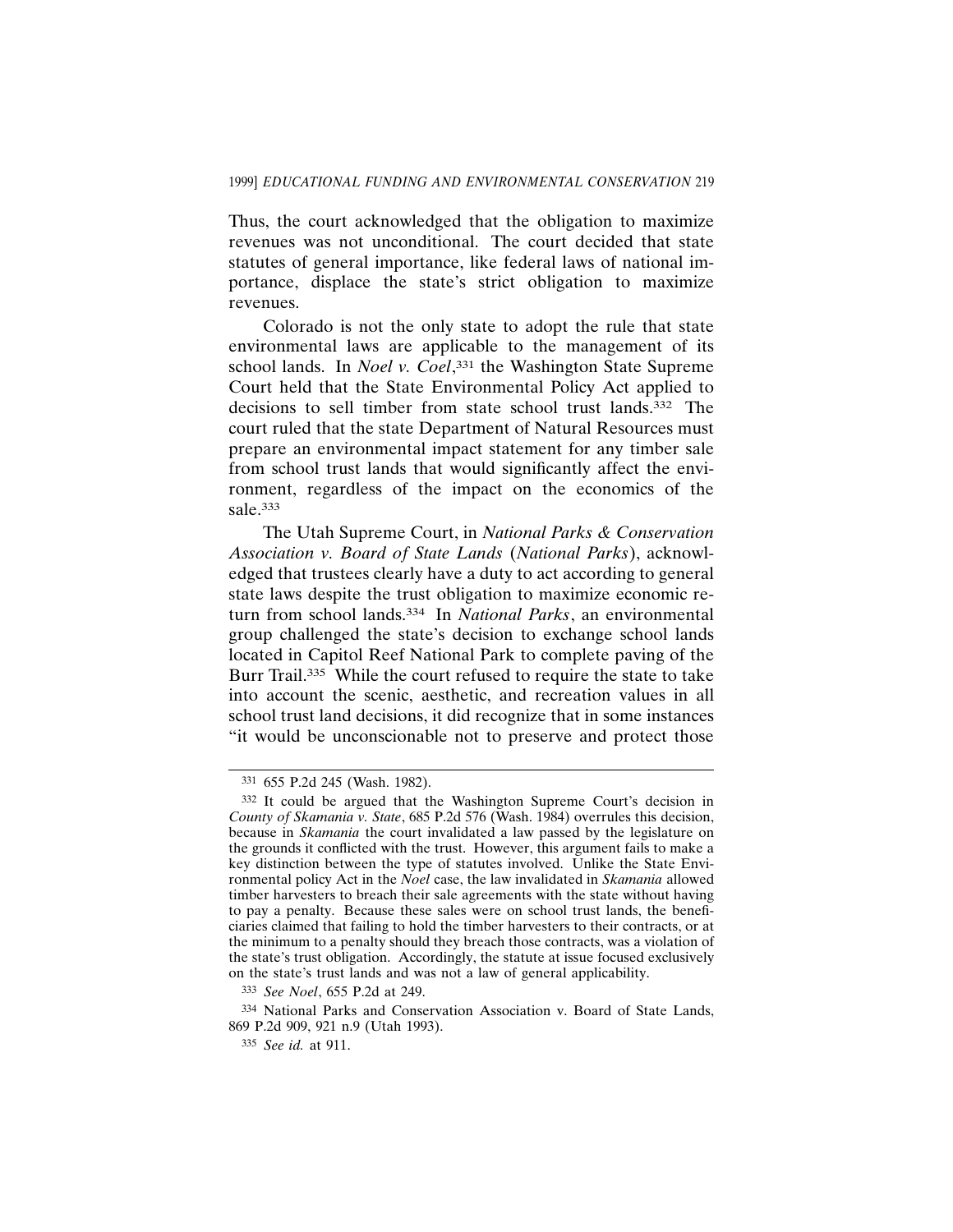values."336 The court noted that while the land manager's primary objective must be "to maximize the monetary return of school trust lands,"337 general laws enacted pursuant to the state's police power are not likely to be in conflict with the terms of the trust.338

# 4. *The Advantages and Disadvantages of Broad Based Environmental Legislation*

Using state and federal environmental laws as a solution to the school land manager's dilemma has several advantages. First, unlike the trust principles mentioned above,<sup>339</sup> this strategy can be an effective tool for those outside of the trust relationship to affect trust land decisions. Moreover, many environmental regulations involve a public disclosure or participation element in the decision making process. Second, environmental statutes often provide standards by which the courts can measure compliance. Third, enforcement mechanisms are already in place to ensure compliance by state land managers. For example, many of the command and control environmental statutes contain citizen suit provisions that allow private citizen groups to enforce the requirements of the particular act.340

Using broad-based environmental statutes to infuse environmental values into the management of school lands has several limitations as well. First, difficulties exist with passing environmental legislation that is specific enough to address the issues of school land management while maintaining its status as a statute of statewide or national importance. To qualify as a statute of nationwide or statewide importance, the environmental legislation must address a broad nationwide or statewide problem.341 If legislatures tailor the legislation too narrowly to correct specific environmental deficiencies in school land management,<sup>342</sup> the

<sup>336</sup> *Id.* at 921.

<sup>337</sup> *Id*. at 920.

<sup>338</sup> *See id.* at 921 n.9.

<sup>339</sup> *See supra* Part IV.A.

<sup>340</sup> *See, e.g.*, Federal Water Pollution Control Act (FWPCA), 33 U.S.C. § 1365(a) (1994) (provision of the Clean Water Act allowing citizens to file private civil actions in United States district court to enforce effluent limitations in national pollution elimination system (NPDES) permits).

<sup>341</sup> *See supra* Part IV.B.1 & 3.

<sup>342</sup> For example, legislation prescribing the amount of cattle and location of grazing on state school trust lands would not be a statute of statewide interest because it is specific to school trust lands. However, a statute that required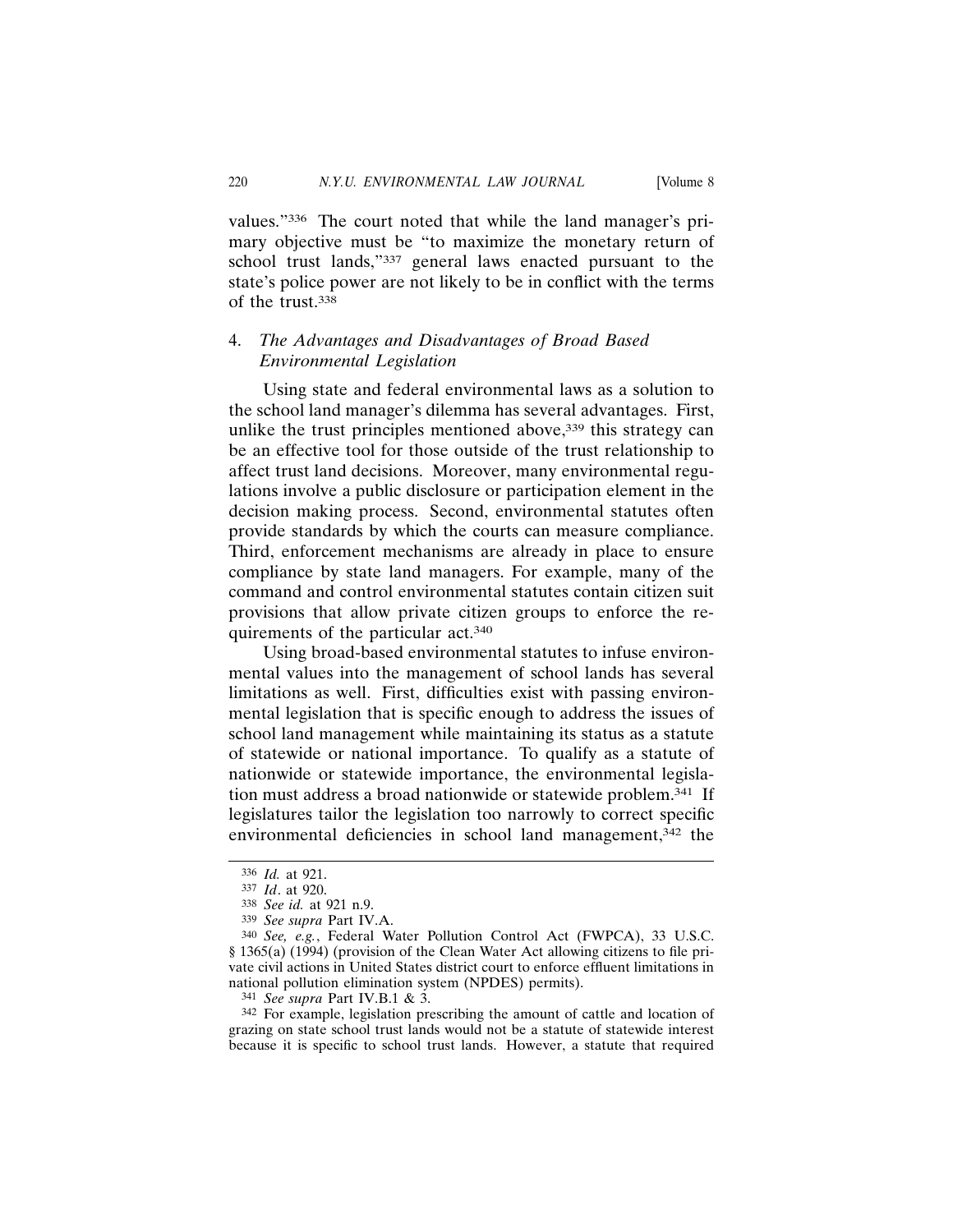legislation may lose its status as a statute of nationwide or statewide importance, thus losing its ability to trump the obligation to maximize revenues. Second, even where the legislature is successful in passing environmental statutes, it is seldom that such statutes will prohibit resource extraction.<sup>343</sup> Consequently, while mitigation of environmental impacts can be a victory in itself for environmental groups, preservation is often a difficult goal to achieve through these statutes.344 Third, despite the superseding nature of broad based environmental legislation, the specific law requiring economic maximization will remain the dominant force in school land management decisions. As illustrated above by the *Conda* case, environmental statutes only temper the state's obligation to maximize revenues – they do not replace it.<sup>345</sup> Therefore, while environmental statutes certainly help mitigate adverse effects, they are not likely to result in preservation of the school land resource.

#### C. *Inter-agency Sales of School Land*

The use of statutes of general application and common law trust principles to support legislative reform can provide means to mitigate the environmental damage done by harvesting and even provide for the conservation of certain resources. However,

ranchers who leased any public land to file a comprehensive grazing plan with the state or a statute that protected water quality by prohibiting grazing within a specified distance of a lake, river, or stream would arguably be a statue of statewide significance.

<sup>343</sup> Instead, most environmental statutes of national importance only regulate the offending activity to mitigate impacts, not avoid them. *See, e.g.,* Endangered Species Act, 16 U.S.C. § 1539(a)(2)(A) (1994) (permitting incidental takes of endangered species after the preparation of habitat conservation plans), National Environmental Policy Act (NEPA), 42 U.S.C. §§ 4321 et seq. (allowing the degradation of the environment so long as the degradation has been identified, alternatives discussed, and the findings disclosed to the public). 344 *See* Craig N. Oren, *How a Mandate Came from Hell: The Making of the*

*Federal Employee Tripreduction Program*, 28 ENVTL. L. 267 (1998).

This [compromise] characteristic of environmental legislation has mixed implications. . . . On the one hand, it increases the potential loss from failing to secure passage of a provision. Any provision that was not included in the 1977 Clean Air Act Amendments, for instance, would have to wait for over a decade for the next set of comprehensive amendments to be adopted. In this way the sporadic nature of environmental legislation encourages compromise to secure adoption.

*Id.* at 272; *see also* Wendy E. Wagner, *Congress, Science, and Environmental Policy*, 1999 U. I<sub>LL</sub>. L. R<sub>EV</sub>. 181 (1999) (discussing three models of legislative decision making and their effects on environmental legislation).

<sup>345</sup> *See supra* notes 322-30 and accompanying text.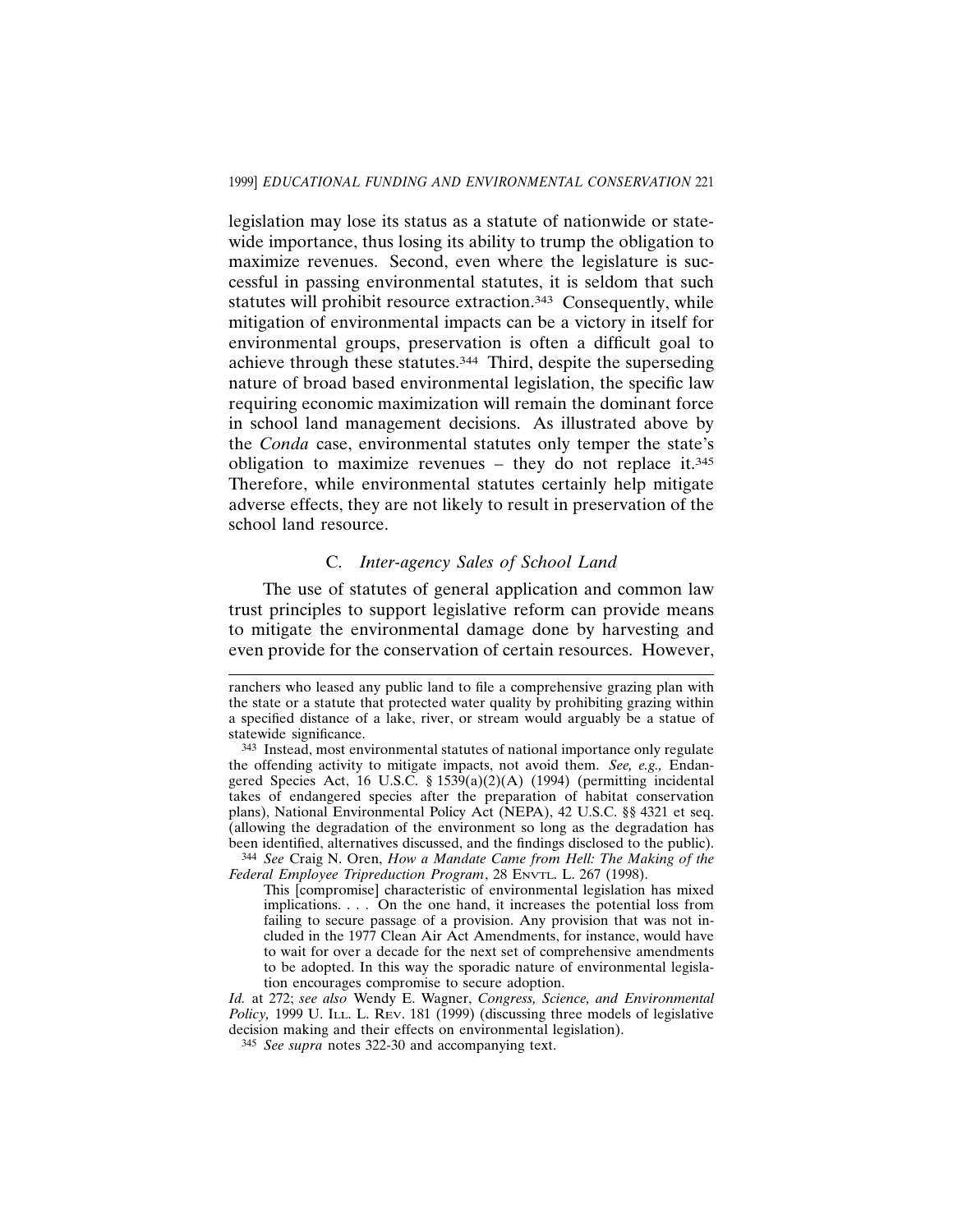because management of school lands under either of these strategies will remain largely driven by the obligation to maximize the economic benefit from those lands, they can do little to aid those interested in preservation of the school lands for indefinite periods of time.

Where unique, environmentally sensitive areas are involved, indefinite and secure preservation may be the only prudent means of protecting the lands. To assure total preservation of these lands would mean removing them completely from the auspices of school land trust doctrine. One means by which state legislatures can achieve this, without violating their duty to maximize revenues from these lands while they are still under control of the trust doctrine, is to authorize the transfer of the school land to a state agency that focuses on resource preservation. The most successful example of this type of program is the Washington Trust Land Transfer Program.346

Since statehood, the leading source of revenues for Washington's schools has been timber sales from school trust lands.<sup>347</sup> In the 1980s, Washington had difficulty meeting its school construction needs because less timber could be harvested as a result of increasingly protective environmental regulations.348 To solve this problem, the state legislature passed a statute that allows for annual transfers of trust land.<sup>349</sup> Under this program, the legislature annually appropriates funds to purchase sensitive trust lands from the school lands board.350 The state deposits about ninety percent of the purchase price into the school construction account to compensate for the by-passed revenues from resource leases. The state uses the remaining ten percent, which represents the value of the land, to purchase replacement lands more suited to income production.<sup>351</sup>

While this program successfully removes sensitive school lands from the trust obligation to maximize revenues, it is not without its drawbacks. As two commentators noted, "this story

<sup>346</sup> *See* WASH. REV. CODE § 43.51.270(1), which provides: "The department of natural resources and the state parks and recreation commission shall have authority to negotiate a sale to the state parks and recreation commission, for park and outdoor recreation purposes, of trust lands at fair market value."

<sup>347</sup> *See* SOUDER & FAIRFAX, *supra* note 9, at 261.

<sup>348</sup> *See id.*

<sup>349</sup> *See id.*

<sup>350</sup> *See id.*

<sup>351</sup> *See id.*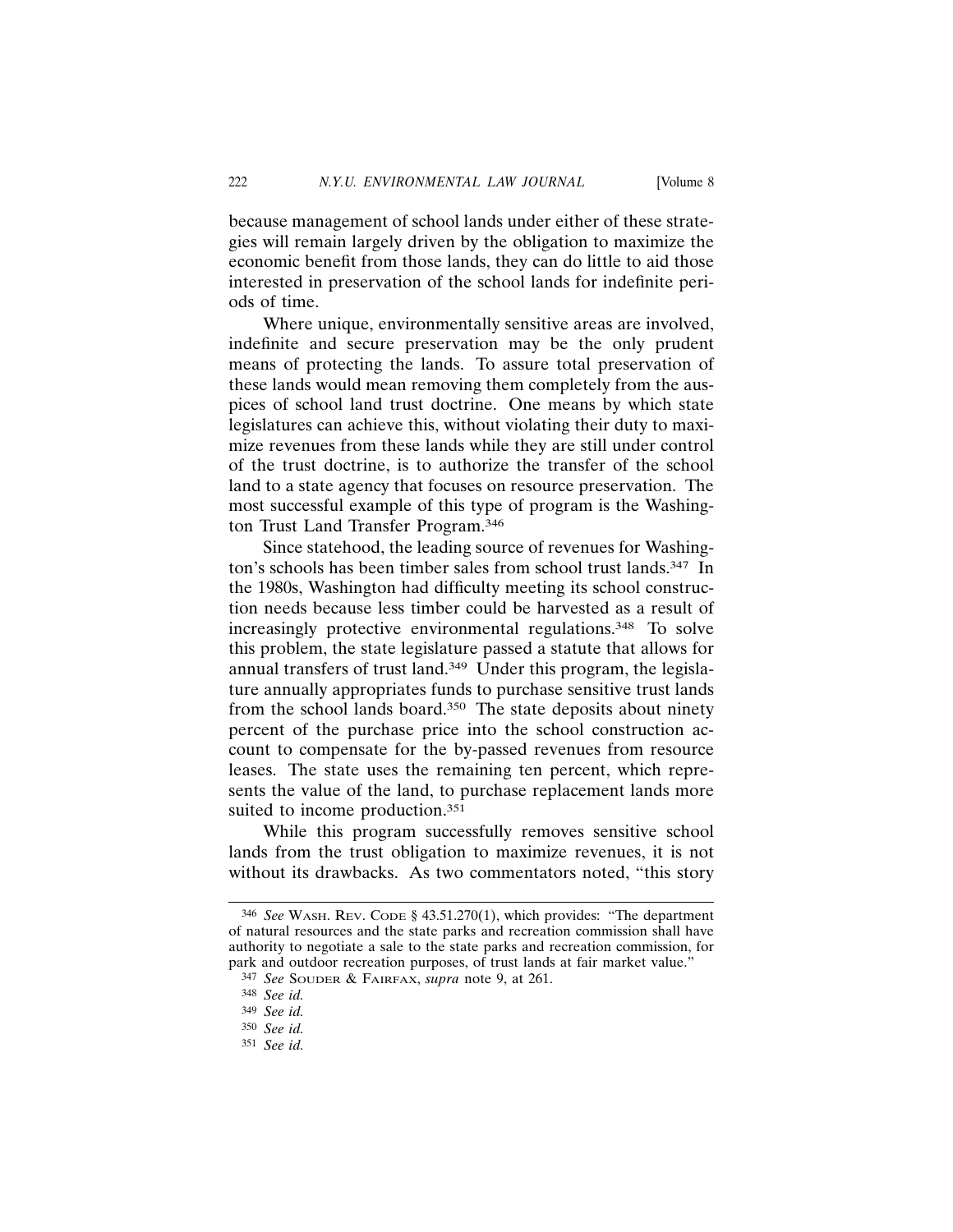underscores the obvious: if you have the money, you can buy your way out of many environmental conflicts."352 For states that cannot appropriate funds, enacting such a program is not a realistic option. Further, even where the state can identify funds, application of them to such a program could necessitate cuts in other state programs.

For states that can appropriate funds, however, the transfer strategy is an attractive solution to the conflicts between increasing public interest in conservation and the beneficiaries' interest in maximizing financial returns from the school trust lands. This approach allows the beneficiaries to see that they are not subsidizing conservation on school lands and places the burden of that subsidy on the same taxpaying public that is calling for the conservation of those same lands.

This legislative solution, unlike the others discussed above,353 appeals to the schools because it shifts the burden of paying for conservation from them to the state. The legislature appropriates public funds to make the trust whole for accommodating a public purpose; the trust, in return, provides a diverse body of land from which the Parks Department can choose. In sum, this approach is the most responsive to political pressures because it places accountability on the legislature. Because school funds are not used to subsidize conservation and preservation uses, this procedure allows public land managers and state legislatures to achieve conservation goals while speaking clearly about who is paying whom, for what, and at what price.

### D. *The Disadvantages of Legislating Conservation*

The legislative strategies discussed above can provide results for those who are interested in reforming the way states administer school trust lands. However, because it takes consensus among a majority of the parties to an issue to build legislation, the nature of the lawmaking process is compromise. Those who turn to the legislative processes to protect school land resources inevitably compete against those who seek to maximize revenues from these lands. Compromise can be slow to come about, and there is always the potential that by the time the legislature creates a consensus piece of legislation, efforts to preserve school land resources are diluted, if not entirely lost. Therefore, those

<sup>352</sup> *Id.*

<sup>353</sup> *See supra* Part IV.A-B.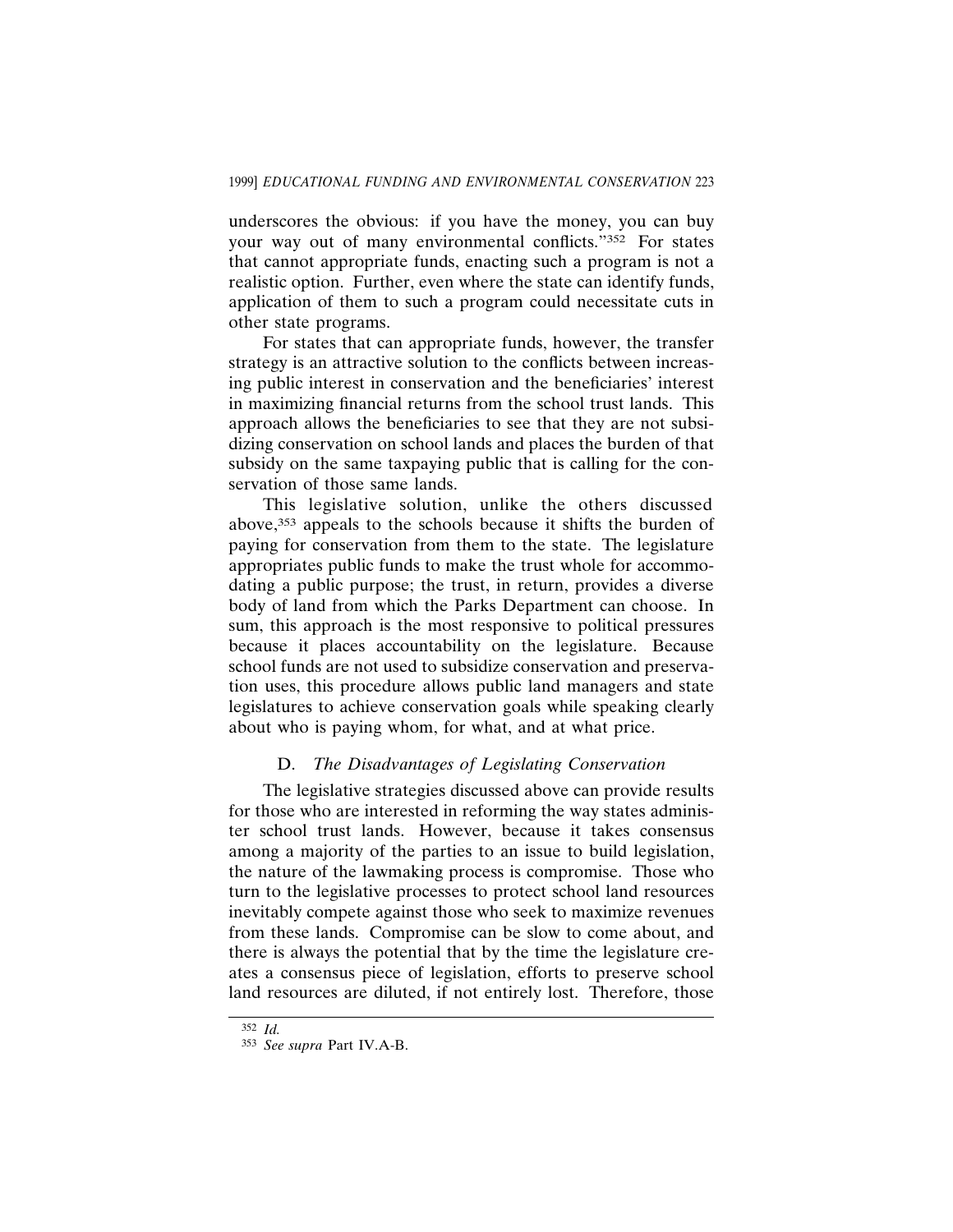benefiting from the status quo, beneficiaries and lessees, are often the parties well-served by the slow process.

Fortunately, the state legislature is not the only avenue available to those who seek to conserve the school land resources. For those concerned with the environmental health of school trust lands and willing to play an active role in the administration of school trust lands, there is another alternative: conservation leasing.

#### V

# BEATING REVENUE MAXIMIZATION AT ITS OWN GAME: CONSERVATION LEASING

Where a legislature is not inclined to actively preserve school lands, or at a minimum implement reform measures, conservation leasing provides an option. Conservation leasing is the practice of purchasing leases and putting them to a "conservation use."354 Because it does not require legislative approval, conservation leasing has a significant advantage over the other strategies discussed in this Article:355 it is something a state is already bound to allow.356

<sup>354</sup> The term "conservation lease" can be misleading. There is no actual "conservation lease" that parties purchase. As used in this Article, the term "conservation lease" is a short-hand way of referring to the purchase of a lease to extract resources, such as a mining lease or grazing lease, in which the lessee simply refrains from using the lease in the manner originally intended. Stated another way, a conservation lease is a lease in which a lessee is putting its rights under the lease to a conservation use.

<sup>355</sup> This Article does not suggest that a state legislature is prevented from recognizing private individuals' rights to bid on leases and put them to conservation uses. Rather, it suggests that such an acknowledgment is not necessary. The right of private individuals to bid on leases and put them to conservation uses derives from the combination of the state's trust obligation to maximize revenues and its fiduciary obligations to conserve the trust. *See supra* Parts III.C (discussing the trust as a solemn agreement between the state and Congress) and III.B (discussing the evolution of the obligation to maximize revenues).

<sup>356</sup> This strategy, however, is contingent upon there being a trust obligation to maximize revenues. Consequently, the arguments discussed here can only be applied to state lands. In 1999, the Secretary of the Interior promulgated regulations that would have added "conservation use" as a permissible use of grazing leases issued under the Taylor Grazing Act on federal lands. The Tenth Circuit invalidated this rule on the grounds that the intent behind the Taylor Grazing Act was to issue "grazing permits" that were to be used "*for the purpose of grazing domestic livestock*." *See* Public Lands Council v. Babbitt, 167 F.3d 1287, 1308 (10th Cir. 1999) (alteration in original) (quoting the Federal Land Policy and Management Act of 1976, 43 U.S.C. §§ 1702(p), 1902(c)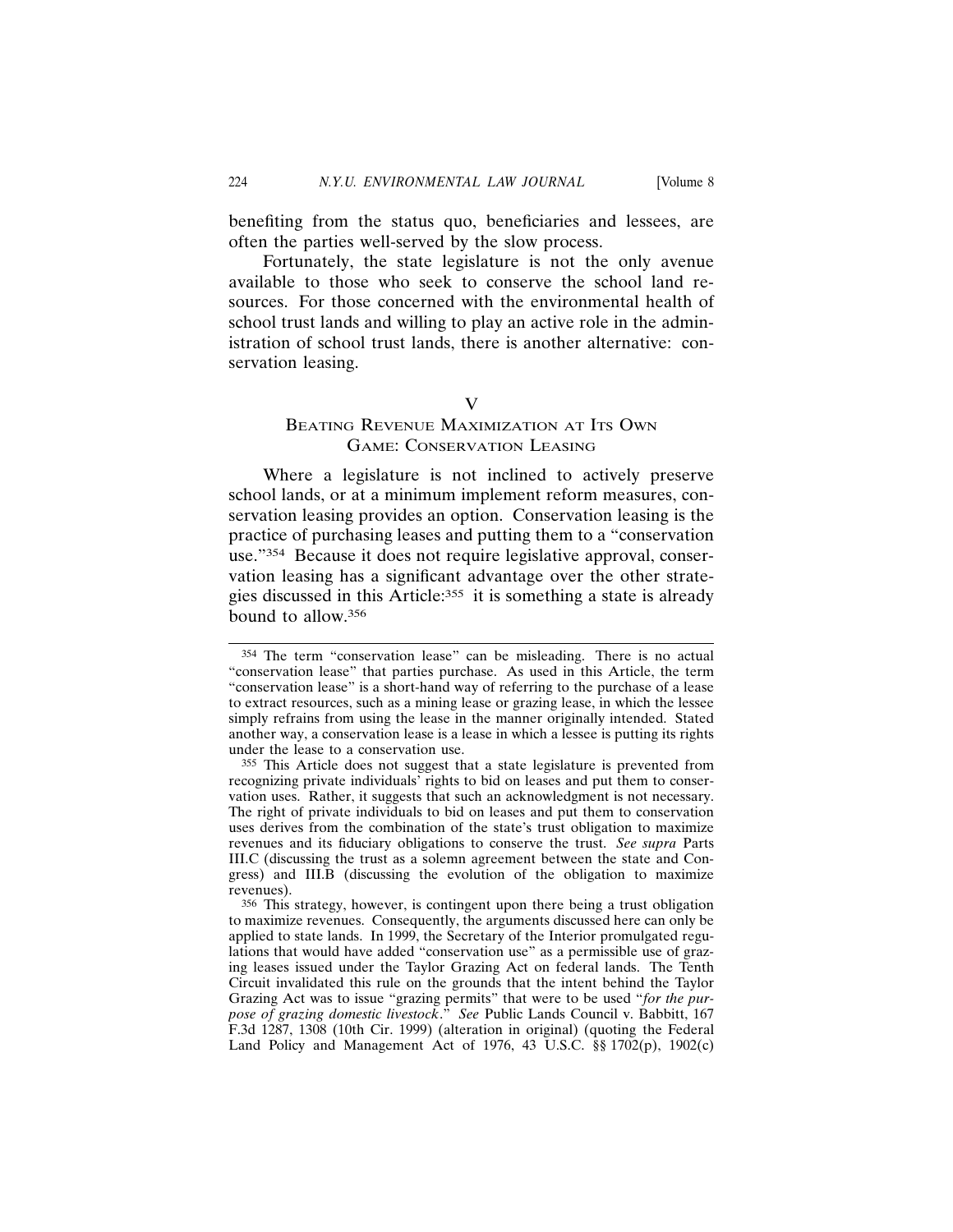### A. *The Nature of the Game*

When Congress first started to grant land to the states, it was not uncommon for the state to sell these lands to eager homesteaders. Due to judicial pressure, some western states adopted a competitive bidding process for the awarding and renewal of leases and timber contracts.<sup>357</sup> States favor leasing because it provides an effective means of managing risks while allowing them to meet their obligation to obtain returns from these lands.358 However, leasing is not risk free. While leases provide an effective means of deriving revenues from the lands the states also have a fiduciary duty to maintain sustainable long-term returns from these resources.359 The states must also manage the risk that the lessee may default or even worse, destroy the productivity of the trust lands.

To minimize risks while still obtaining the maximum revenues from state lands, states have set minimum qualifications on bidders to ensure their ability to pay full market price and have set conditions on the lessees to prevent overuse.<sup>360</sup> Historically, these administrative regulations were based on the assumption that the school trust lands would be leased for resource extraction. Consequently, many regulations require that the bidder prove they are capable of operating the lease or that they have grazing experience.361 However, the variety of uses for public

358 *See* SOUDER & FAIRFAX, *supra* note 9, at 71-77 (discussing a lease as a "mechanism for spreading and sharing some of the [financial] risks" associated with land ownership and management).

359 *See supra* Part III.C.2 (discussing the duties of the trustee).

360 *See* SOUDER & FAIRFAX, *supra* note 9, at 113-19.

361 *See id*. at 116. A common example is the requirement in grazing leases that the lessee own base property. *See id.* The apparent intent behind the bidding requirements is to ensure that the lessee will be competent to satisfy the

<sup>(1994)).</sup> The court, however, did note that the Secretary had other administrative tools available to impose temporary reductions in grazing levels. *See* Babbitt, 167 F.3d at 1308*.*

<sup>357</sup> *See* SOUDER & FAIRFAX, *supra* note 9, at 117 (noting the variation among states in how the states incorporate competition into the leasing procedures). Historically, most states leased school trust lands according to a preferenceright leasing system. *See id.* Under the preference-right system, the current lease holder was given the right to renew over other interested parties. However, in 1982 the Oklahoma Supreme Court held that the preference-right system violated trust principles. *See* Oklahoma Education Ass'n v. Nigh, 642 P.2d 230 (Okla. 1982). Today, only three states retain absolute preference rights (Arizona, Louisiana, and Wyoming). *See* SOUDER & FAIRFAX, *supra* note 9, at 329 n.51. Others simply allow the existing lessee to match the highest bidder. *See id.* at 329 n.52.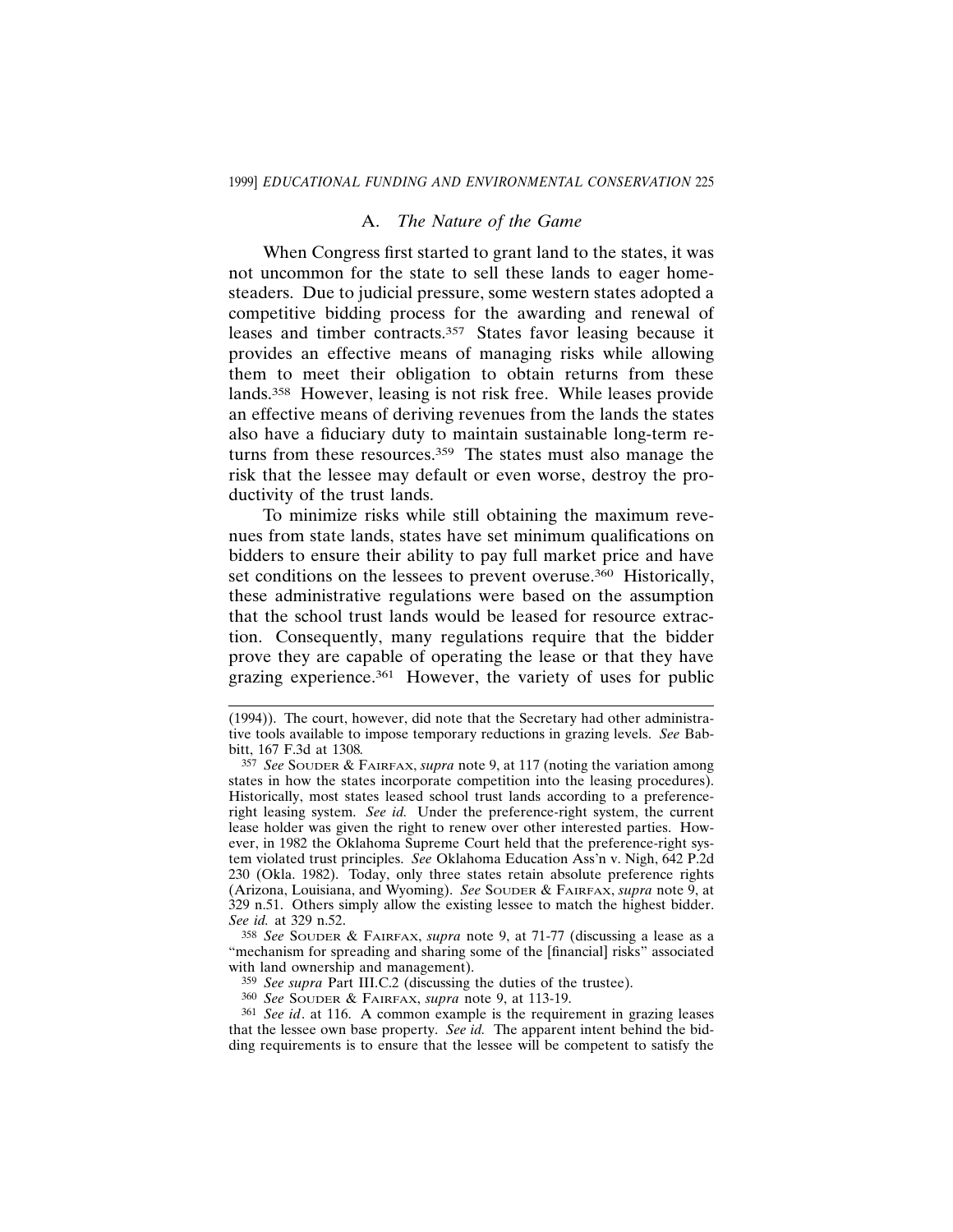lands has grown. Today, conservationists and preservationists seek their share of the public estate. Accordingly, where conservationists are willing to pay the highest amount for use of school lands, the regulations must be changed to meet these environmental interests. A state's failure to do so would be a violation of the trust.

#### B. *The Case for Conservation Leasing on School Trust Lands*

The school lands trust doctrine requires the states to seek the highest value from trust lands,<sup>362</sup> but does not prescribe what uses are necessary to achieve this. There is, though, one exception to this rule: use of the land cannot damage the ability of the state to earn moneys from that parcel in the future.<sup>363</sup> Therefore, where a party is the highest bidder for a lease, the lease will not interfere with the ability of the land to produce revenues in the future, and the state can minimize the risk of default, the school lands trust doctrine requires states to award the lease to that party. Accordingly, under these rules, states must allow conservation leasing.

As noted above, conservation leasing is the practice of purchasing a lease which gives the holder the exclusive right to use the land in a certain way, such as grazing, and then opting not to put the lease to its listed use.<sup>364</sup> In this way, conservation leasing does not pose a threat to future revenue production. In fact, conservation leasing helps improve resource quality by allowing the resource to remain in its natural state, thereby increasing the resource's value and potential for future revenues. Where the state feels there is a risk of default, it can require letters of credit or other forms of security to minimize this risk.365 Therefore,

lease. However, their effect is to limit the potential pool of bidders to just those who intend to extract the resource. *See id.* For example, Washington state requires grazing lease applicants "have two years of experience in the grazing or handling of livestock or education in range or livestock management and financial resources to carry out the proposed grazing operation." WASH. ADMIN. CODE § 332-20-050 (1999). As Professors Fairfax and Souder note, "these qualifications have significantly hindered efforts by . . . conservation groups to purchase . . . leases." SOUDER & FAIRFAX, *supra* note 9, at 116.

<sup>362</sup> *See* Lassen v. Arizona *ex rel* Ariz. Highway Dep't, 385 U.S. 458, 466 (1967); *see also supra* Part III.C.3.

<sup>363</sup> *See generally supra* Part III.C.2.

<sup>364</sup> *See supra* note 353 and accompanying text.

<sup>365</sup> Letters of credit are not novel. Where some bids are concerned, states already require such assurances from extraction based leases. *See* SOUDER & FAIRFAX, *supra* note 9, at 74.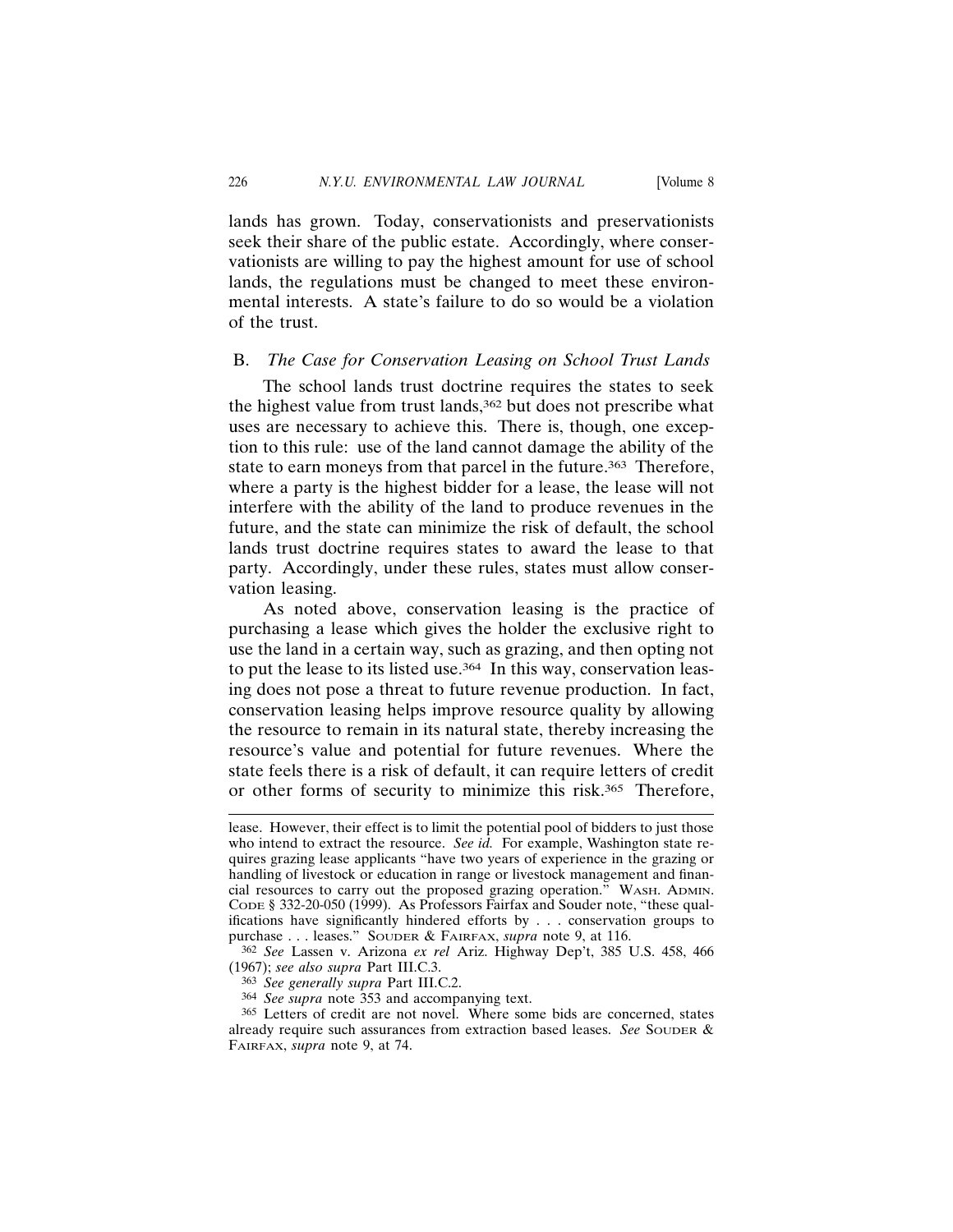under the school lands trust doctrine, conservation leasing is a legitimate use for school trust lands that states must consider. Moreover, to the extent that administrative rules intended to minimize risk preclude conservation leasing, they are illegal.

Only one court has evaluated the right of environmentalists to purchase conservation leases on school trust lands. It concluded that environmentalists do possess this right. In *Idaho Watersheds Project v. State Board of Land Commissioners*, the Idaho Watersheds Project (IWP) outbid a previous leaseholder for a 640 acre parcel of rangeland located on school trust lands.366 IWP intended to fence off the riparian portion of the range in order to protect salmon habitat.367 However, although IWP's bid was the highest,<sup>368</sup> the State Board of Land Commissioners denied the lease application on the grounds that the Board had a long-standing lease relationship with the prior lessee and that the 640 acres were part of a larger grazing allotment covered by a multi-agency grazing management plan.369

IWP challenged the Board's decision, but the district court upheld the award to the previous lessee.370 The Supreme Court of Idaho reversed, concluding that the State Board of Land Commissioners acted outside its constitutional and statutory duty to manage the school lands for the highest economic return.<sup>371</sup> The Court noted that "[t]he rationale behind the requirement of conducting an 'auction' is to solicit competing bids, with the lease being granted to the bid that would, in the discretion of the Board, 'secure the maximum long-term financial return' to Idaho's schools."372 IWP offered the most money for the right to use the range. Consequently, the state was bound to award the lease to IWP regardless of whether IWP actually intended to use the lease for its listed purpose. Not only does the school land trust doctrine encourage states to allow conservation leases, it demands they be allowed. When an environmental group is the highest bidder and the conservation use of that lease does not

<sup>366</sup> *See* Idaho Watersheds Project v. State Bd. of Land Comm'rs, 918 P.2d 1206, 1208 (Idaho 1996).

<sup>367</sup> *See id.* at 1207.

<sup>368</sup> Actually, the environmental group was the only bidder because the prior lessee failed to meet the deadline for placing his bid. Thus, the environmental group was the higher bidder by default. *See id.* at 1208.

<sup>369</sup> *See id.*

<sup>370</sup> *See id.*

<sup>371</sup> *See id.* at 1212.

<sup>372</sup> *Id.* at 1211.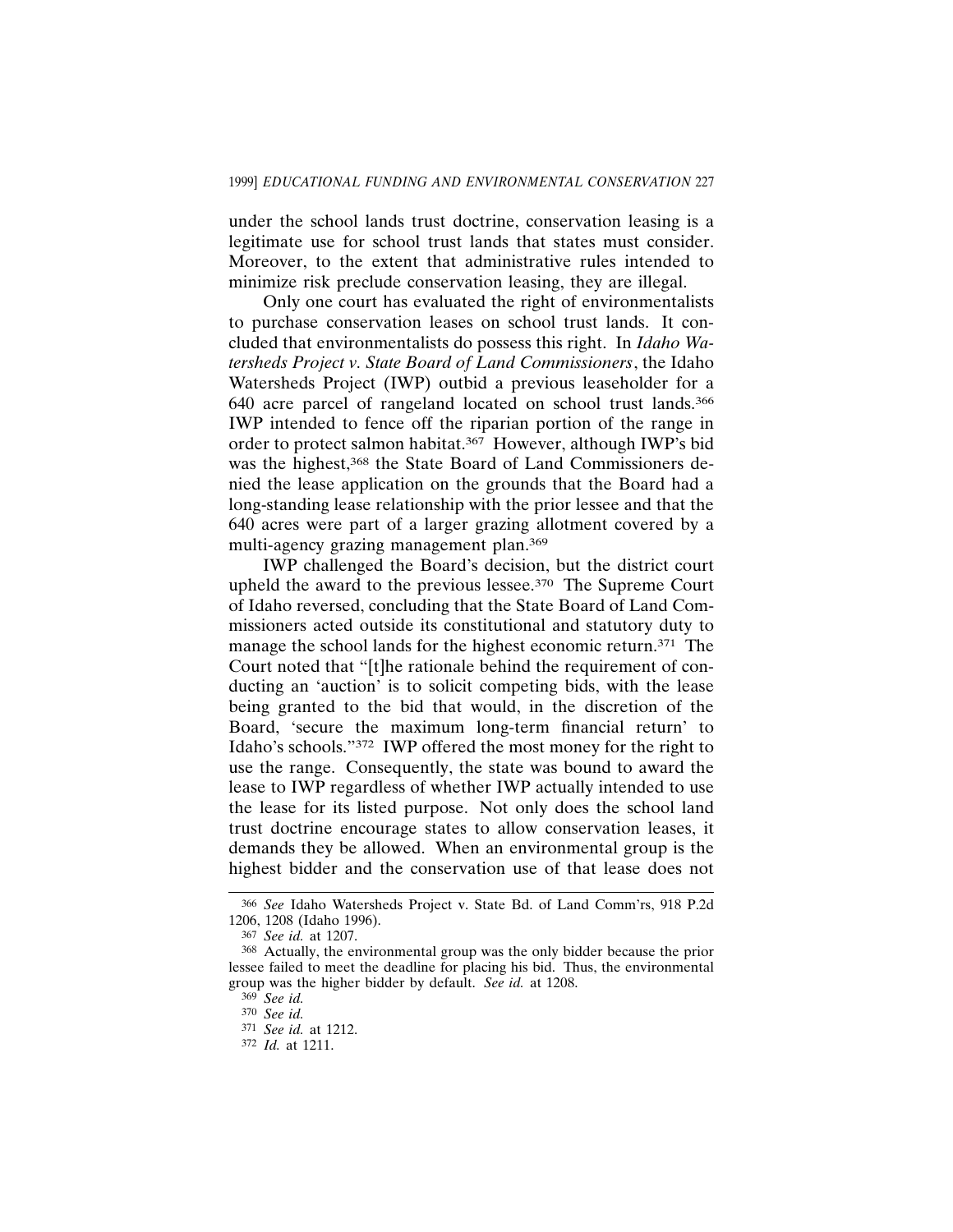interfere with long-term financial returns, a state's refusal to allow an environmental group to bid on a lease is a breach of the trust.373

The *Idaho Watersheds Project* decision should put other western states on notice that the use of trust lands should no longer be viewed in traditional resource extraction contexts. Today, despite the obligation to generate revenues from these lands, states should recognize that conservation is not only possible, but is required. Where environmental interests are willing and able to pay for conservation, the trust obligation requires states to eliminate barriers and give conservation leasing the opportunity it is due.

## C. *Defending the Right to Put Trust Lands to a Conservation Use*

As the *IWP* case illustrates, environmentalists have the ability and willingness in many cases to pay for their use of the land. However, since the case was decided, states have remained reluctant to allow environmental groups to participate in school land competitive bidding.<sup>374</sup> This reluctance means that environmen-

<sup>373</sup> In response to *Idaho Watersheds Project*, the Idaho state legislature drafted an amendment to the state constitution to allow the state land board to set specific qualifications on the types of parties who could be bidders. One of the qualifications was that the successful bidder would agree to use the lease for resource extraction. In 1998, the amendment passed. IWP filed suit, claiming the amendment was a violation of the state's trust obligation. *See* Idaho Watersheds Project v. State Bd. of Land Comm'rs, 982 P.2d 367 (Idaho 1999). However, the court did not reach this issue, because in a companion case, the Idaho Supreme Court overturned the amendment on the grounds that the state legislature did not abide by the single subject rule. Because the Court did not reach the issue as to whether this amendment is in violation of the school land trust doctrine, it is likely that the Idaho legislature will attempt the amendment process again. *See id.*

<sup>374</sup> Aside from Idaho, which was required via the IWP case to allow conservation leasing, only two western states have amended their administrative codes to provide for some form of conservation leasing, and a third, without adopting conservation leasing, has created a mechanism for nominating sensitive school trust lands for conservation. In May 1999, Oklahoma amended its administrative code to provide for conservation leasing on school trust lands. *See* O<sub>KLA</sub>. ADMIN. CODE § 385: 25-1-8 (1999). The Oklahoma regulation, however, limits conservation leasing to "certain tracts that are in need of extensive conservation work." *Id*. In September 1999, Wyoming amended its administrative code to provide for "special use" leases. *See* WYOMING BOARD OF LAND COMMISSION-ERS RULES AND REGS. Ch. 5  $\S$  3(a) (1999). While the rules are not explicit, a special use lease could include conservation leasing. Wyoming's rules and regulations define special use leases as "*any use* of state land other than for grazing,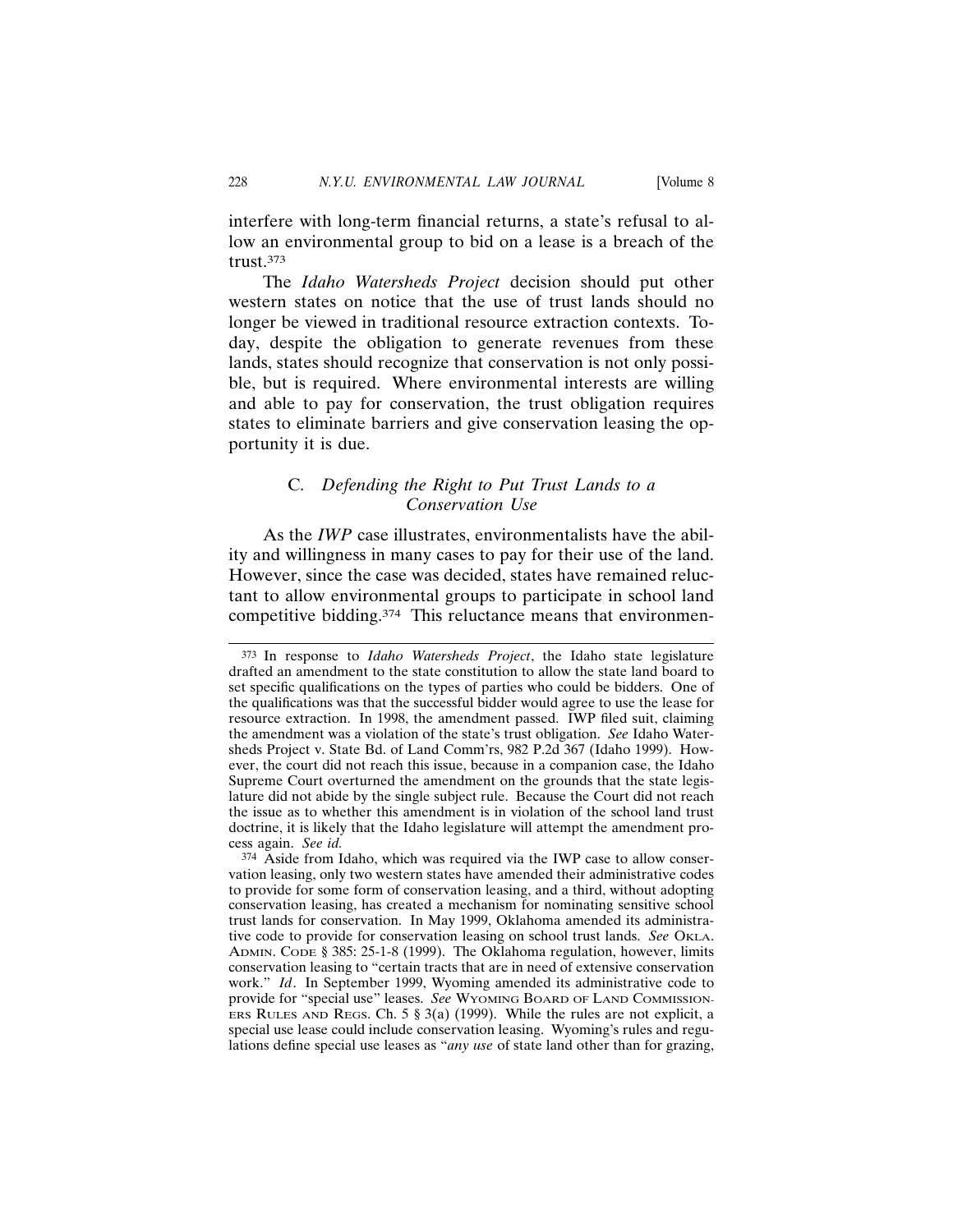tal groups that desire to pursue conservation leases should be prepared to defend their right to do so in court. A recent controversy regarding the Oregon trust land leasing regulations provides a good illustration of this resistance.

In 1994, the Oregon State Land Commission, comprised of the governor, secretary of state, and the state treasurer, voted to affirmatively recognize in their regulations the right of environmental groups to purchase school land leases and the right of leaseholds to put their leases to conservation uses.375 Unfortunately, this regulation did not last long. In early 1995, newly elected Governor Kitzhaber, backed by agricultural interests, fulfilled a campaign pledge to eliminate the rule.<sup>376</sup> The governor voted in conjunction with the state treasurer to suspend the provision until the public had an opportunity to comment on the regulation.377 Despite the secretary of state's fear that failure to pass the rule would be a violation of the state's trust obligations, the board dropped the rule from consideration six months later.378

Despite the failure of the Land Commission to pass the rule, a party seeking to purchase a conservation lease in Oregon may still do so. Because the obligation to maximize revenues is rooted in constitutional law379 and the trust requires the state lease to the highest bidder,<sup>380</sup> environmentalists have a constitutional right to participate in the bidding program. In essence, it is the trust that defines the regulations, not the regulations that de-

agriculture, the extraction of minerals or uses authorized under easements granted pursuant to Chapter 3 of the Rules and Regulations of the Board, or hunting, fishing and general recreational uses pursuant to Chapter 13 of the Rules and Regulations of the Board." *Id*. at § 2(d) (emphasis added). While Arizona has not adopted conservation leasing, in March 1998, the state did pass a regulation allowing concerned individuals to file a petition nominating certain tracts of school trust land to be set aside for conservation purposes. *See* ARIZ. ADMIN. CODE R12-5-2501 (1999).

<sup>375</sup> *See* Rob Eure, *Oregon Moved Toward Ending Bidding for Public Rangelands*, OREGONIAN, Feb. 5, 1995, at B1.

<sup>376</sup> *See id.*

<sup>377</sup> *See id.*

<sup>378</sup> *See id.*

<sup>379</sup> *See supra* Part III.C (discussing the trust as a solemn agreement between the state and Congress).

<sup>380</sup> *See supra* Part III.A-B (discussing the evolution of the obligation to maximize revenues).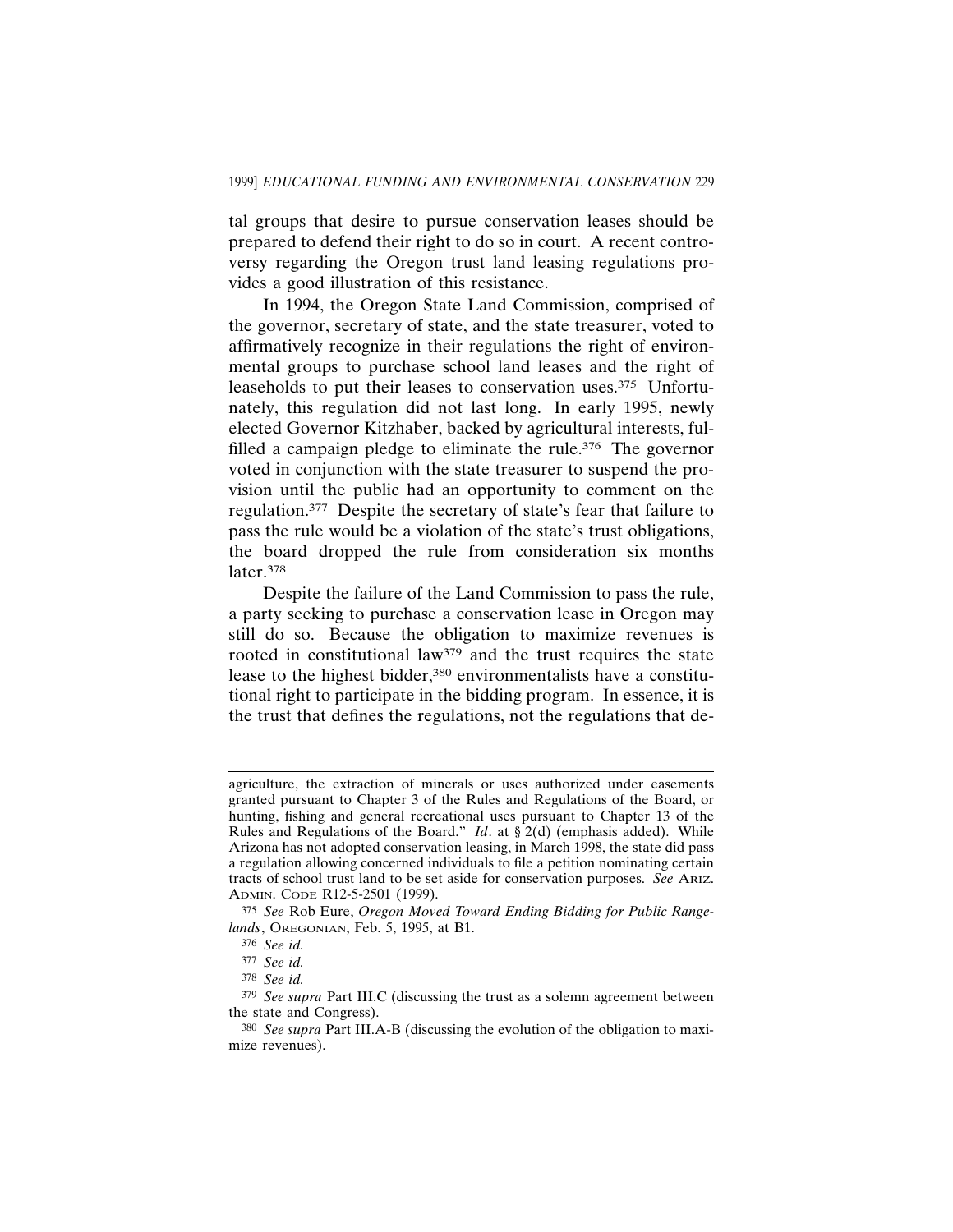fine the trust.381 Therefore, to the extent that state regulations prevent a use that is required by the trust, they are illegal.

In states that dispute the obligation to allow high bidders to enter into conservation leases, the issue will most likely need to be resolved through litigation. As the Oregon land board story illustrates, supporters of traditional trust land uses are likely to oppose any attempt to remove administrative barriers to conservation leasing. Consequently, environmental groups that assert their right to conservation leases will likely be defending their right to lease school trust lands in court.

## 1. *The Arguments Against Conservation Leasing and Why They Fail*

Those who oppose conservation leasing argue that states are breaching their duty under the trust when they allow environmental groups to lease school lands for conservation purposes. One argument in support of this claim is that conservation leases are not a reliable source of trust fund revenue.382 Unlike commodity leases, which generate revenues from the lease from which rents are paid, conservation leases do not earn a profit from the land and therefore, opponents assert, carry a greater risk of default. Because the state must manage these lands to generate income,383 opponents could argue, the state would be breaching its fiduciary duty to lease school lands for uses that do not generate income from the leasehold.

The lack of lease-generated income is not the only argument opponents level against conservation leasing. It is also claimed

<sup>381</sup> *See generally* Idaho Watersheds Project v. State Bd. of Land Comm'rs, 982 P.2d 367 (Idaho 1999) (noting that school trust land regulations that prevent the state from obtaining full market value from trust lands violate the trust obligation).

 $382$  While this argument has yet to be made in a conservation leasing context, it is not uncommon for opponents of other leases to challenge a state's awarding of a lease to a high bidder on the grounds that the lease will not generate enough income for the bidder to make the lease payments at the amount bid. *See, e.g*., State v. Babcock, 409 P.2d 808 (Mont. 1966) (court approved land board's rejection of highest bid after land board heard testimony that high bidder would not be able to make enough money from growing crops to meet the proposed bid's lease payment); s*ee also* Geierman v. Washington State Department of Natural Resources, 1999 WL 1143312 (Wash. App. 1993) (court approved department's rejection of highest bid because the bidder failed to show in its application an ability to produce income from grazing and agricultural leases). (Unpublished opinion, filed for public record).

<sup>383</sup> *See infra* Part III.C (discussing the trustees duties).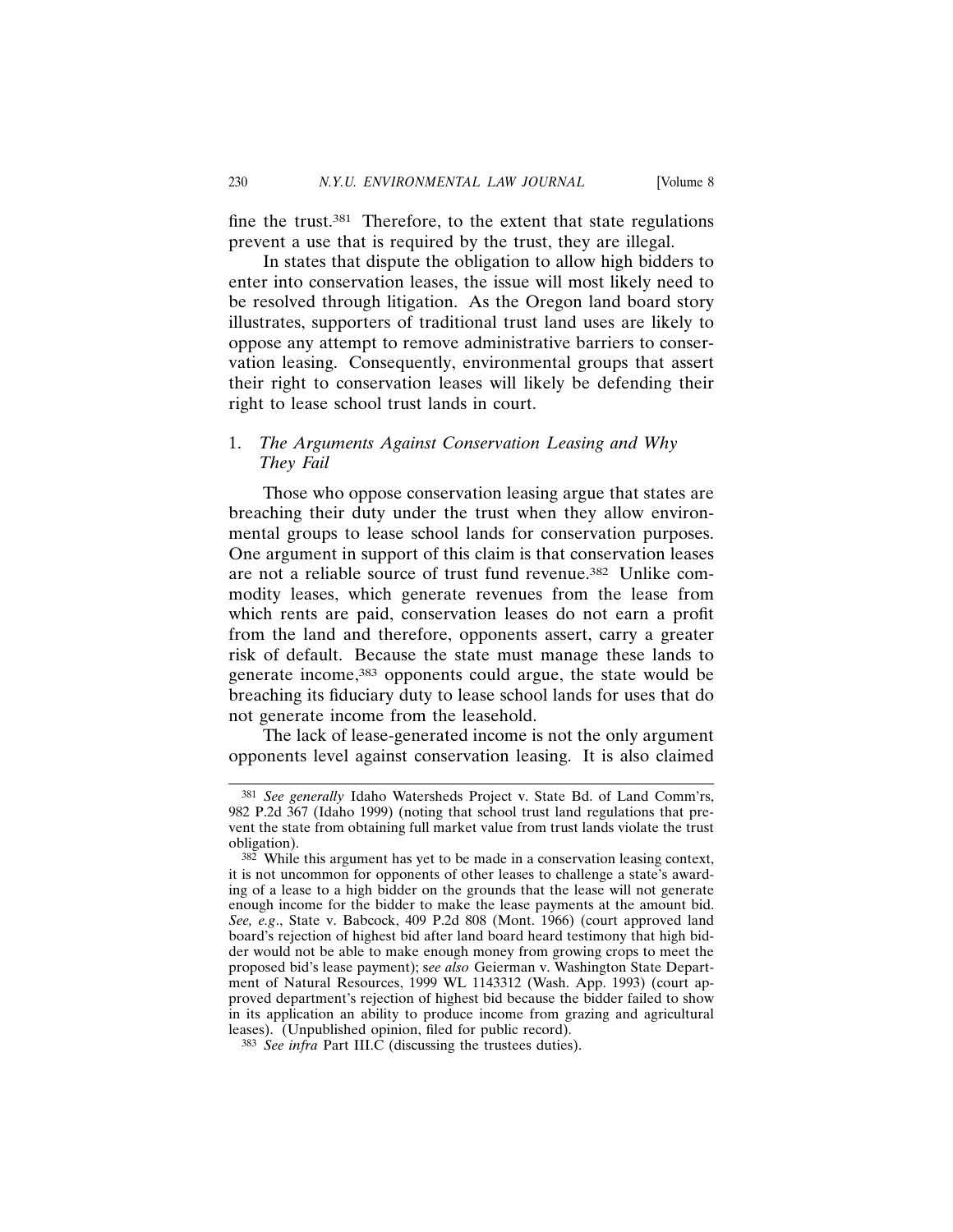that such leases are inconsistent with the states' trust obligation because they ultimately reduce the ability of the state to obtain long-term returns from school lands.<sup>384</sup> One state representative has argued that environmental groups would probably pay premium prices to get land out of commodity production, but would then let the leases expire.385 By that time, prior commodity lessees will have found other lands to lease, or the capital costs to restart commodity production would be prohibitive. The result, opponents continue, is that the state would then be left without a market for public lands.386

These arguments are misguided for several reasons. First, while conservation leaseholders will not derive a profit from their lease, there is no indication that environmental groups will default on these leases.<sup>387</sup> Even if states are concerned about environmental groups defaulting on their leases, states can require the lease be paid up front,<sup>388</sup> letters of credit, or other security before entering into the lease agreement.389

Second, these arguments presume that conservation groups are only interested in obtaining leases for one term. However, in the case of environmentally sensitive lands, it is likely that to prevent resource extraction, conservation groups will want to retain their leases longer than one term. The lack of certainty that the lease will be renewed would dissuade environmental groups not looking for a long-term commitment from obtaining a lease. Therefore, when environmental groups commit to purchasing conservation leases with the highest bid, the group's commitment is likely to last for several leasing cycles.390

Third, critics ignore the fact that conservation can, and often does, result in a higher quality resource. By not putting the re-

<sup>384</sup> *See* Eure, *supra* note 375, (State Representative Denny Jones (R-Ontario), a rancher, stating that conservation leases will lead to lost revenues for the state).

<sup>385</sup> *See id*.

<sup>386</sup> *See id*.

<sup>387</sup> This is because there is no way to know if environmentalists will default on leases unless they are first given a chance to obtain conservation leases, and Idaho, thus far, is the only trust land state to permit conservation leasing.

<sup>388</sup> If states indeed eventually choose this option, environmental groups will want to ensure that the lump sum is discounted for future inflation.

<sup>389</sup> *See supra* note 364 and accompanying text.

<sup>390</sup> Leases are renewed on a cyclical basis. Timber leases are often for only three to five year terms. Agricultural and grazing leases are often 10 to 20 year terms. Likewise, mineral leases can extend for many years at a time. *See* SOUDER & FAIRFAX, *supra* note 9, at 119-20, 171, 208-09.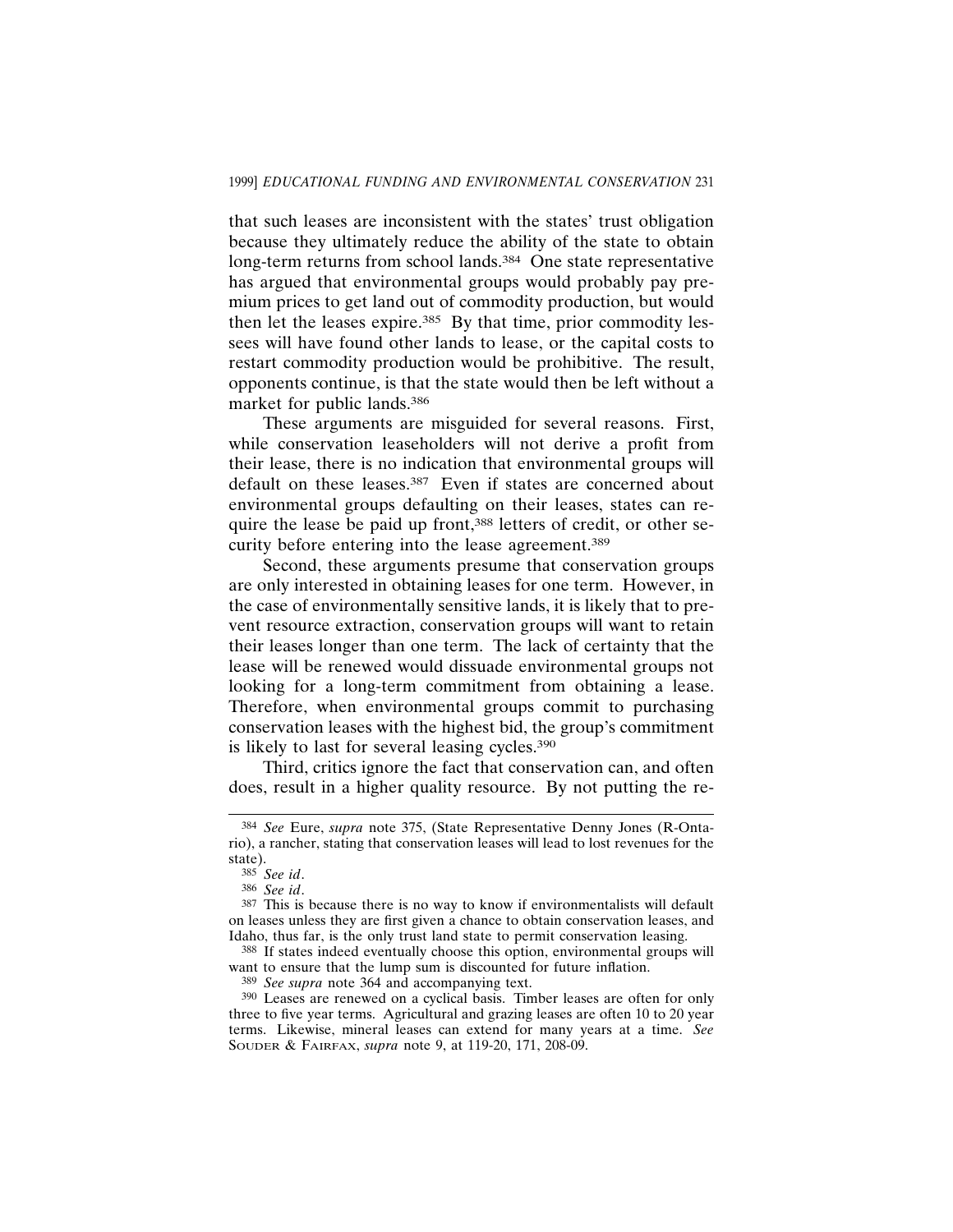source into commodity production, the conservation lease allows the resource to regenerate, $391$  or at least, grow in volume. $392$ Once the conservation lease expires, those who are interested in the land should be attracted to the revitalized resource. If commodity interests do not seek a lease after land has been put to conservation use, the more likely cause is that extracting the resource is unprofitable due to market conditions,<sup>393</sup> not because of the conservation lease itself. Therefore, to the extent that arguments against conservation leasing are based on the assumption that a revitalized resource is less desirable than one that has been overused, they are without merit.

Above all, the arguments against conservation leases presume that any risk associated with conservation leasing cannot be addressed through regulation. At the very least, any trust manager's job is to maximize revenues while minimizing risks.394 The risks of default and lack of interest in a lease at a later date associated with conservation leasing are manageable. State land managers can find creative ways to address these risks. The arguments put forth by opponents of conservation leasing presume that administrative laws cannot be changed to manage the risks involved. This is simply not the case. Existing bidder qualifications are simply regulations tailored to meet the risks associated with commodity leasing. They are a means to implement a state's obligation under the trust, not define it. Accordingly, where the high bidder seeks to put the lands to a conservation use, these regulations can and must be changed to address the risks associated with that use.395

<sup>391</sup> This is particularly true in the case of overgrazed rangelands.

<sup>392</sup> Timber is a good example of a resource that increases in volumes and value during the time it is not harvested.

<sup>393</sup> Predicting future market conditions is difficult. Whether a resource market will remain strong enough to make harvesting profitable is a risk that land managers cannot address with certainty. *See, e.g.,* SOUDER & FAIRFAX, *supra* note 9, at 72 (discussing uncertainty and risk in lease returns). States currently rely upon resource leasing to shift the risk of changing markets to lessees. *See id.* at 71-77. However, conservation leasing offers states another way to reduce these risks by allowing state managers the opportunity to collect rents from conservation leases during periods when harvesting would otherwise not be profitable.

<sup>394</sup> *See supra* Part III.C.3 (discussing the states' fiduciary duties to maximize income for the beneficiaries).

<sup>395</sup> *See supra* Part V.B (discussing legal arguments in support of conservation leasing).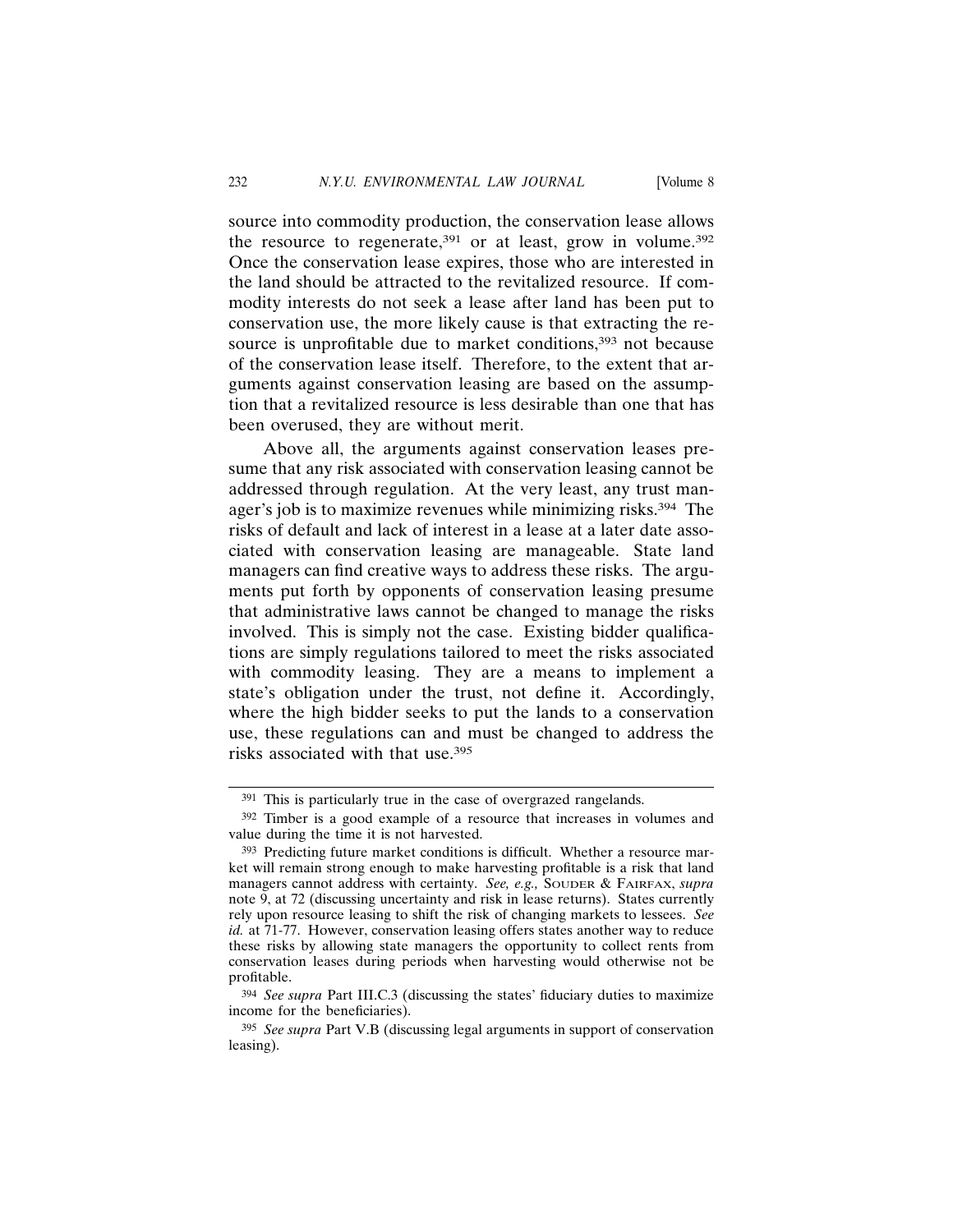Conservation leasing is not a breach of the states' fiduciary duties as some would suggest. It, in fact, offers a unique way for the states to meet their obligations under the school land trust, while preserving the resources on state lands. Not only is conservation leasing compatible with the school land trust doctrine, where a conservation lease produces the highest bidder, the trust obligation to maximize revenues requires the state to allow the conservation lease.

#### 2. *Conservation Leasing as Sound Public Policy*

Conservation leasing is a sound investment for the state, the environmentalists, and the trust beneficiaries. Conservation leases allow the state to obtain the maximum economic benefit without any need for environmental regulation. This approach, like the land transfer program, allows for the preservation of its resources without the state having to play a regulatory role. However, unlike the land transfer program, the state retains a reversionary interest at the end of the lease period. The result is that the resources can still be sold at a later date. In essence, under a conservation lease the state gets something for nothing. Moreover, conservation leases are likely to be accepted by trust beneficiaries because leases shift the costs of preservation from the state treasury or as opportunity costs to the permanent school fund to those who desire to have the land preserved.

For this strategy to work, environmental groups must be willing to pay for preservation. While some organizations may take issue with having to pay for a use that they feel should be a basic consideration in the management of all public lands, school trust lands are not ordinary public lands. The obligations the courts have placed upon these lands require land managers to generate revenues for schools. Stated most simply, the states need to generate money from these lands for education, and the money needs to come from somewhere. Under this system, where the environmental health of these lands is poor, it is certainly better for everyone if concerned citizens, rather than the sale of the natural resources, are the source of school funds.

### **CONCLUSION**

Returning to the dispute in Eastern Oregon, where ONDA seeks to prevent the state from reissuing Mr. Pryor's lease, it should be apparent that despite the conventional wisdom of trust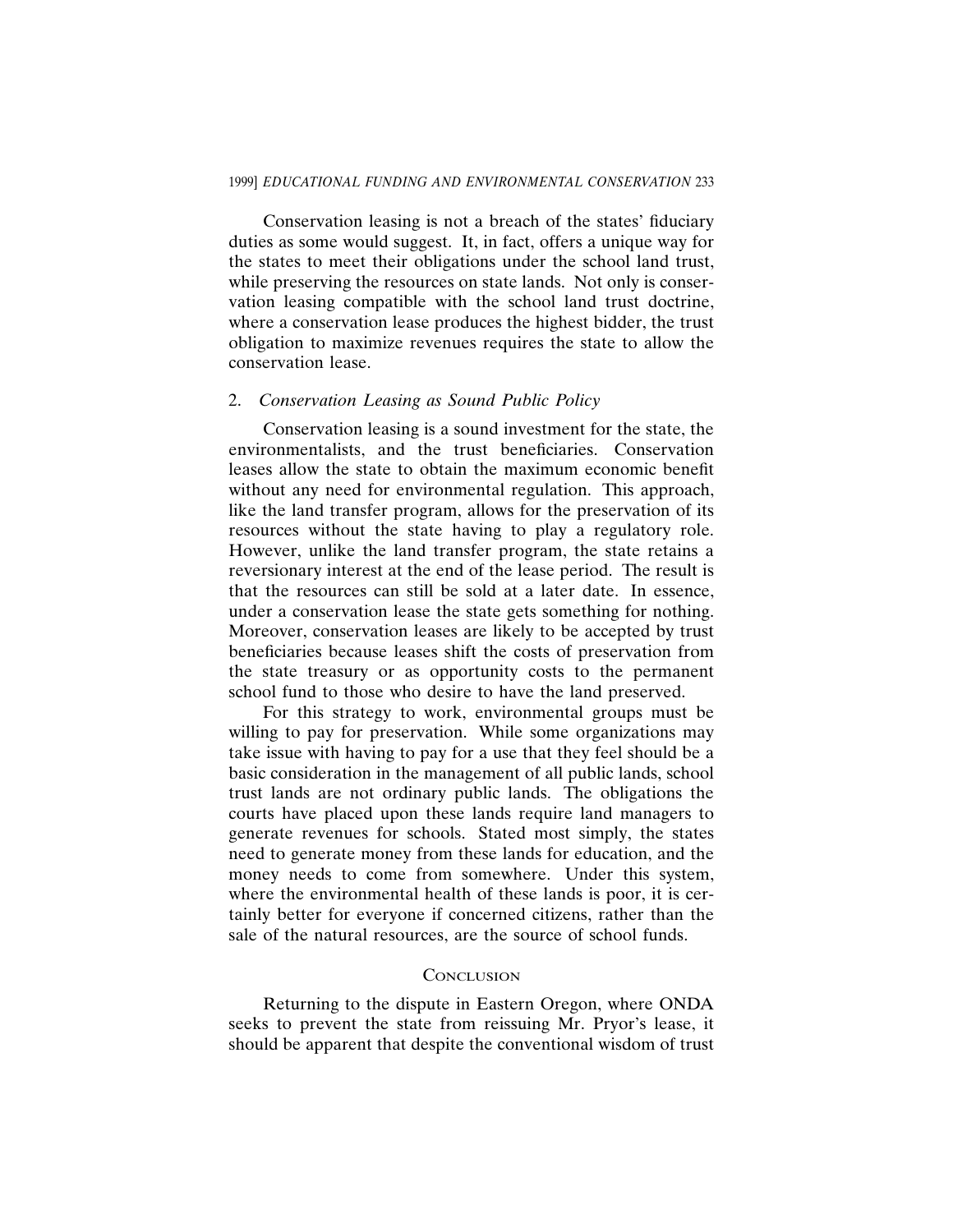land management, the state is not stuck in a Hobson's choice at all. Assuming Oregon subscribes to the modern school trust doctrine,396 there are four options that solve the land manager's dilemma. First, the state can pass reform legislation based on trust principles that require the land managers to take into account and to implement conservation measures that address the increased sedimentation as a condition of Mr. Pryor's permit renewal. Second, the state, or Congress, can use its authority to pass statutes of general application binding both the Land Board and Mr. Pryor to consider and mitigate the environmental effects of the grazing lease. Third, the state legislature can appropriate monies to purchase the tract of land Mr. Pryor is leasing from the state Land Board. Finally, despite regulations that would otherwise exclude ONDA from the competitive bidding process, ONDA can rely on the school land trust doctrine to bid for the lease. If ONDA is the successful bidder, it then has the right to put the lease to a conservation use.

People can create and manage trusts for a variety of purposes. When the government creates a trust for the benefit of the public, it is imperative for the public to have a voice in the administration of the trust. A government-administered trust should not only owe a fiduciary duty to the trust beneficiary, but also a duty of undivided loyalty to the public it serves. Ideally, this loyalty would require state land managers to take environmental concerns into account when making any public land management decision. Unfortunately, this is not the case for school trust lands.

Due to the adoption of a Supreme Court opinion involving the Arizona–New Mexico Enabling Act, most western states are under an obligation to manage school trust lands for the benefit of the schools, not the public at large. This trust has been construed by many courts to equate to an obligation to maximize revenues from these lands. However, while the administration of this duty often places development interests over preservation, it

<sup>396</sup> Oregon is one of the states in which the courts have not specifically addressed the question of whether the trust doctrine applies. *See supra* note 8 and accompanying text. Rather, the adoption of the *Lassen* Court's directive to maximize revenues derives from an attorney general opinion. *See* 46 Op. Or. Att'y Gen. 468 (1992). Consequently, an Oregon could separate itself from the obligation to maximize revenues, as California did, by failing to recognize *Lassen* and its progeny as controlling.